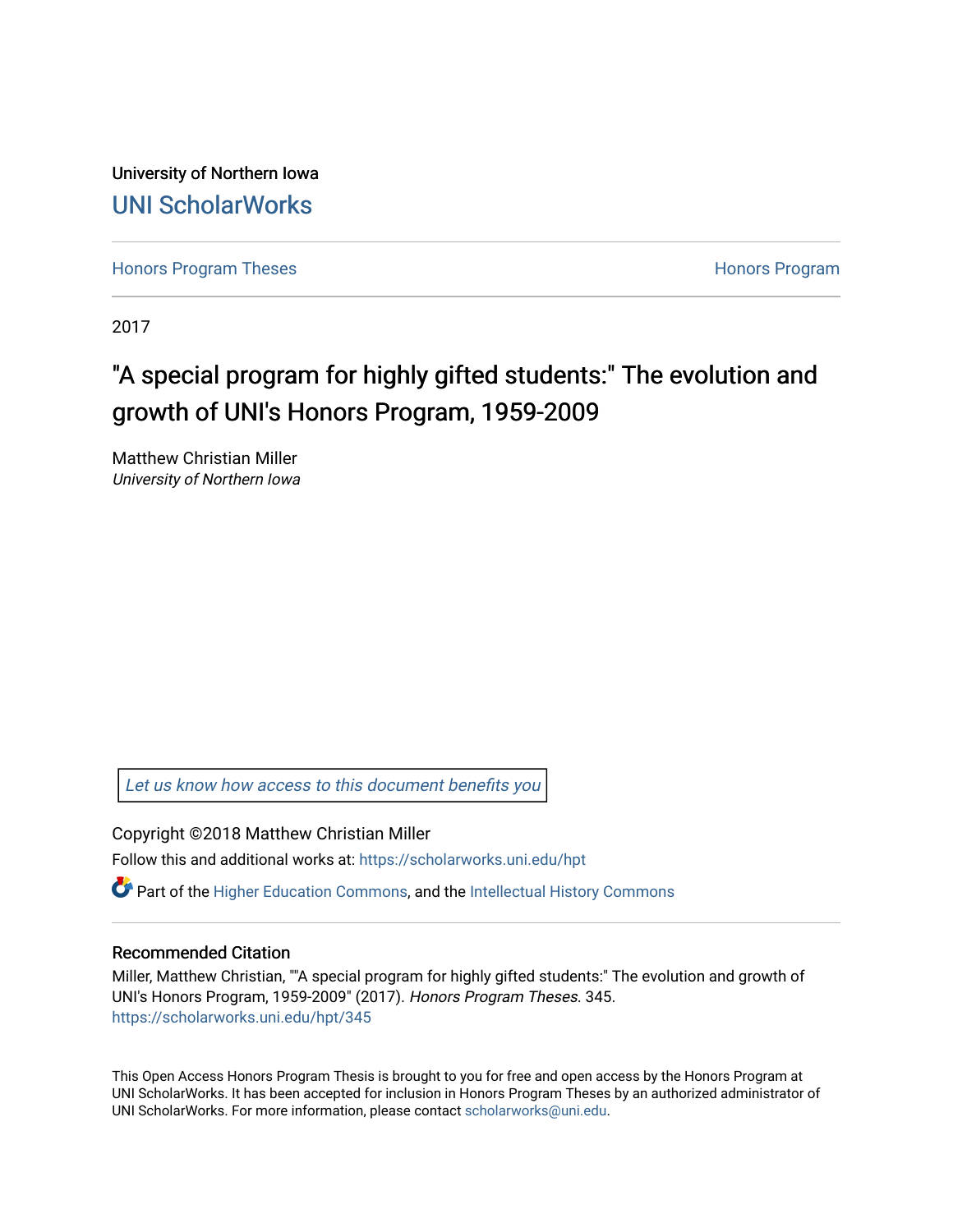# "A SPECIAL PROGRAM FOR HIGHLY GIFTED STUDENTS:" THE EVOLUTION AND GROWTH OF UNI'S HONORS PROGRAM, 1959-2009

A Thesis Submitted

in Partial Fulfillment

of the Requirements for the Designation

University Honors

Matthew Christian Miller

University of Northern Iowa

May 2018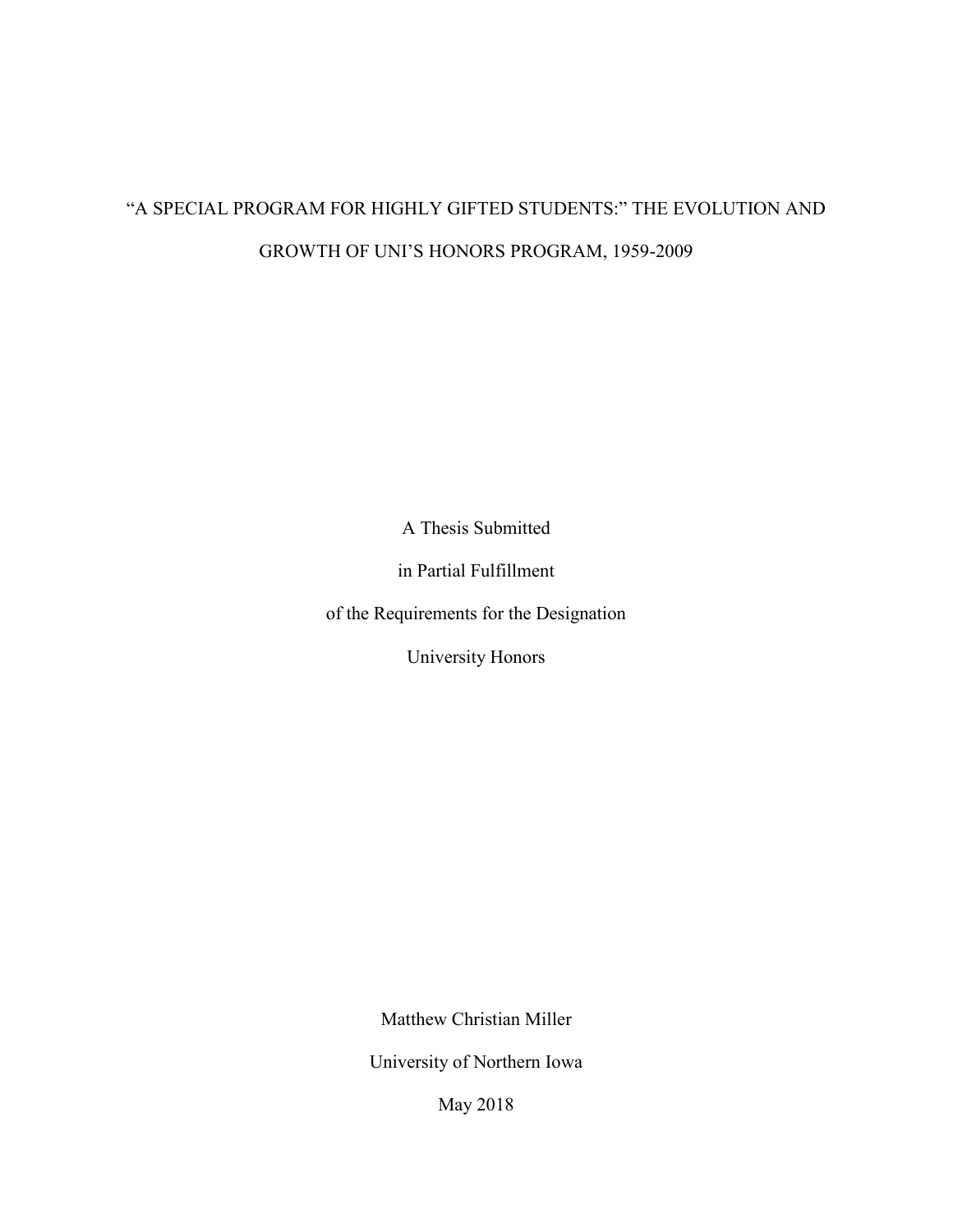This Study by: Matthew Miller

Entitled: "A Special Program for Highly Gifted Students:" The Evolution and Growth of UNI's Honors Program, 1959-2009

has been approved as meeting the thesis or project requirement for the Designation University Honors

 $\_$ 

 $\_$ 

Date Dr. Leisl Carr-Childers, Honors Thesis Advisor, History

Date Dr. Jessica Moon, Director, University Honors Program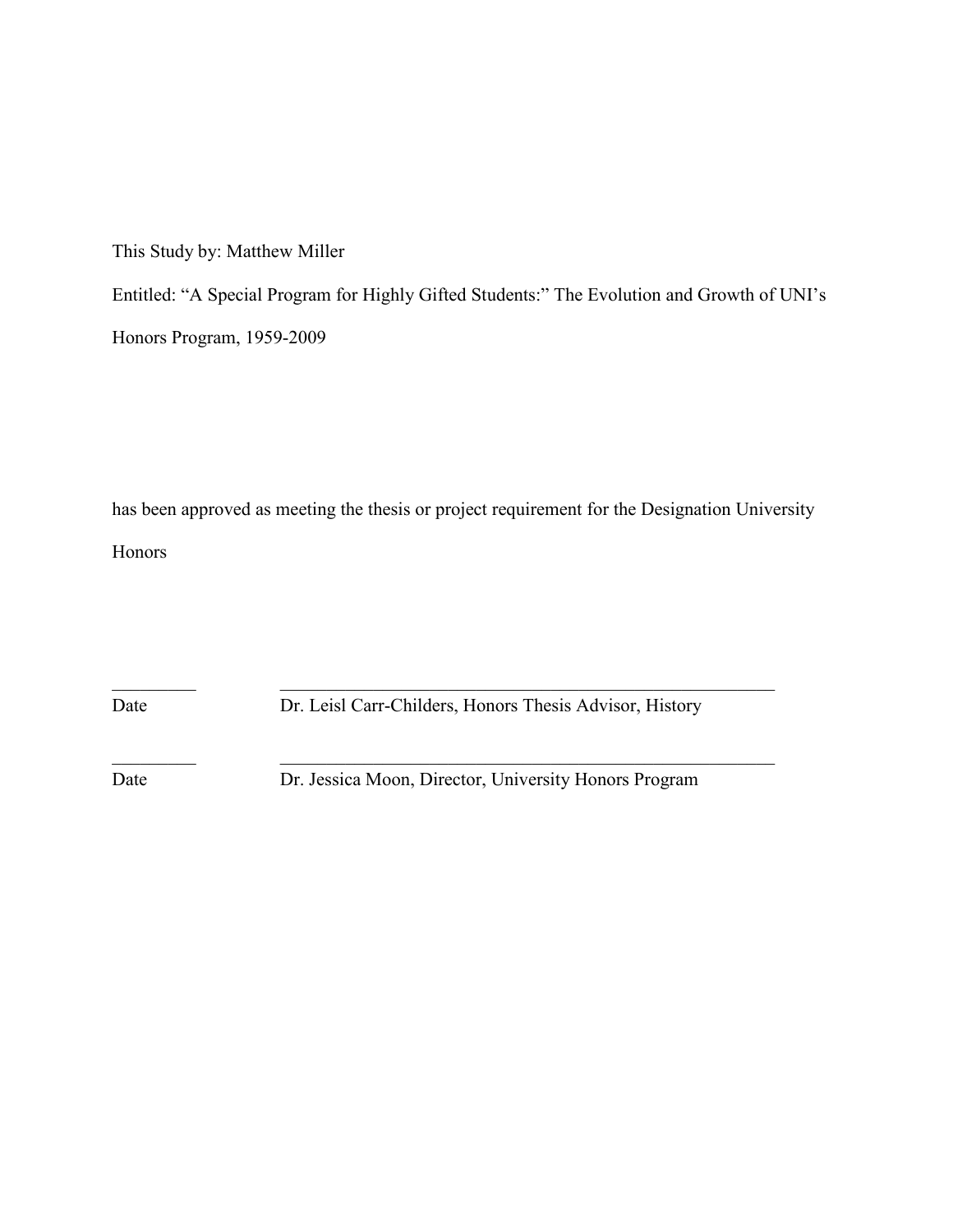In 1959, the faculty of the Iowa State Teachers College (ISTC), what is now known as the University of Northern Iowa (UNI), approved the creation of an honors program for gifted students, those who performed "above the norm for their age."<sup>1</sup> Over the next 50 years, this program's structure evolved and expanded to meet the changing needs of both the university and students from various backgrounds. The UNI Honors Program's creation and evolution were not isolated events; rather, they reflected various local and national trends in education. UNI's first honors program began as a reflection of ideas promoted by other universities and an organization known as the Inter-University Committee on the Superior Student (ICSS), which influenced honors programs across the country in the 1950s, 1960s, and beyond. One of the ideas that this program relied on was that of the academically superior student, which it based on qualities such as grade point average. During the early 1970s and 1980s, the program evolved in reaction to changing national attitudes about race and gender in education and removed its academic entrance requirements in order to include students from diverse backgrounds. Finally, at the turn of the century, UNI created an honors program that reflected not only the idea of the superior student but also the university's desire to provide opportunities to a variety of students. Despite the program's connection to these trends and attitudes, its history is not well-documented. The only historical literature that discusses the honors program at UNI is William C. Lang and Daryl Pendergraft's *A Century of Leadership and Service: A Centennial History of The University of Northern Iowa*, which briefly mentions the program's first few years.<sup>2</sup> This study builds upon this literature by exploring the program's evolution and its connections to national trends during

<sup>&</sup>lt;sup>1</sup> "What is Giftedness?" National Association for Gifted Children, accessed October 27, 2017, [https://www.nagc.org/resources-publications/resources/what-giftedness.](https://www.nagc.org/resources-publications/resources/what-giftedness)

<sup>2</sup> William C. Lang and Daryl Pendergraft, *A Century of Leadership and Service: A Centennial History of The University of Northern Iowa Vol. 2, 1928-1976* (Cedar Falls: University of Northern Iowa, 1990-95), 235-236.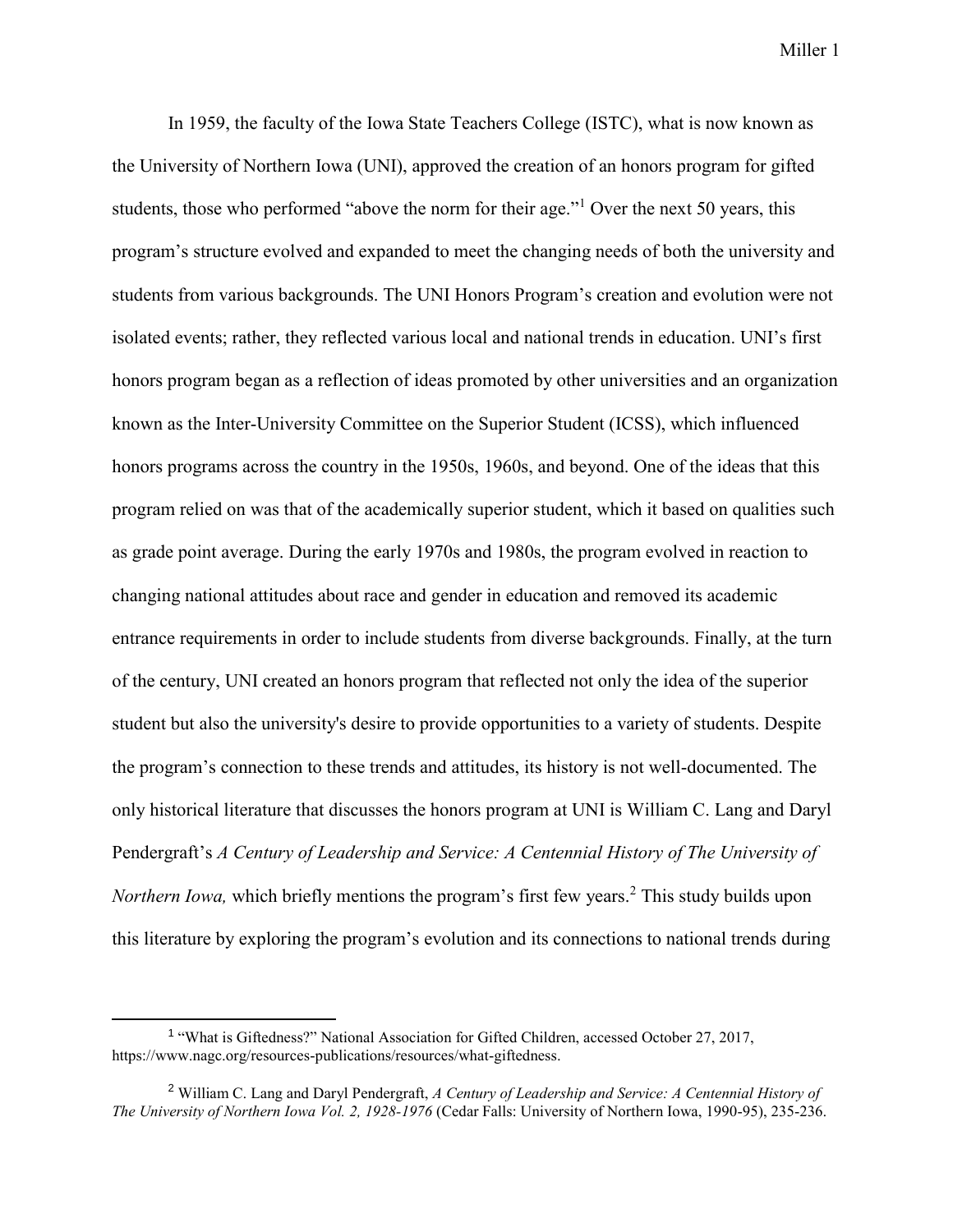its first 50 years. Through its examination of these topics, this study serves as the first in-depth historical analysis of the UNI Honors Program.

In order to examine the history of the UNI Honors Program and its connections to national education trends, this study utilizes a variety of primary sources in the Archives and Special Collections located in UNI's Rod Library. These sources include newspaper articles from the university's student newspaper and other local papers, as well as documents that the Honors Program itself created, including reports, handouts, and brochures. This study uses the information in these sources to address issues such as why the university started an honors program, how the program's structure and requirements for admission changed over time, and how the program's changes adhered to or deviated from national trends. This study also addresses the topic of diversity by examining how the UNI Honors Program has attracted and represented students with different backgrounds and academic disciplines. In addition to addressing these issues, this study also uses these sources to examine the viewpoints that students, faculty and administration members had towards the program. While Rod Library's Archives and Special Collections contain numerous sources related to UNI's Honors Program, these documents discuss some of the program's aspects more than others. Due to this and the scope of this project, this study contains small gaps in information that require further research and sources.

In addition to constructing a history of the UNI Honors Program, this study also attempts to place this history into the larger historical narrative of honors programs and higher education in the United States. In order to do this, the study relies upon the historiography of three different subjects: honors programs in the United States, higher education in the United States, and diversity and representation in higher education. The historiography of honors programs, like the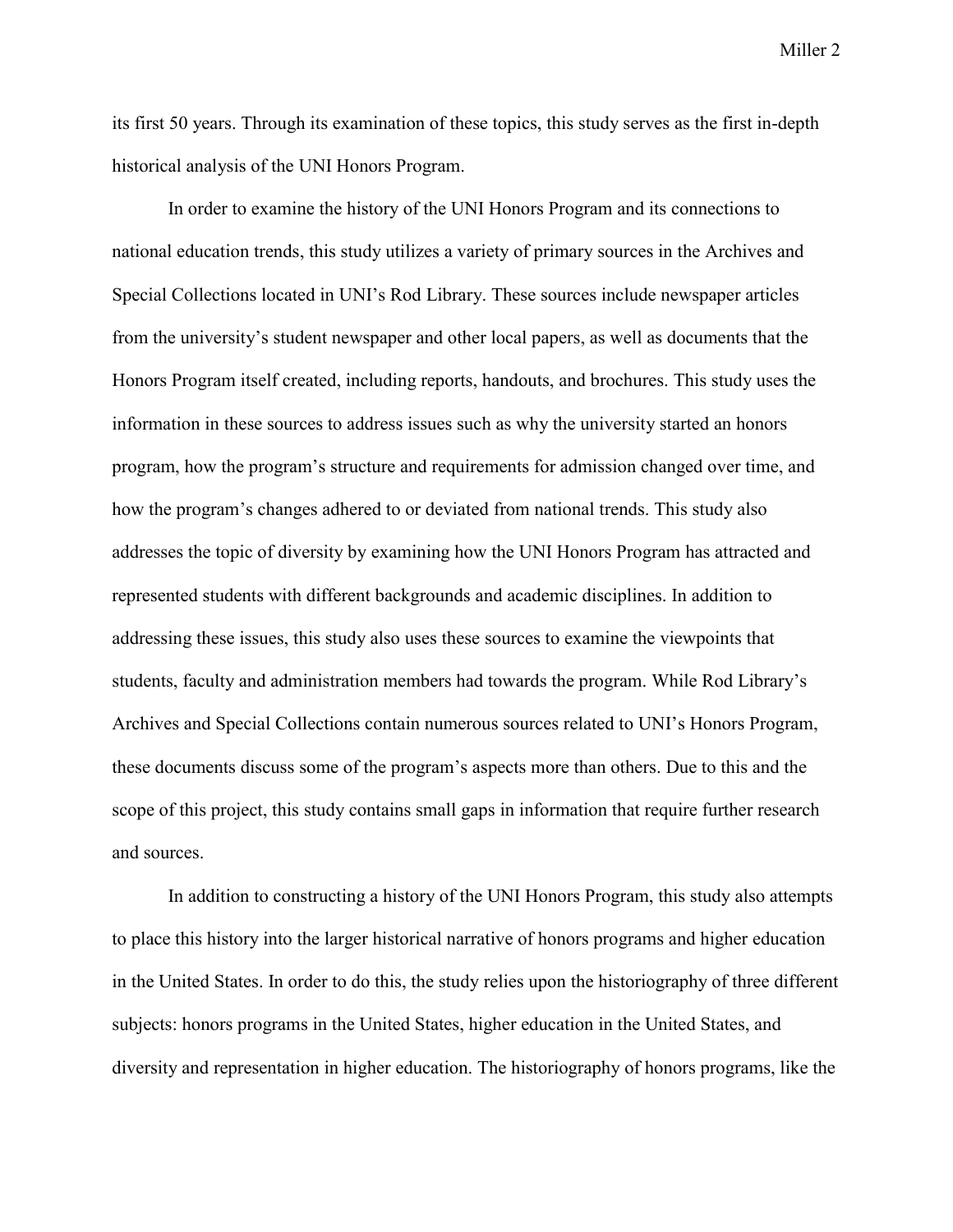historiography of the UNI Honors Program, is fairly limited. One of the most important works of literature concerning honors programs in the United States is Joseph W. Cohen's edited collection, *The Superior Student in American Higher Education*. <sup>3</sup> This work contains several short essays that outline the development of different honors movements and programs during the late twentieth century. These essays also discuss several key events that contributed to these developments. Most of the remaining literature that concerns honors programs is made up of studies of honors programs at specific universities, such James K. Olsen's examination of the honors program at Kent State University and E. Jackson Baur's study of the development of an honors program at an unnamed state university.<sup>4</sup> Although the historical literature on honors programs is fairly limited, these studies each contain ideas of "superior" students and suggest that honors programs reflected universities' desires to provide these students with more challenges than they typical offered.

 The historiography of higher education in the United States is a much more developed area. One of the first historians to examine the development of colleges and universities in the United States was Charles Franklin Thwing, who, in 1906, wrote about the development of higher education in the country from the founding of its first college to the end of the nineteenth century.<sup>5</sup> Historian Frederick Rudolph later built upon Thwing's examination by looking at how student organizations and activities developed alongside universities in the late twentieth

<sup>3</sup> Joseph W. Cohen ed., *The Superior Student in American Higher Education* (New York: McGraw-Hill, Inc., 1966).

<sup>4</sup> James K. Olsen, "The Honors Program at Kent State University," *Educational Research Bulletin* 40, no. 9 (1961): 224-231; E. Jackson. Baur, "Learning in an Honors Program," *Improving College and University Teaching* 17, no. 4 (1969): 291-296.

<sup>5</sup> Charles F. Thwing, *A History of Higher Education in America* (New York: D. Appleton and Company, 1906).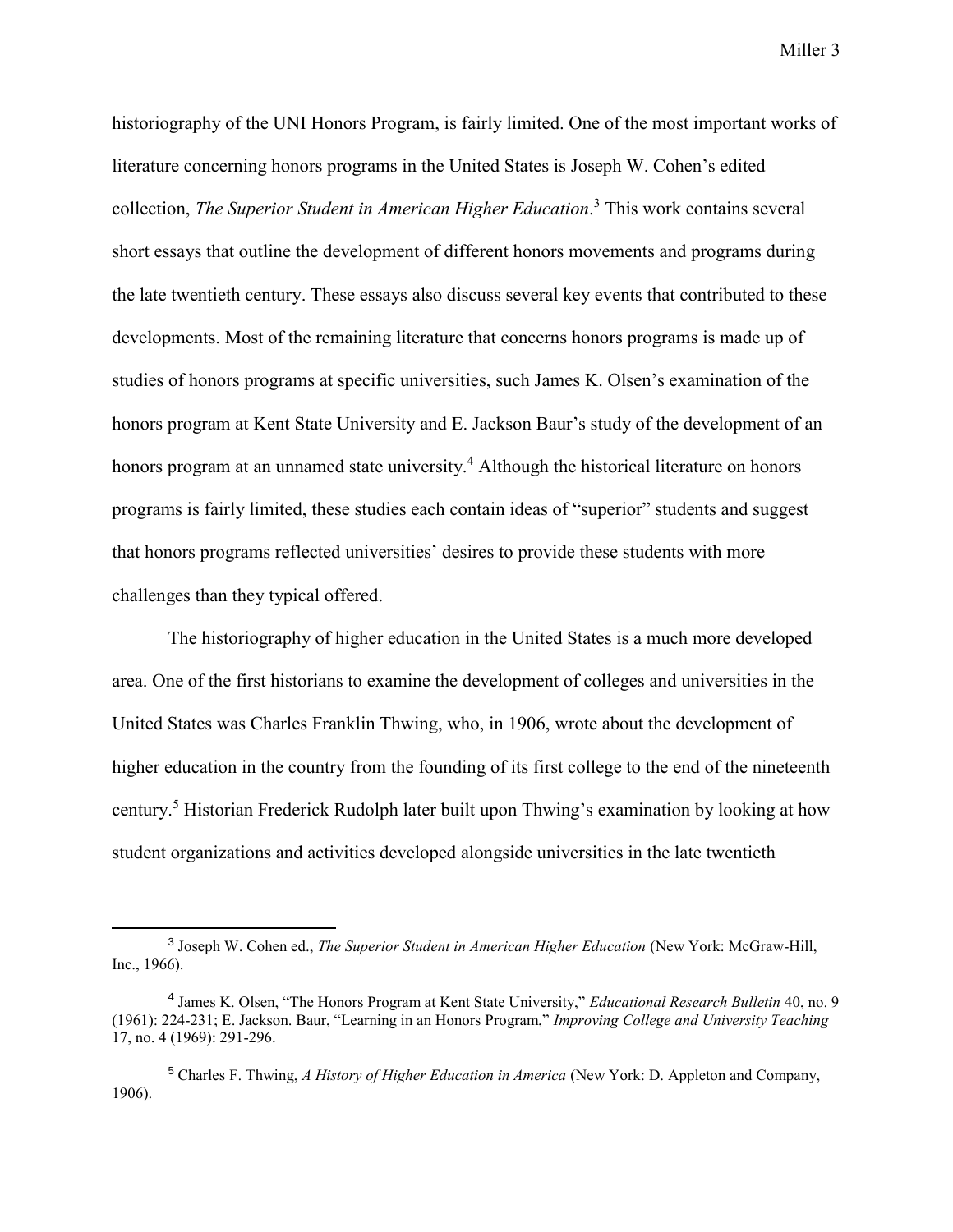century.<sup>6</sup> In recent years, Historian John R. Thelin has contributed a number of works to the study of higher education. Many of Thelin's works look at the changes made in higher education during the twentieth century, however, he has also looked at other periods and expanded upon existing literature concerning the development of colleges and universities.<sup>7</sup> While they explored different topics, these historians each addressed ideas of progress and change in their studies. Addressing these ideas allowed them to create an extensive historical framework that outlined the evolution of higher education in the United States and place topics such as honors programs and diversity in colleges into this framework.

 The history of diversity in American higher education is also well documented. In the early twentieth century, Historian Thomas Woody examined the development of women's education in the United States, and how this development connected to changes in women's economic status.<sup>8</sup> In 1982, Beverly Guy-Sheftall discussed both gender and race by looking at how two colleges for African American women, Spelman and Bennett, helped increase opportunities for African American women.<sup>9</sup> Jacqueline A. Stefkovich and Terrence Leas later discussed the history of desegregation in America's higher education system during the twentieth century.<sup>10</sup> More recently, Michael Dennis has looked at the role that higher education played in

<sup>6</sup> Frederick Rudolph, *The American College and University: A History*, 2nd ed. (Athens, GA: University of Georgia Press, 1991).

<sup>7</sup> John R. Thelin, *A History of American Higher Education* (Baltimore: Johns Hopkins University Press, 2004); "Success and Excess: The Contours and Character of American Higher Education Since 1960," *Society* 50, no. 2 (2013): 106-114.

<sup>8</sup> Thomas Woody, *A History of Women's Education in the United States*, vol. 2. (New York: The Science Press, 1929).

<sup>&</sup>lt;sup>9</sup> Beverly Guy-Sheftall, "Black Women and Higher Education: Spelman and Bennett Colleges Revisited," *Journal of Negro Education* 51, no. 3 (1982): 278-287.

<sup>10</sup> Terrence Leas and Jacqueline A. Stefkovich, "A Legal History of Desegregation in Higher Education," *Journal of Negro Education* 63, no. 3 (1994): 406-420.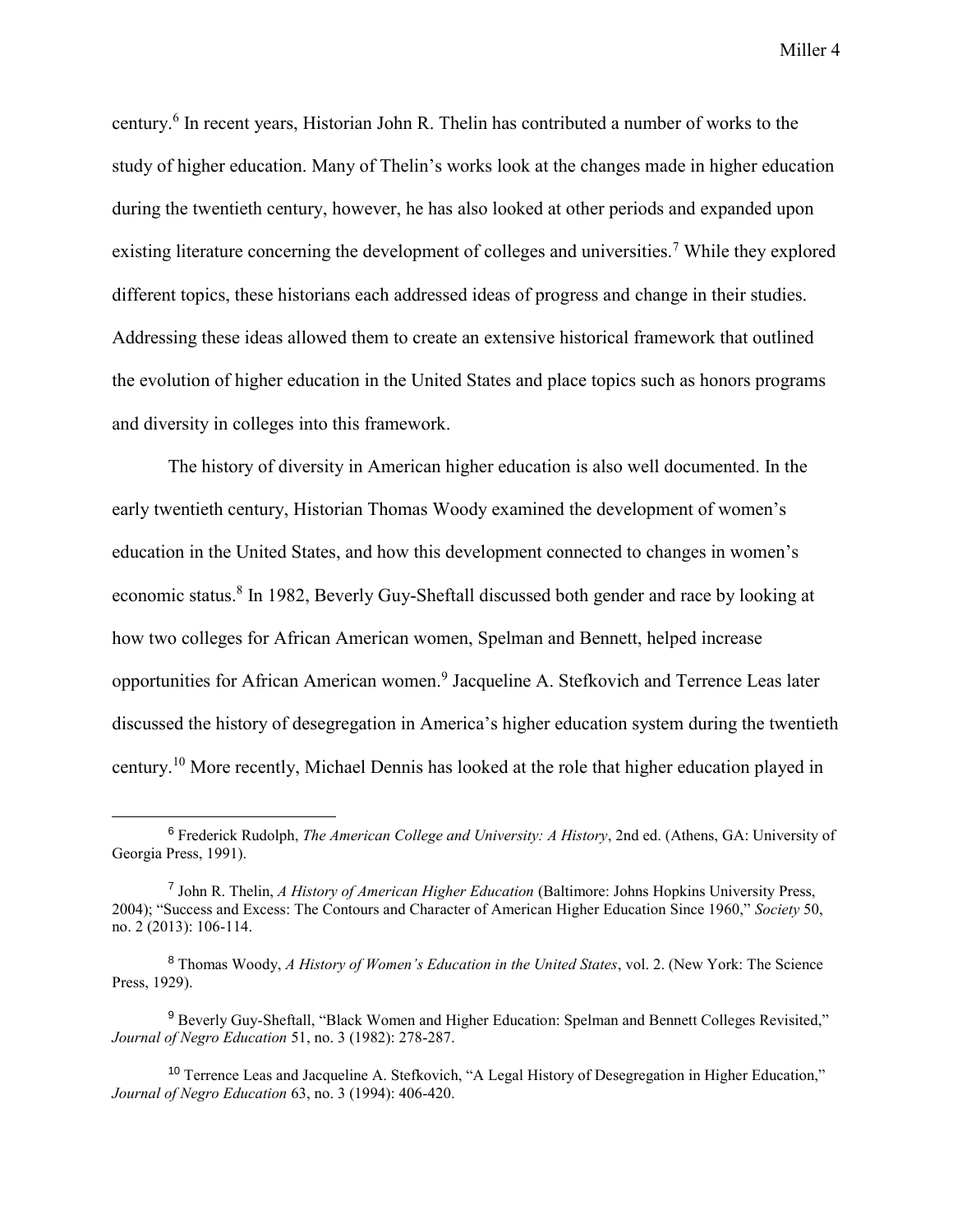furthering ideas of racism and discrimination around the turn of the twentieth century.<sup>11</sup> Steven Crum later added to this historiography by examining the experiences of students from the Choctaw Nation during the nineteenth century to discuss the inclusion of Native Americans in higher education.<sup>12</sup> The historians who studied diversity in higher education, like those who studied higher education in general, addressed ideas of progress and change in their studies; however, their focus on minority groups allowed them to examine the factors that influenced these changes, colleges and universities' reactions to these factors, and these factors' effects on minority groups more thoroughly.

By exploring different topics related to honors programs, higher education, and diversity in higher education, these historical studies have each contributed to the existing knowledge of honors programs and higher education in the United States. This study of the UNI Honors Program adds to the understanding that these previous historical studies created in several ways. First, this study explores how the UNI Honors Program conformed to popular honors trends discussed in other studies, such as providing superior students with more academic opportunities. Next, it examines how changes in the UNI Honors Program reflected the evolution of higher education in the United States outlined in previous studies. Finally, this study explores how the UNI Honors Program reacted to changing attitudes about diversity and representation in higher education. Exploring each of these connections allows this study to place the history of the UNI Honors Program that it constructs into the larger historical narrative of honors programs and higher education in the United States.

<sup>11</sup> Michael Dennis, "The Skillful Use of Higher Education to Protect White Supremacy," *Journal of Blacks in Higher Education* no. 32 (2001): 115-123.

<sup>&</sup>lt;sup>12</sup> Steven Crum, "The Choctaw Nation: Changing the Appearance of American Higher Education, 1830-1907," *History of Education Quarterly* 47, no. 1 (2007): 49-68.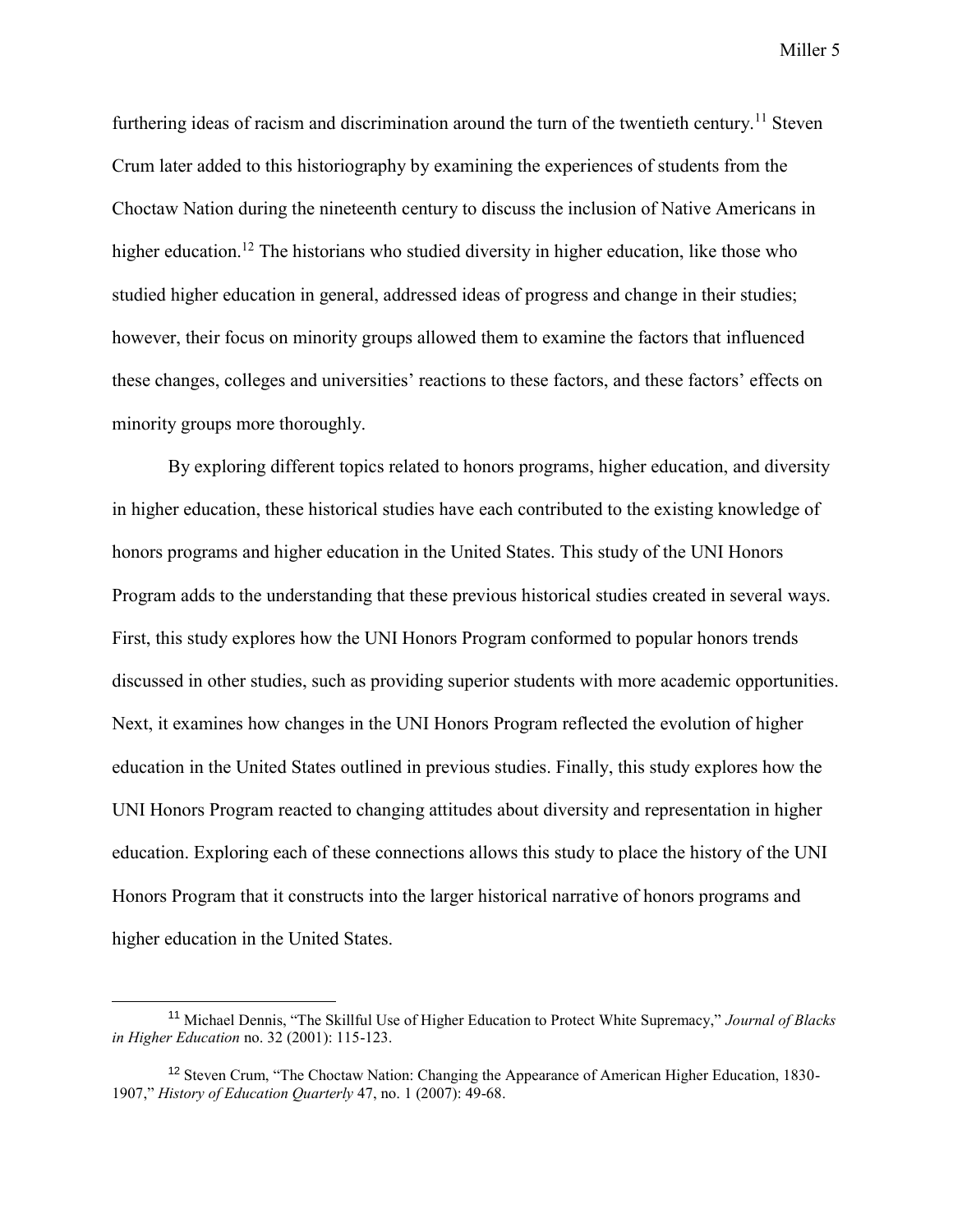#### A Brief History of Honors Programs in the United States

The history of contemporary honors programs in the United States begins with a program started at Swarthmore College in 1921. Frank Aydelotte, Swarthmore's president, developed this program to resemble the honors system used in English institutions such as Oxford University.<sup>13</sup> The program at Swarthmore included only a small number of students with junior or senior standing due to the idea that the public education system had not prepared students to engage in honors work during their first few college years. While this program's elite nature prevented many other institutions from copying it, Joseph Cohen credits Frank Aydelotte for helping to found the honors idea in the United States. "He was in every way the originator of honors strategy," claimed Cohen, "and we are hugely indebted to him and to his Swarthmore faculty for developing the honors concept. Here the stress on group experience in the small seminar or colloquium and the idea of divisional honors got their full real start."<sup>14</sup> In addition to Swarthmore College, several other institutions, including Harvard University, the University of Wisconsin, and the University of Colorado, also founded their own honors programs during the early twentieth century; however, these programs differed in size and structure.<sup>15</sup> After World War II and the expansion of higher education, attempts to create a uniform type of honors program that any university could use started replacing the efforts of individual institutions such as Swarthmore.

<sup>13</sup> Joseph W. Cohen, "Development of the Honors Movement in the United States," in *The Superior Student in American Higher Education*, ed. Joseph W. Cohen, (New York: McGraw-Hill, Inc., 1966), 10.

<sup>14</sup> Cohen, "Development of the Honors Movement in the United States," 12.

<sup>15</sup> Cohen, "Development of the Honors Movement in the United States," 13-24.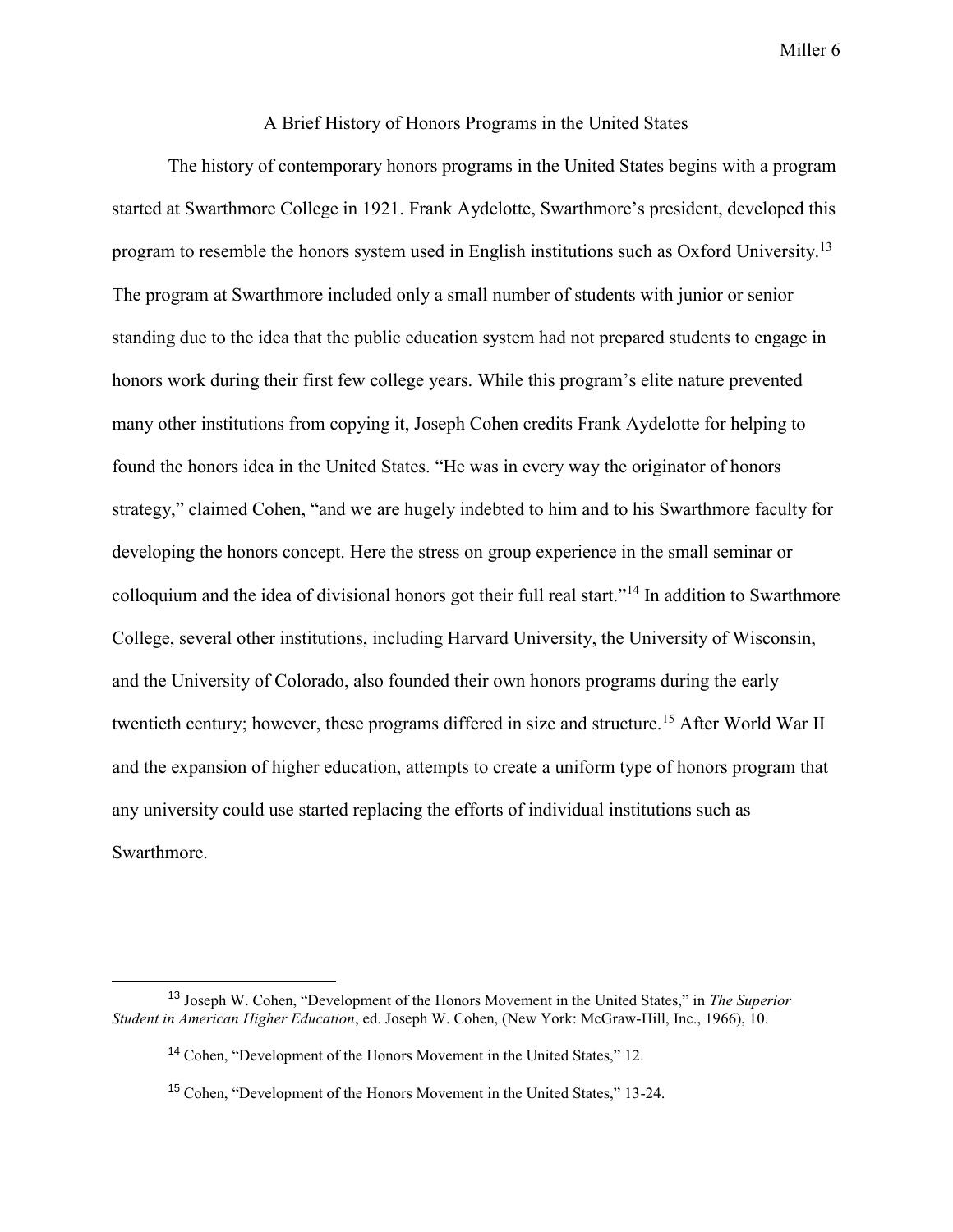In 1957, 27 institutions from across the United States sent representatives to an honors conference held in Boulder, Colorado. This conference resulted in the creation of an independent honors association called the Inter-University Committee on the Superior Student (ICSS). Over the next few years, the ICSS spread honors ideas through visits to institutions across the United States and through its newsletter, *The Superior Student*. <sup>16</sup> As it helped colleges and universities across the United States form their own honors programs, the ICSS created a list of ideas to help these institutions track theirs honors efforts, The Sixteen Major Features of a Full Honors Program. This list included ideas such as "[Making] such programs continuous and cumulative through all four years," and "Employ[ing] methods and materials appropriate to superior students."<sup>17</sup> The ICSS honors program model became very popular during the late 1950s and early 1960s. By the time that the ICSS ended operation in 1965, numerous institutions across the United States had created honors programs that included at least some of the Sixteen Major Features. One of these institutions was the Iowa State Teachers College.

An Honors Program at the Iowa State Teachers College

Following the trend set by other universities across the country, the faculty at the Iowa State Teachers College approved the creation of an honors program in 1959. In an article entitled "Honors Program Initiated By ISTC Faculty," student reporter Lowell Childers discussed the College's plan for the new program:

A special honors program for highly gifted students has been approved by the ISTC faculty. Under the new program, about 25 students, out of an enrollment of 3,400, will become honors candidates. They will be freed from normal course requirements and will follow, at their own election, a program of either reading,

<sup>16</sup> Joseph W. Cohen, "The First Coordinated Effort: the ICSS," in *The Superior Student in American Higher Education*, ed. Joseph W. Cohen, (New York: McGraw-Hill, Inc., 1966), 31-34.

<sup>17</sup> Cohen, "The First Coordinated Effort: the ICSS," 46-47.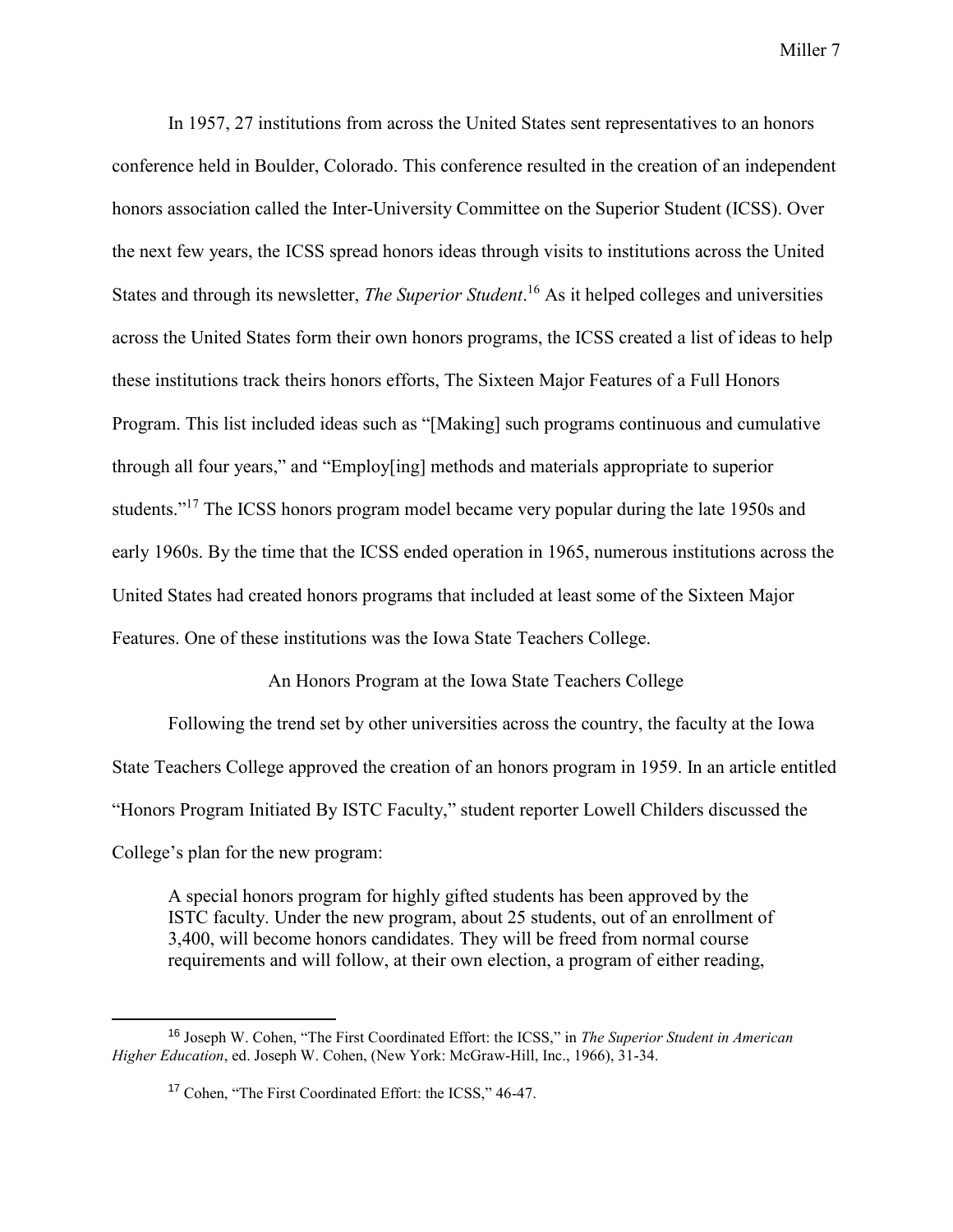writing or group discussion. Upon graduation, they will receive a special diploma distinguishing them as honors graduates of the college.<sup>18</sup>

The program that Childers described reflected several aspects of the ICSS model, which called for honors programs to use a variety of course types, including seminars and independent study, encourage open discussion, and to eliminate lectures when possible.<sup>19</sup> Childers's suggestion that the ISTC Honors Program provided students with greater independence supports the idea that this program connected to these aspects of the ICSS model. His use of the term "highly-gifted students" also reflected the language that the ICSS used to describe prospective honors students. These connections suggest that even if the Iowa State Teachers College did not follow the ISCC model exactly, it used the same language to promote its honors program.

The connections between the ISTC Honors Program and the ISCC model did not end with Lowell Childers's description of the program. In January 1961, Joseph Cohen visited the Iowa State Teachers College and spoke at a conference on honors programs. During this conference, Cohen discussed several aspects of honors programs and the challenges that they provided students.<sup>20</sup> Cohen's visit to the Iowa State Teachers College marked one of many such visits that he conducted during his time as director of the ICSS. Cohen used these visits to generate interest in honors programs, honors conferences, and to learn about the status of different honors programs across the country.<sup>21</sup> His attention to the ISTC Honors Program

<sup>18</sup> Lowell Childers, "Honors Program Initiated By ISTC Faculty," *College Eye* (Iowa State Teachers College), May 22, 1959, *The College Eye* Collection, Special Collections and University Archives, Rod Library, University of Northern Iowa, Cedar Falls, Iowa.

<sup>19</sup> Cohen, "The First Coordinated Effort: the ICSS," 46-47.

<sup>20</sup> "Cohen Says Honors Programs Will Heighten Scholastic Tone," *College Eye* (Iowa State Teachers College), January 27, 1961, *The College Eye* Collection, Special Collections and University Archives, Rod Library, University of Northern Iowa, Cedar Falls, Iowa.

<sup>21</sup> Cohen, "The First Coordinated Effort: the ICSS," 33.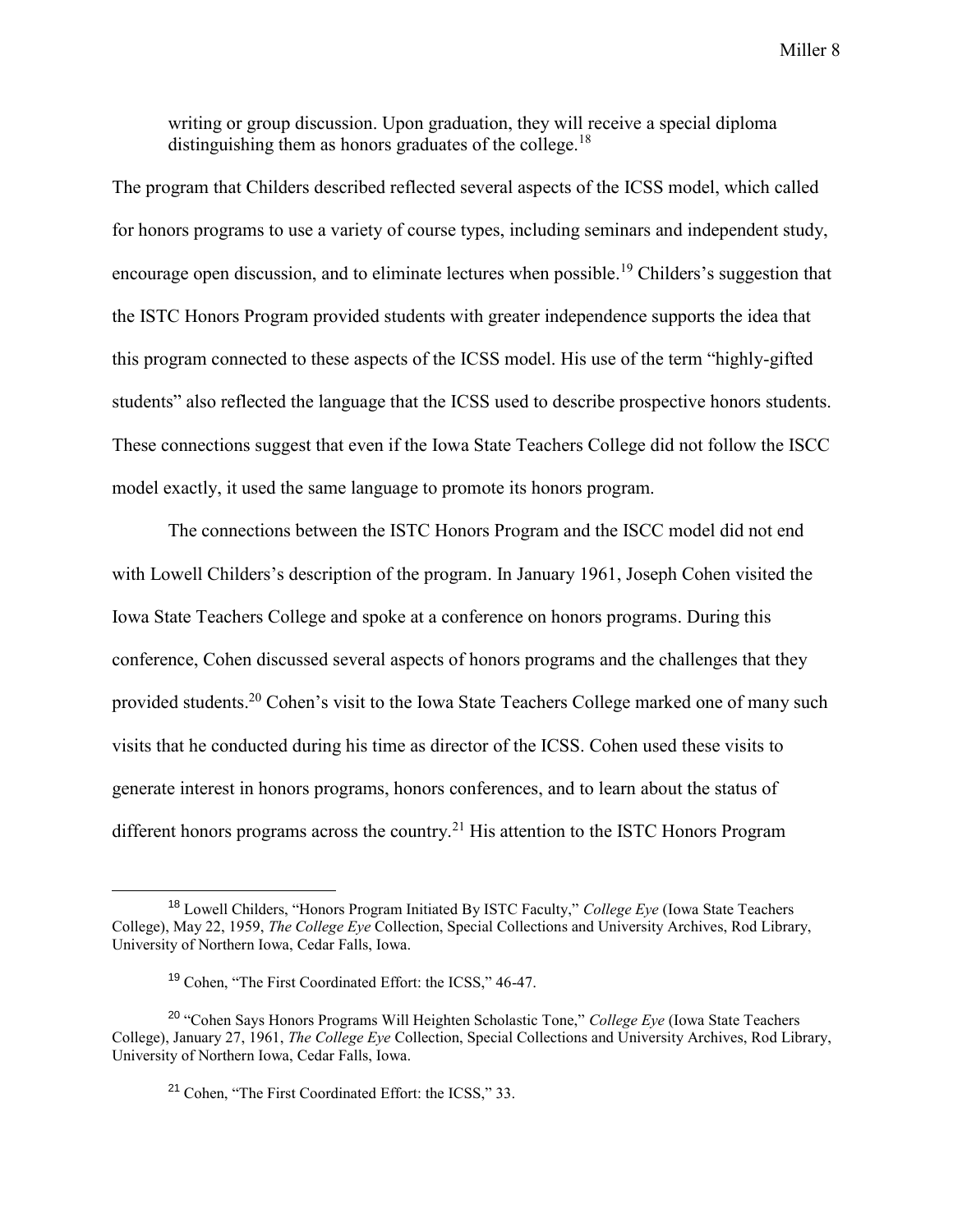provided a direct link between it and the ICSS model, and further supports the idea that the national movement had influenced the new program.

The ISTC Honors Program began in the summer of 1961, almost two years after its approval, and less than half a year after Joseph Cohen's visit. During this trial period, the program consisted of 15 freshmen students who participated in special sections of English and Humanities courses: Times Through the Reformation, taught by Dr. Edwin Maurer, and English I taught by Professor Robert Dalziel.<sup>22</sup> These students also engaged in weekly seminars called theme-groups. Joseph Cohen claimed that theme groups, also called symposiums or colloquiums, were "at the heart of the honors method."<sup>23</sup> This type of course allowed students to engage with both content and their peers through discussion and debate. By including theme groups in its structure, the ISTC Honors Program not only provided students with opportunities to pursue the programs of reading, writing, and discussion that Lowell Childers described but also used one of the key features of the ICSS honors program model. While few records that include details of the program's first year exist, its expansion the following year suggests that it had encountered success.

In 1962, the Honors Program expanded and became a more permanent feature of the Iowa State Teachers College, which changed its name to the State College of Iowa this same year. The program's mission was "to provide for the above-average and superior student a continuous and cumulative program of greater intellectual challenge and with more flexibility

<sup>22</sup> "15 Superior Freshman Tackle New Program in English, Humanities," *College Eye* (Iowa State Teachers College), June 23, 1961, *The College Eye* Collection, Special Collections and University Archives, Rod Library, University of Northern Iowa, Cedar Falls, Iowa.

<sup>23</sup> Cohen, "The First Coordinated Effort: the ICSS," 40.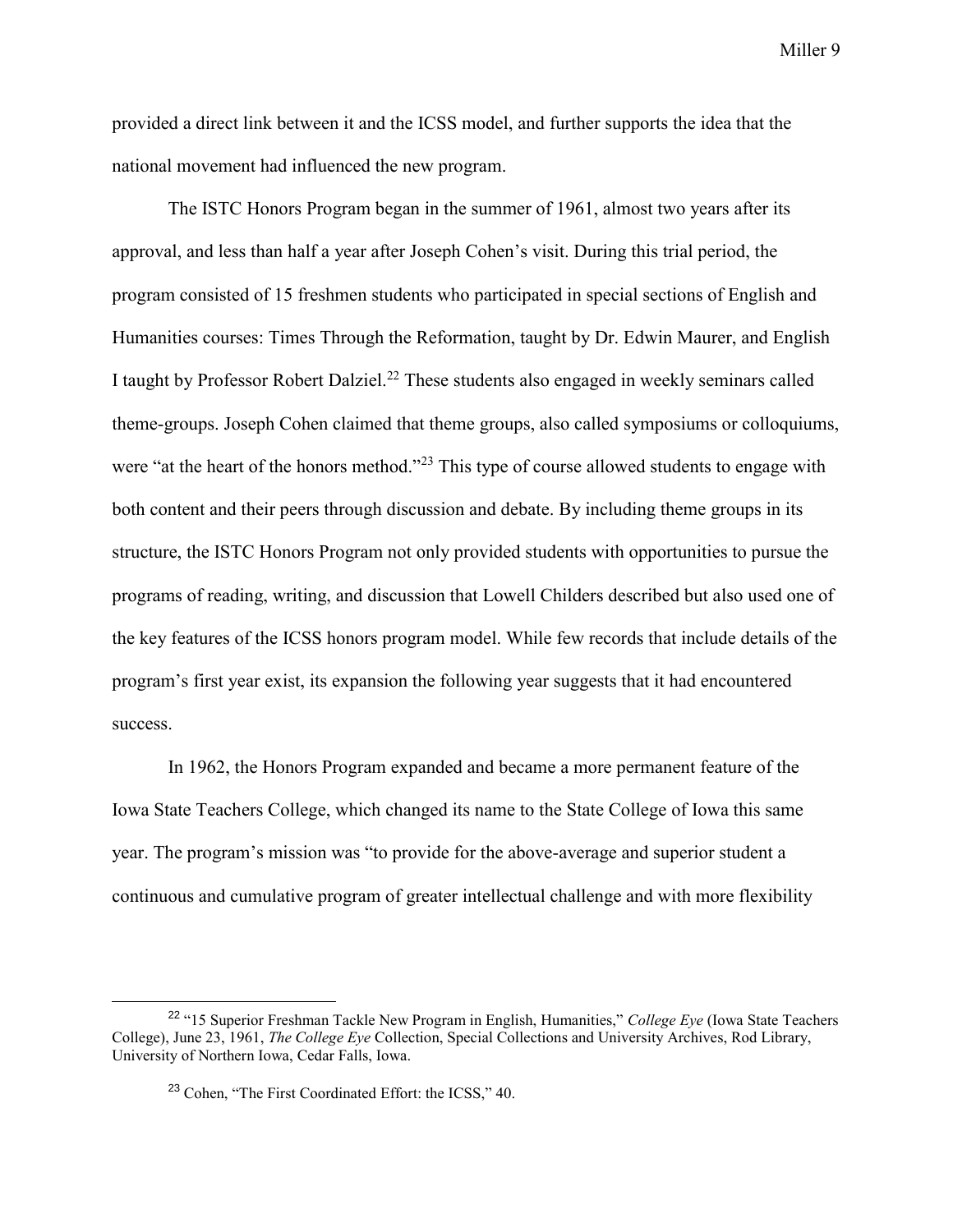and individualization than can be attained under the regular curriculum."<sup>24</sup> To qualify for admission into the Honors Program, incoming freshmen students had to score in or above the 90th percentile on the American College Testing Program (ACT) or equivalent and receive a recommendation from their high school principal based on qualities such as intellectual capacity, self-motivation, and leadership skills.<sup>25</sup> If a student scored lower than the 90th percentile on the ACT, they could still join the program by submitting a recommendation from their principal. As part of the program's expansion in 1962, sophomore students with a 3.25 or better grade point average could also apply to become honors students. In 1964, the Honors Program expanded yet again to include students in their junior year who had a 3.5 grade point average or better.<sup>26</sup> These expansions helped the program include students in different stages of their college careers, which helped it grow in both size and diversity.

During its early years, the Honors Program subjected the growing number of students who joined it to a variety of requirements. The first requirement these students had to meet was to maintain a certain grade point average. The program required students to have a 2.7 GPA by the end of their freshmen year, and then maintain a 3.0 GPA until the time of their graduation.<sup>27</sup> In addition to maintaining a certain GPA, the program required honors students to participate in special class sections created just for them. The final requirement for honors students at this time

<sup>&</sup>lt;sup>24</sup> University Honors Program, "The General Honors Program at the State College of Iowa," (State College of Iowa, 1962), Honors Program Papers, Special Collections and University Archives, Rod Library, University of Northern Iowa, Cedar Falls, Iowa.

<sup>&</sup>lt;sup>25</sup> University Honors Program, "The General Honors Program at the State College of Iowa," (State College of Iowa, 1962).

<sup>26</sup> Lang and Pendergraft, *A Century of Leadership and Service,* 236.

<sup>27</sup> University Honors Program, "The General Honors Program at the State College of Iowa," (State College of Iowa, 1962).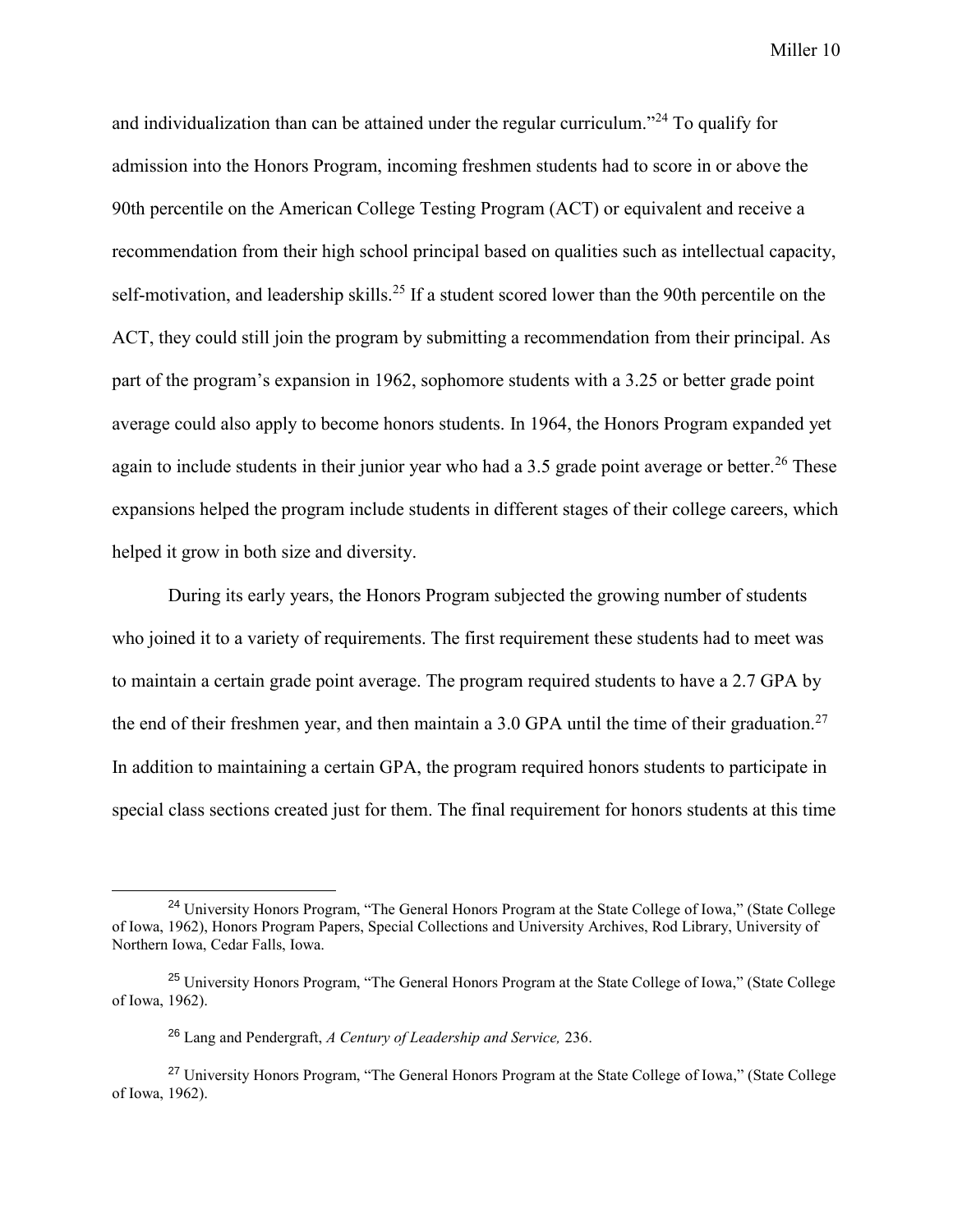was an independent study project, which the students needed to complete no later than a month prior to graduating. Honors students could choose from a variety of project options, including a research paper, creative musical work, or a work of art. In addition to these requirements, the program also expected honors students to "exhibit qualities expected of an Honors student."<sup>28</sup> While the Honors Program's documents did not expressly state what these qualities were, they did make it clear that the program would remove students if they did not exhibit these qualities, regardless of their grade point average. Those students that exhibited the qualities expected of them and who met each of the program's requirements were eligible for graduation with a General Honors distinction.

In addition to the different expansions that it went through, several different directors led the Honors Program during its first few years. The director served as the program's head and the head of the Honors Board, a small committee made up of both students and faculty. Dr. Wallace L. Anderson, the Dean of Undergraduate Studies, served as the program's first director from its founding until 1967.<sup>29</sup> Under Anderson's leadership, the Honors Program made several expansions; however, the program also continued growing after he left. In May 1967, the State College of Iowa selected Dr. Charles Quirk, an assistant professor of history, to serve as the program's new director.<sup>30</sup> During his time as director, Quirk worked to develop a four-year program and expand some of the program's features, such as the theme groups. "We hope that with the establishment of departmental honors programs for juniors and seniors," stated Quirk,

<sup>&</sup>lt;sup>28</sup> University Honors Program, "The General Honors Program at the State College of Iowa," (State College of Iowa, 1962).

<sup>29</sup> Lang and Pendergraft, *A Century of Leadership and Service*, 235-236.

<sup>30</sup> "Dr. Quirk to Head Honors Board," *College Eye* (Iowa State Teachers College), May 16, 1967, *The College Eye* Collection, Special Collections and University Archives, Rod Library, University of Northern Iowa, Cedar Falls, Iowa.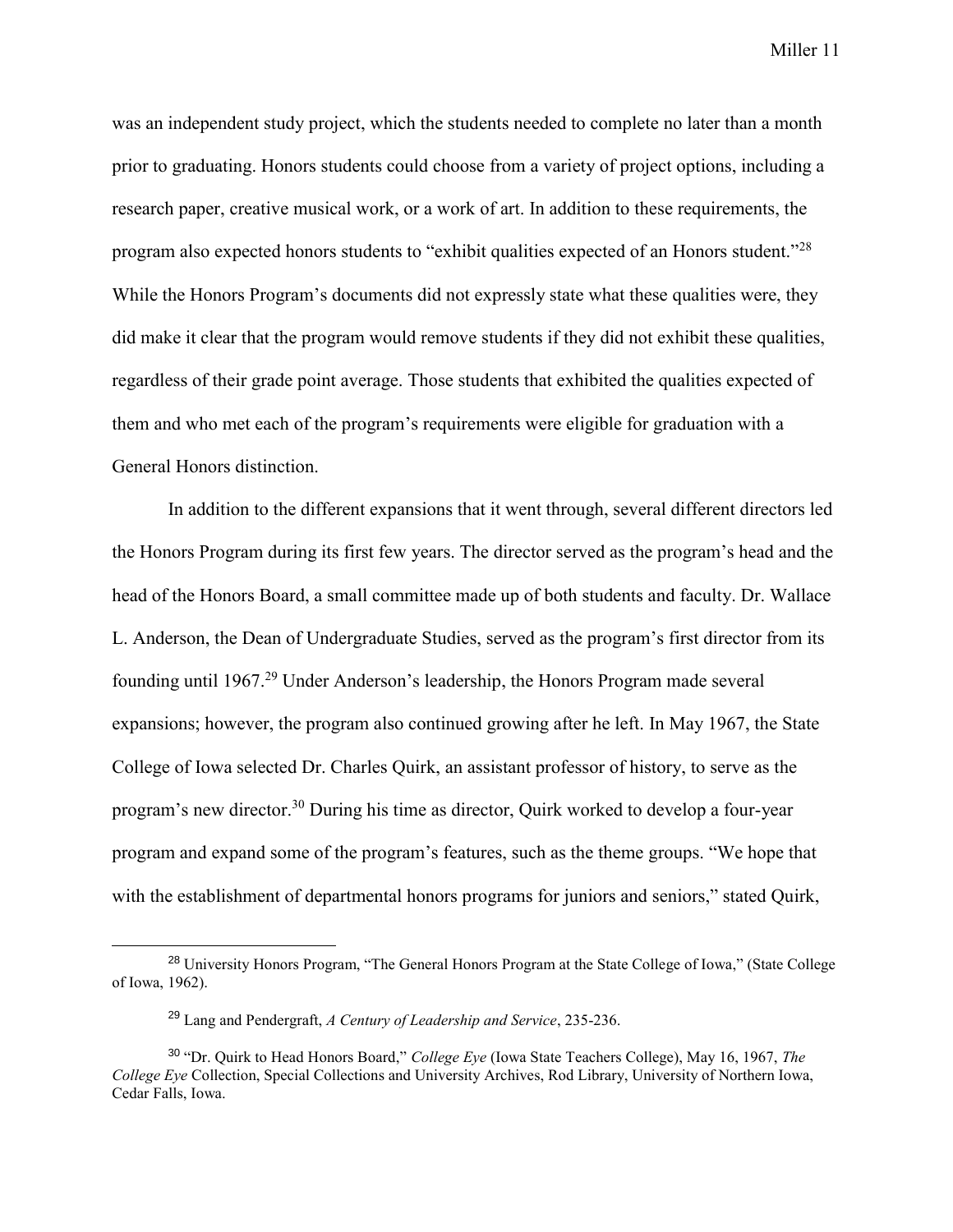"we will eventually develop a four-year honors program."<sup>31</sup> "We also anticipate an expansion in the number and kinds of theme groups," Quirk claimed later.<sup>32</sup> Over the next few years, Quirk and the Honors Board worked on making these changes to the program. Although they did not know it at the time, the work that they started almost completely reorganized the Honors Program.

## Reorganizing the UNI Honors Program

In 1967, the State College of Iowa became the University of Northern Iowa (UNI). As the university matured and expanded its structure, the Honors Program also started reorganizing itself to meet the institution's growing needs. The program began this reorganization process by addressing the growing amount of criticism that it received from students and faculty alike during the late 1960s. After receiving the approval of the university's president, J. W. Maucker, Dr. Charles Quirk and the Honors Board began working on a new structure for the program in the spring of  $1969$ <sup>33</sup>

As the Honors Board worked on reorganizing the Honors Program, it focused its efforts on the features that received heavy criticism from both students and faculty. One of the aspects of the Honors Program that drew criticism was its inclusion of freshmen students. "Freshman honors has been criticized by many faculty, virtually from the beginning, on the basis that the selection process was not refined enough," claimed one Honors Board report. "The program,

<sup>31</sup> "Dr. Quirk to Head Honors Board," *College Eye* (Iowa State Teachers College), May 16, 1967.

<sup>32</sup> "Dr. Quirk to Head Honors Board," *College Eye* (Iowa State Teachers College), May 16, 1967.

<sup>33</sup> Kris Tasa, "Honors Program Revision Planned," *Northern Iowan* (University of Northern Iowa), July 11, 1969, *The Northern Iowan* Collection, Special Collections and University Archives, Rod Library, University of Northern Iowa, Cedar Falls, Iowa.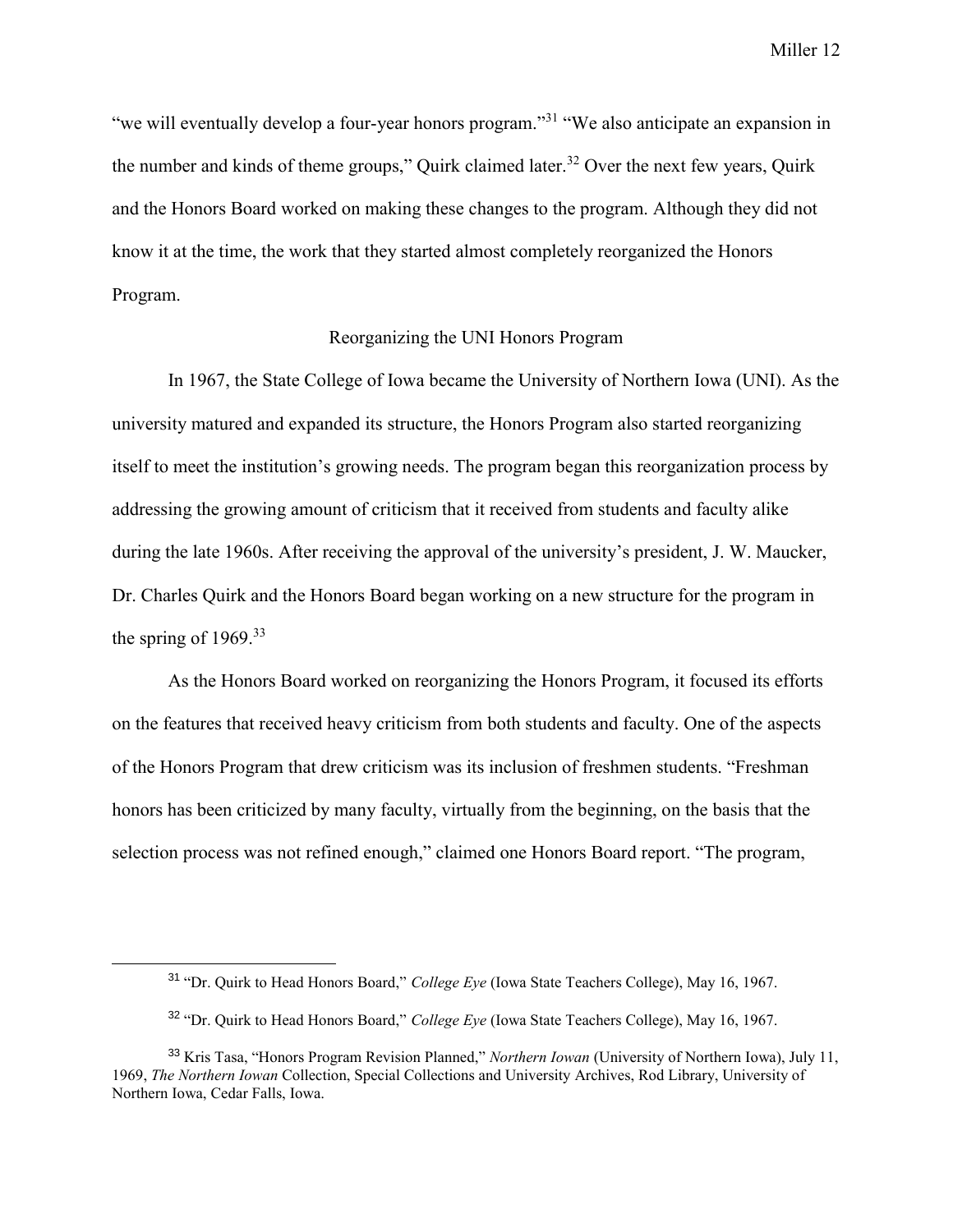consequently, contained a number of students whose ability to do honors work was in doubt."<sup>34</sup> The Honors Program also received criticism for the sections of general education courses, referred to as starred sections, which the university set aside for honors students. According to the Honors Board, faculty members criticized these sections for being difficult to organize:

The starred sections of general education courses have proven extremely difficult to structure as honors courses while still preserving the content that these courses assume. Taking note of these complaints, the Board has agreed that it is now time to adopt an approach that provides greater flexibility and challenge for students and instructors.<sup>35</sup>

In addition to the criticisms that faculty members presented, the Honors Board also discussed complaints students made about the theme group seminars that the program included. According to the Board, students criticized the theme groups for demanding too much work for the time provided to complete it.<sup>36</sup> As the Honors Board worked on reorganizing the Honors Program, it took the complaints that both students and faculty made and incorporated them into a proposed restructure for the program.

After working during the spring and summer of 1969, the Honors Board presented a proposal for restructuring the Honors Program to the university's administration and the Faculty Senate in the fall. The proposal included three major changes to the Honors Program that addressed the complaints of both students and faculty. The first proposed change addressed the system of freshman honors that the program used. Rather than inviting high school graduates to participate in the program during their first year of college, the Board proposed a system that

<sup>34</sup> Honors Board, "UNI Honors Program," (University of Northern Iowa, 1969), Honors Program Papers, Special Collections and University Archives, Rod Library, University of Northern Iowa, Cedar Falls, Iowa.

<sup>35</sup> Honors Board, "UNI Honors Program," (University of Northern Iowa, 1969).

<sup>36</sup> Honors Board, "UNI Honors Program," (University of Northern Iowa, 1969).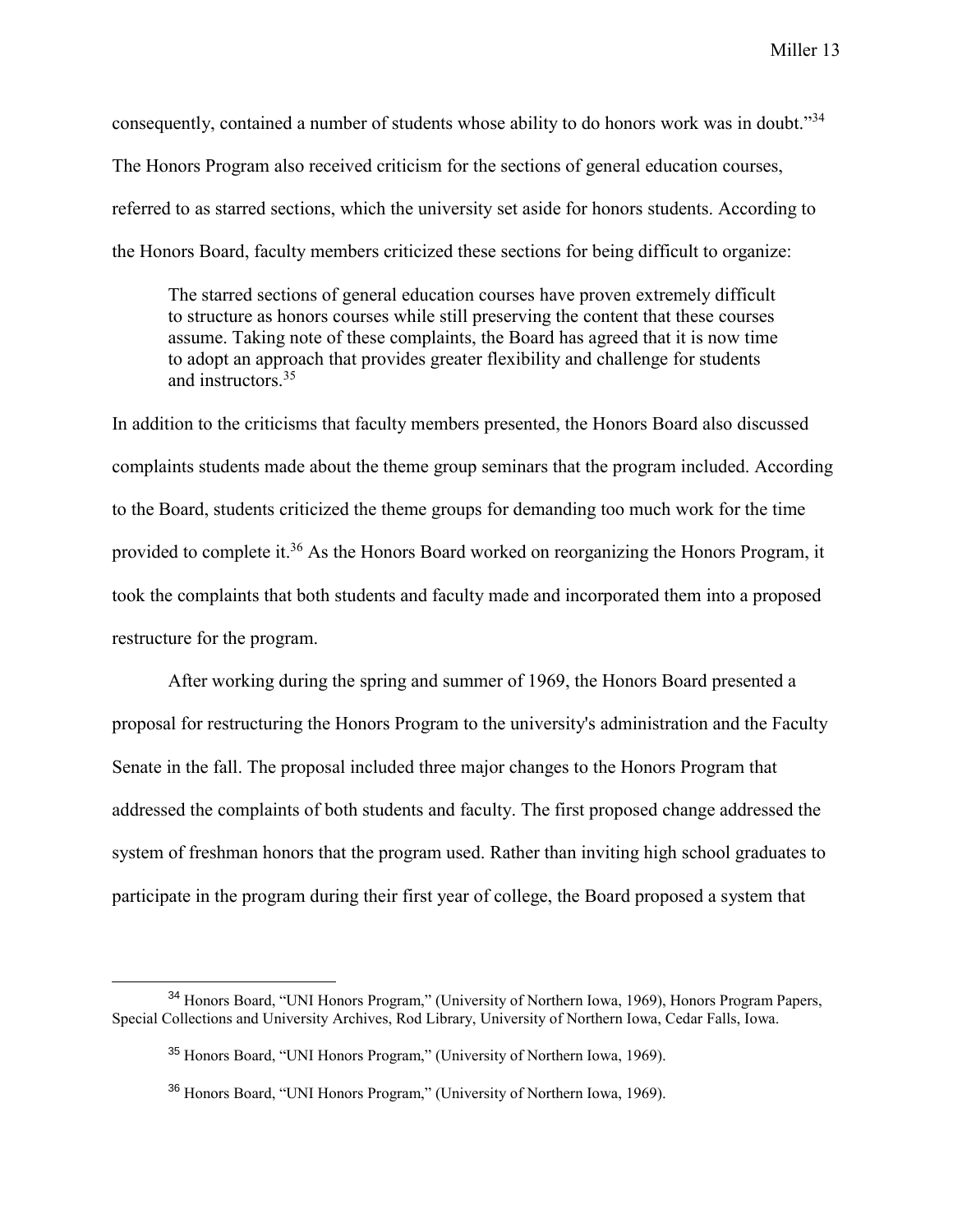allowed all first-year students to attend honors functions and then apply for admission into the program on their own if they wished.<sup>37</sup> The Board believed that using such a system allowed them to admit more students who met the program's standards. "Utilizing the freshman year for selection, the Board will be able to admit only those students of promise who themselves apply for admission," claimed the proposal. "We anticipate far fewer students who degrade the quality of the program by performing below honors expectations."<sup>38</sup> This statement suggests that the Board believed that using the freshman year for selection helped it avoid admitting students who performed below expectations, which thereby increased the program's status. It also shows that the Honors Board had taken the issues surrounding freshman honors into account, and attempted to resolve these issues with this proposed change.

The second change to the Honors Program that the Honors Board proposed involved replacing the starred sections of general education courses with more theme groups and independent study courses. The Board also planned to expand the theme groups from one credit hour per semester to three credit hours, which addressed student concerns and provided them with more credit for the work they completed. In addition to expanding the theme groups, the Board also proposed a plan of independent study for honors students. This idea sprung from the Board's belief that "students of Honors caliber have the desire and the ability to do research and writing with a minimum of formal supervision."<sup>39</sup> The Board believed that the system of independent study, combined with the expanded theme groups, not only effectively replaced the

<sup>37</sup> "Approval Sought: Honors Program Revised," *Northern Iowan* (University of Northern Iowa), September 9, 1969, *The Northern Iowan* Collection, Special Collections and University Archives, Rod Library, University of Northern Iowa, Cedar Falls, Iowa.

<sup>&</sup>lt;sup>38</sup> Honors Board, "UNI Honors Program," (University of Northern Iowa, 1969).

<sup>&</sup>lt;sup>39</sup> Honors Board, "UNI Honors Program," (University of Northern Iowa, 1969).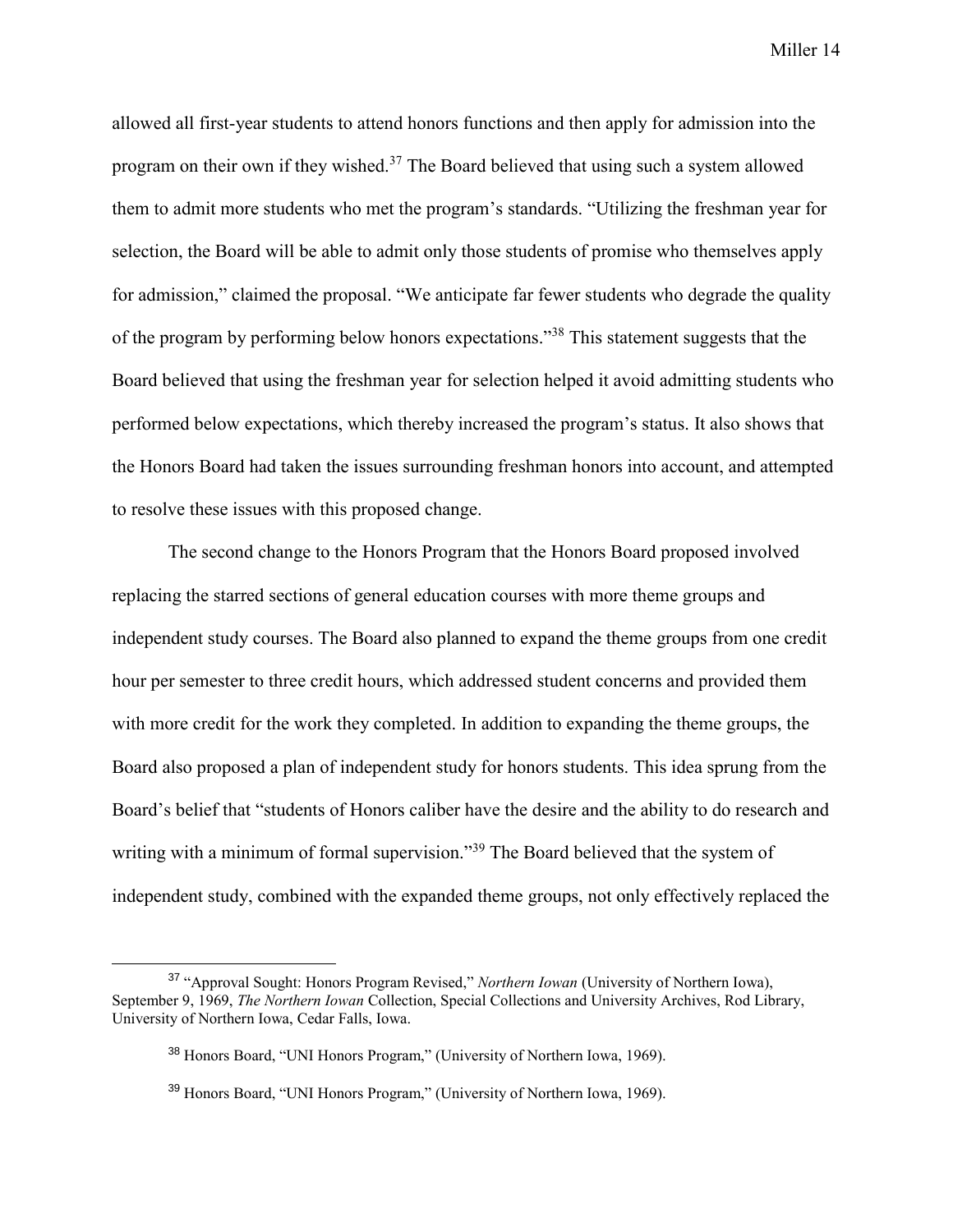program's existing structure, but also better represented the program's ideals. "Taken together," stated the Board, "we argue that the expanded Theme Groups and independent study epitomize the idea of Honors work."<sup>40</sup> The expansion of the theme groups and independent study not only reflected the Board's desire to address student and faculty concerns but also the ideals of the Inter-University Committee on the Superior Student, which highlighted both of these features.<sup>41</sup> These connections suggest that even though the ICSS no longer operated, its model continued to influence honors program across the country, including the program at UNI.

The third major change that the Honors Board proposed was to set up a formal honors faculty. During the program's first several years, it used an informal process to select faculty members to instruct the starred honors sections of different courses. This system began to attract criticism because the most "qualified" faculty members were not always available to teach these courses.<sup>42</sup> To create a formal honors faculty, the Board claimed that it would identify the most qualified faculty and use part of the honors budget to pay them for their time. In its proposal, the Board identified two criteria that made a qualified honors faculty member. The first criteria was that honors instructors "ought to be more than usually capable of exploiting cross-disciplinary connections," and the second was that they "should be skilled enough in their comprehension of the content and internal organization of a limited subject to pursue it to the limit of their students' comprehension."<sup>43</sup> In essence, the Honors Board wished to select faculty members who were experts in their field and who could help students explore the connections between different

<sup>40</sup> Honors Board, "UNI Honors Program," (University of Northern Iowa, 1969).

<sup>41</sup> Cohen, "The First Coordinated Effort: the ICSS," 47.

<sup>42</sup> Honors Board, "UNI Honors Program," (University of Northern Iowa, 1969).

<sup>43</sup> Honors Board, "UNI Honors Program," (University of Northern Iowa, 1969).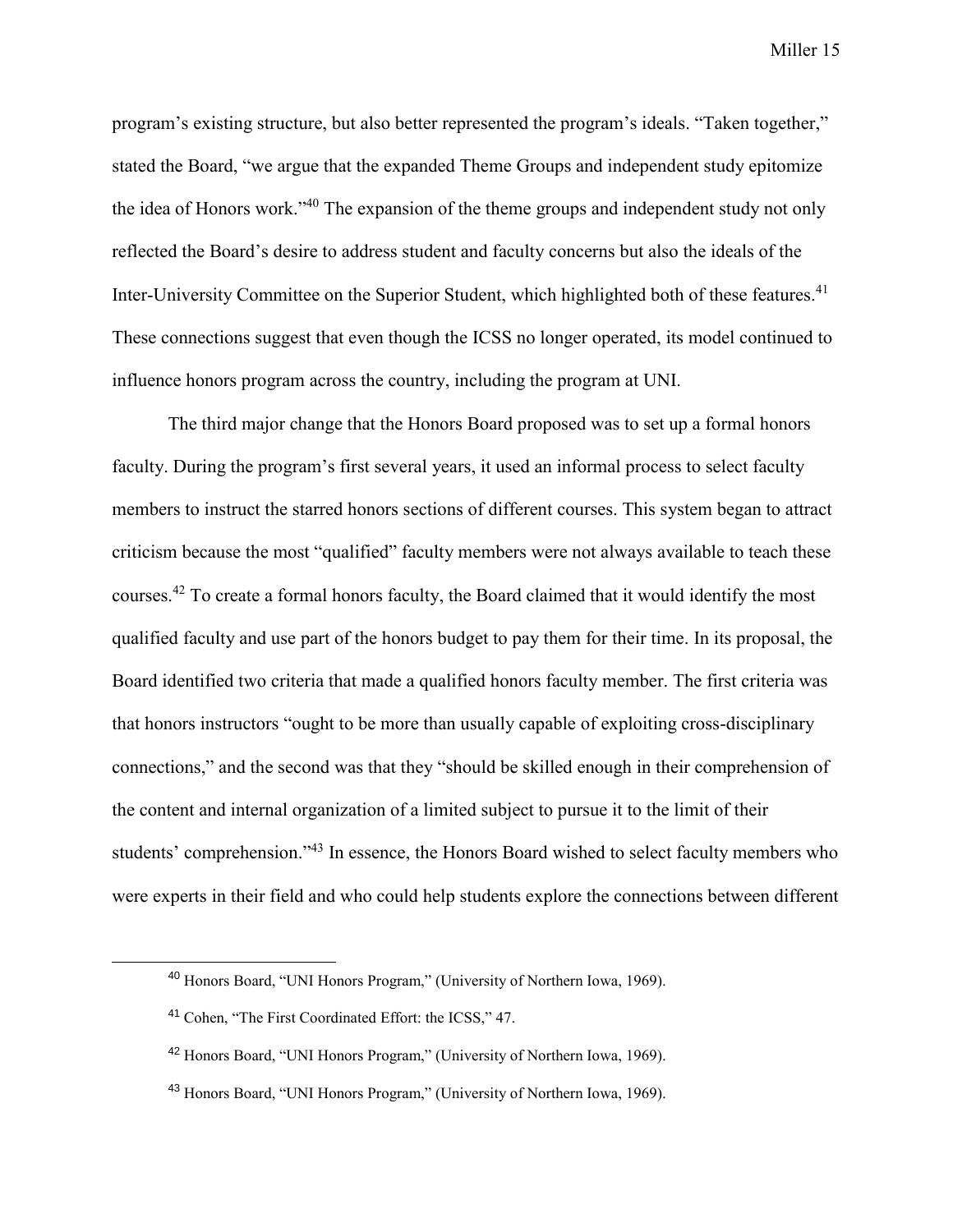subject areas. Selection of the correct faculty members was also an important part of the ICSS honor program model. The Honors Board's inclusion of this factor in its proposal reinforces the idea that the ICSS continued to influence honors programs even after it ceased to exist.

The Honors Board's proposal to restructure the Honors Program served as a starting point of a reorganization process that changed the program almost entirely. The program that emerged from this process promoted independent study and provided students with opportunities to engage in programs of study that suited their personal interests. Over the next two decades, the reimagined honors program expanded the ways in which students engaged with honors work at UNI.

#### The Individual Honors Program at UNI

The restructured honors program that emerged from the Honors Board's 1969 proposal began operation in 1970. It became known as the Individual Honors Program because it provided students with "the freedom to pursue his or her own personal, individualized interests without the restrictions generally placed upon students by the normal classroom requirements."<sup>44</sup> This freedom that it provided students represented the core of the program's structure. The Individual Honors Program consisted of four different independent study courses: self-forming Honors Seminars, Honors Reading, Independent Study, and Undergraduate Thesis.<sup>45</sup> The program also offered regular classroom courses on a variety of subjects, such as The Role of Computer in

<sup>44</sup> Honors UNI, "Guidelines for Individual Honors Study, Fall 1972," (University of Northern Iowa, 1972), Honors Program Papers, Special Collections and University Archives, Rod Library, University of Northern Iowa, Cedar Falls, Iowa.

<sup>45</sup> Edward Amend, letter to the University of Northern Iowa faculty, October 18, 1972, Honors Program Papers, Special Collections and University Archives, Rod Library, University of Northern Iowa, Cedar Falls, Iowa.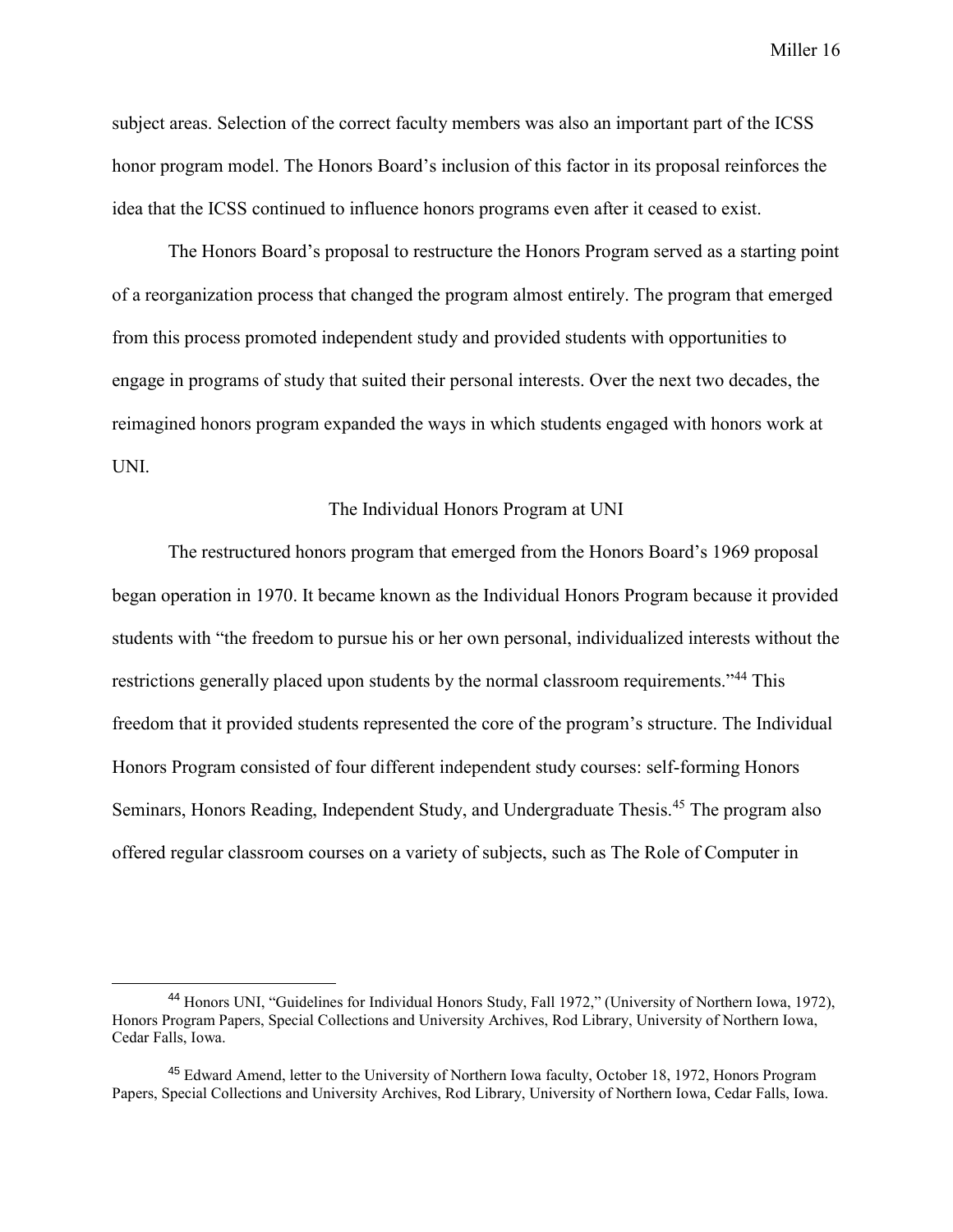Society and Turning Points in the History of Physics in the spring of 1974.<sup>46</sup> In most cases, these courses satisfied general elective requirements; however, the program also allowed students to have them applied to their major or minor with approval from their department head and the honors director. The combination of classroom work and independent study provided students with the opportunity to work towards their degrees while also pursuing their own interests. While classroom work provided students with skills and knowledge of different fields, the independent study courses provided students with the opportunity to apply these skills and conduct their own research. Once a student decided to enroll in one of the program's independent study courses, it became their responsibility to plan and complete a project for that course.

At the beginning of each semester, the program gave students enrolled in independent study courses a prospectus to help them plan out their semester of study. In this document, students listed their goals for their project and the methods they planned to use to achieve these goals. The program encouraged students to use the research methods used by professionals in their chosen field of study; however, it also allowed students to use different methods if they wished. If students decided to use new or different methods, the program expected them to take extra time and care to learn how to use them properly. The Honors Program also provided these students with research guides and handbooks to help them learn different methods.<sup>47</sup>

Once a student had decided on an independent study project, or if they needed help in choosing the right methodology, they then began searching for a faculty consultant. Faculty consultants served as advisors for the students, and they helped plan, guide and evaluate the

<sup>46</sup> Cynthia Haring, "Alternative Studies-Self Motivation," *Northern Iowan* (University of Northern Iowa), November 13, 1973, *The Northern Iowan* Collection, Special Collections and University Archives, Rod Library, University of Northern Iowa, Cedar Falls, Iowa.

<sup>47</sup> Honors UNI, "Guidelines for Individual Honors Study, Fall 1972," (University of Northern Iowa, 1972).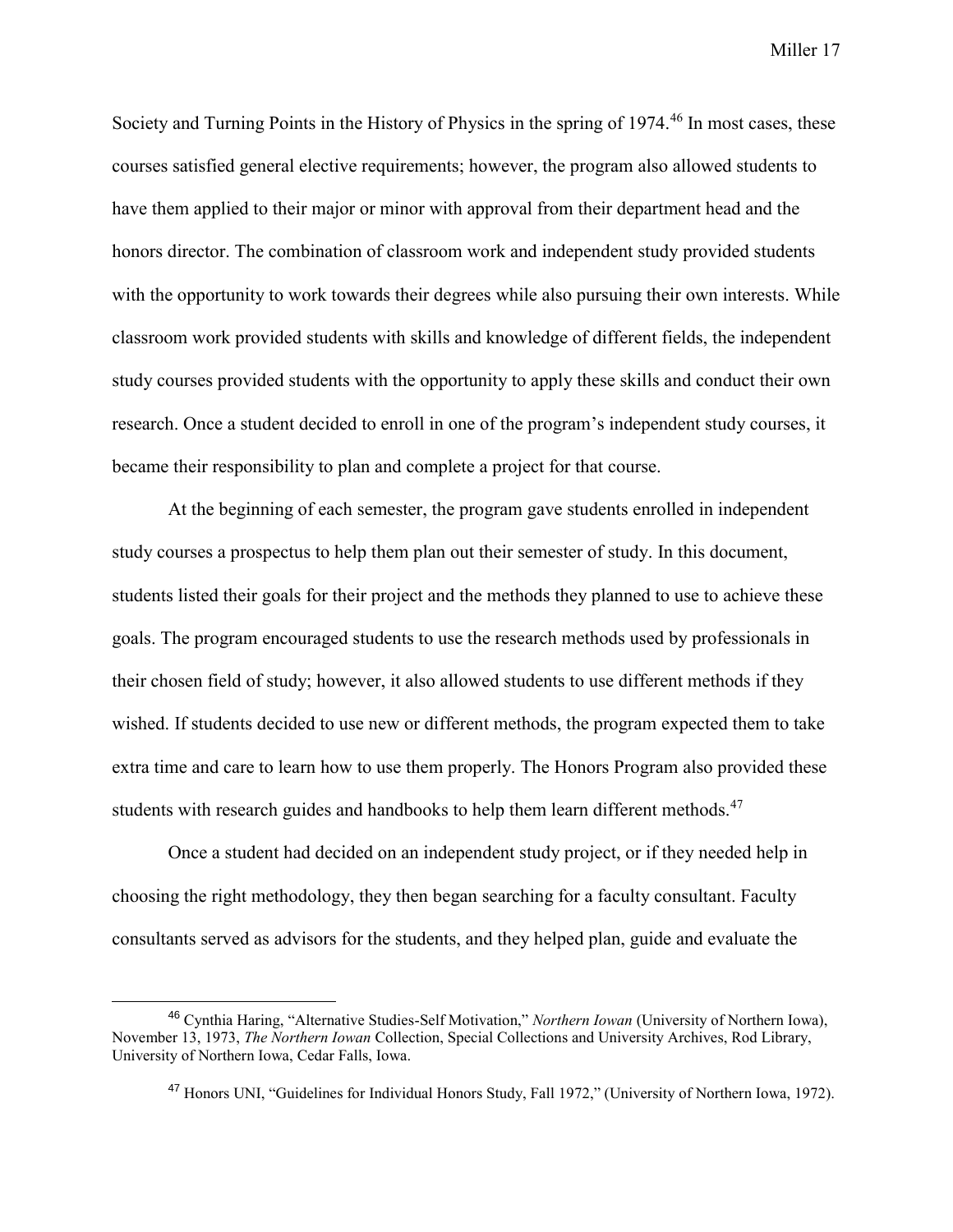students' work. According to the program's guidelines, selecting the right faculty consultant represented one of the most important aspects of the planning process. "The blank for the faculty consultant is, perhaps, the most important part of the prospectus," the guidelines stated. "The student should take care in choosing a faculty consultant who is in agreement with the student as to his educational aims and objectives so as to guarantee that there be no misunderstandings between them during the course of study."<sup>48</sup> Once a student and faculty consultant agreed on a project, the prospectus became their contract. It was important that students planned their study and chose a faculty consultant quickly, as students who did not submit their prospectus during the first two weeks of the semester received a failing grade.<sup>49</sup>

After selecting a faculty consultant and submitting their prospectus, students enrolled in independent courses began working on their projects. The students received a list of deadlines at the start of each semester, and it was their responsibility to complete their work by these deadlines. If a situation arose when a student could not complete their work by the end of a semester, it became their responsibility to contact the program and ask for deadline extension:

If the semester is too short for the task that has been planned, the consultant and the Honors director should know before the deadline for the submission of completed Honors projects, and a later completion date will be entered on the prospectus. This is the time when a "U" may be granted. However, later requests for the grade of "unfinished" cannot be approved, and the work involved will have to be regarded as unsatisfactory or failing.<sup>50</sup>

<sup>48</sup> Honors UNI, "Guidelines for Individual Honors Study, Fall 1972," (University of Northern Iowa, 1972).

<sup>49</sup> Honors UNI, "Guidelines for Individual Honors Study, Fall 1972," (University of Northern Iowa, 1972).

<sup>50</sup> Honors UNI, "Guidelines for Individual Honors Study, Fall 1972," (University of Northern Iowa, 1972).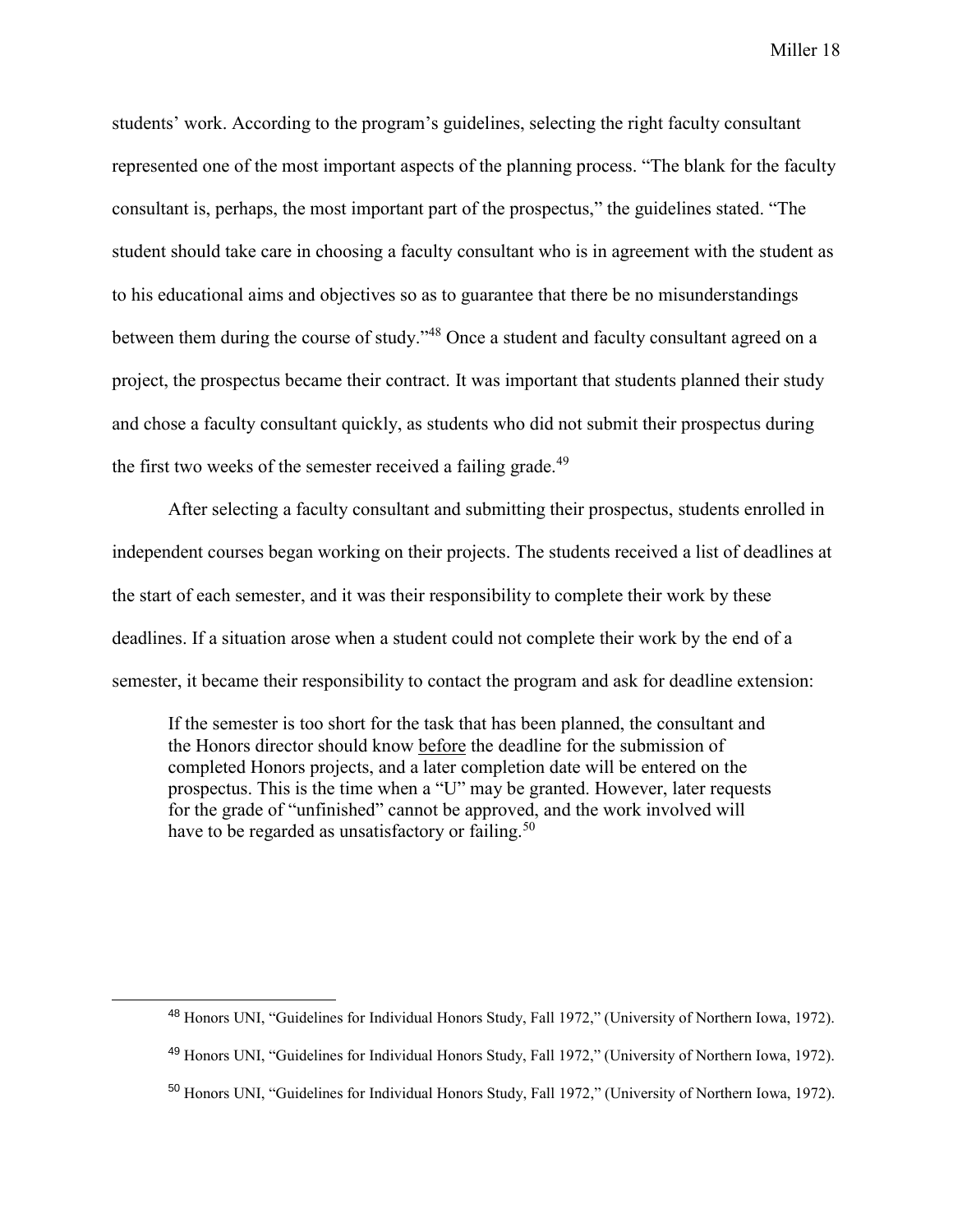Once students finished their projects, whether on time or after an extension, they received a grade from their faculty consultant, who then shared their evaluations with the honors office. This process signified the end of the independent study course.

While independent study courses played a key role in UNI's restructured honors program, the program also included several other new features. In addition to changing the program's structure, the Individual Honors Program also changed the requirements for admission into the program. Rather than inviting freshman or sophomore students to join it, the university opened the Individual Honors Program to all undergraduate students, regardless of their grade point average or test scores. "Neither test scores, class rank, nor grade point average is used to screen students," claimed the program's guidelines. "This general lack of entrance requirements places most of the responsibility of the course on the student. By the simple act of enrolling in an independent study course or Honors seminar the student becomes a member of the Honors Student Association and a participant in the program."<sup>51</sup> This change in admission requirements marked the program's transition from the idea of the superior student to the idea that any student could participate in honors work. Although any UNI student could join the program, the university also directed it "toward those students who are self-reliant and who are willing to undertake independent programs of study" due to its focus on independent work.<sup>52</sup> The program encouraged students who could not handle the responsibility that independent study projects required to focus on regular classroom work. "Students who tend to procrastinate in honors work would benefit from restricting their endeavors to teacher-directed classroom courses which are valuable preparation for independent study," stated the program's guidelines. "Independent study

<sup>51</sup> Honors UNI, "Guidelines for Individual Honors Study, Fall 1972," (University of Northern Iowa, 1972).

<sup>52</sup> Honors UNI, "Guidelines for Individual Honors Study, Fall 1972," (University of Northern Iowa, 1972).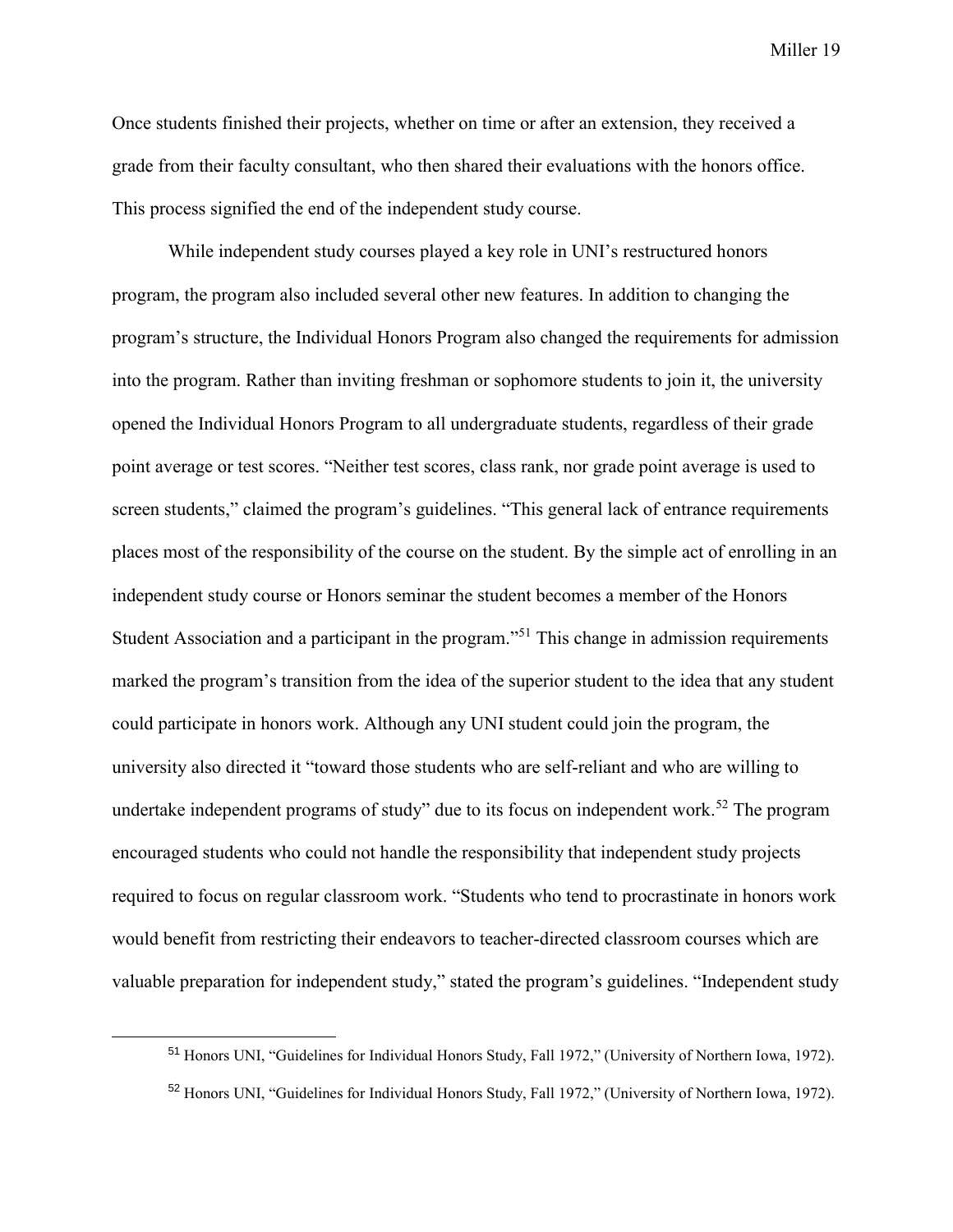is not really an achievement when its results are of poorer quality and of less seriousness than the work of a regular class."<sup>53</sup> These quotes suggest that while the Individual Honors Program accepted all undergraduate students, it also expected those who joined the program to perform at a higher level than other students.

The opening of the Honors Program to all undergraduate students allowed students from a variety of academic backgrounds to engage in honors coursework; however, enrolling in an honors course did not mean that a student graduated with an honors designation. Students who wished to fully participate in the program and graduate with "Individual Honors" submitted an application that included a personal written statement and two faculty recommendations.<sup>54</sup> The students then completed an interview with both faculty and student members of the Honors Board. After a student became a full participant in the program, the program required them to take an average of three credit hours of honors work each semester and maintain a 3.0 grade point average. The program also allowed students who did not wish to become full participants to enroll in several courses without committing to the program. This structure gave students the opportunity to take the courses that they wanted when and if it was convenient for them.

The opportunities and convenience that the Individual Honors Program provided to students helped it grow rapidly in just a few years. Eight students enrolled in the program during its first semester in the fall of 1970. This number grew to over 100 the following semester, and in the spring of 1973, 387 students enrolled in honors courses.<sup>55</sup> The spring semester of 1972

<sup>53</sup> Honors UNI, "Guidelines for Individual Honors Study, Fall 1972," (University of Northern Iowa, 1972).

<sup>54</sup> Honors UNI, "Guidelines for Individual Honors Study, Fall 1972," (University of Northern Iowa, 1972).

<sup>55</sup> Honors Board, "Report of the Honors Board to the University Faculty Senate," (University of Northern Iowa, May 1, 1973), Honors Program Papers, Special Collections and University Archives, Rod Library, University of Northern Iowa, Cedar Falls, Iowa.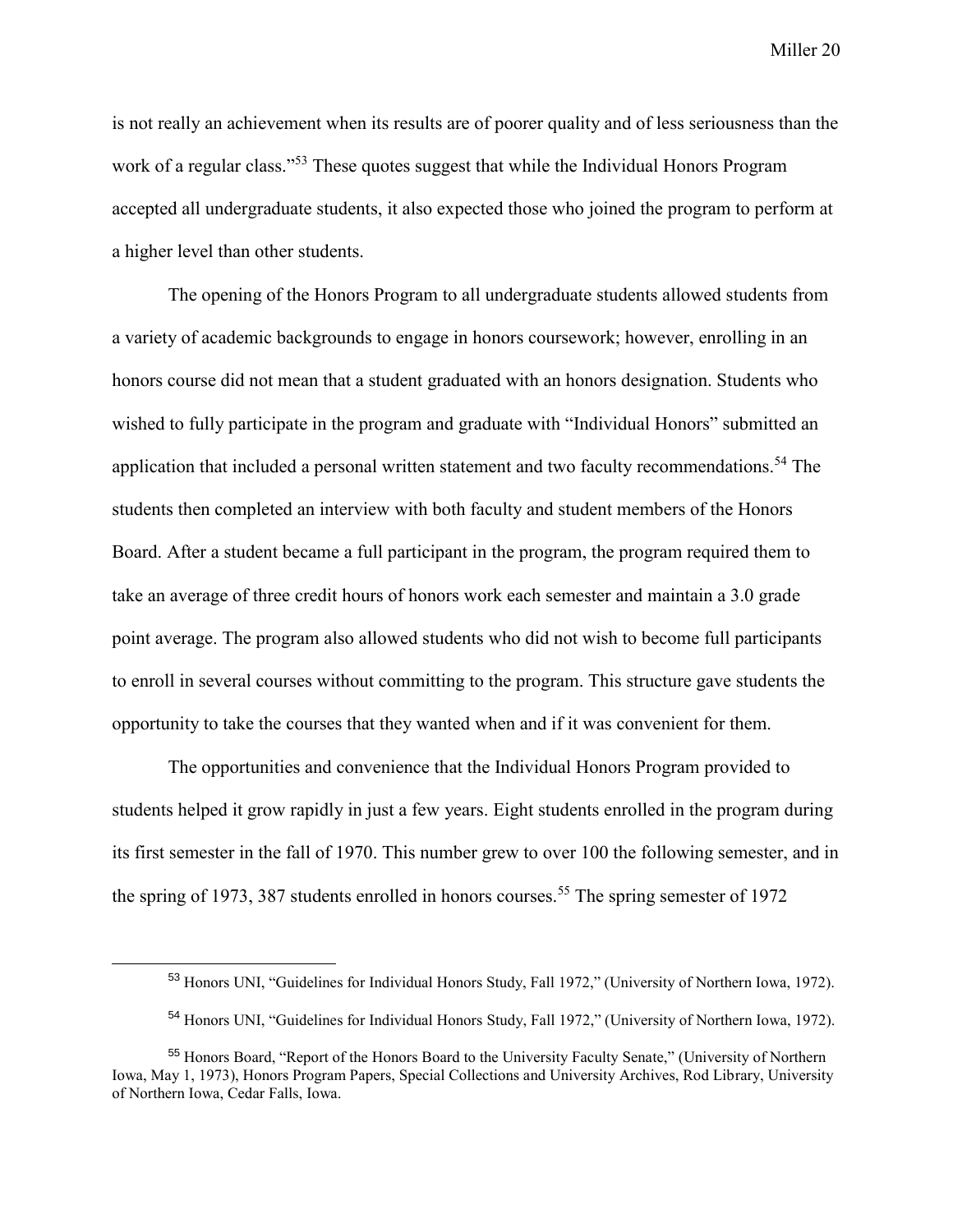marked the largest enrollment during this period, as 580 students took part in the program and a special topic seminar that it offered which had unlimited enrollment.<sup>56</sup> The growing number of students that joined the program included undergraduate students of several class standings, as well as a small number of graduate students (Figure 1). The program's growth suggests that the opportunities it provided interested students in various stages of their academic careers and that students from a variety of academic backgrounds had joined the program, which also suggests that the program had grown more diverse.

As the Individual Honors Program grew in size during its first few years, it also began representing a diverse range of subjects and disciplines. Between 1972 and 1973, eleven students with majors such as Art, Biology, English and Business Management graduated with Individual Honors designations.<sup>57</sup> The faculty consultants that students enrolled in independent study courses chose also reflected the program's increased diversity. In the Fall of 1972 alone, 64 members of UNI's faculty from more than 20 different departments and one off-campus community member served as faculty consultants.<sup>58</sup> The self-forming seminars that many students participated in during this time also covered a variety of topics, which further supports the idea that the program had become more diverse (Figure 2). As the program continued growing in both size and diversity, the Honors Board committed itself to adapting along with the needs and desires of both students and faculty. One of the ways that the program reflected this commitment was in its choice of directors.

<sup>56</sup> Honors Board, "Report of the Honors Board to the University Faculty Senate," (University of Northern Iowa, May 1, 1973).

<sup>57</sup> Honors Board, "Report of the Honors Board to the University Faculty Senate," (University of Northern Iowa, May 1, 1973).

<sup>58</sup> Edward Amend, letter to the University of Northern Iowa faculty, October 18, 1972.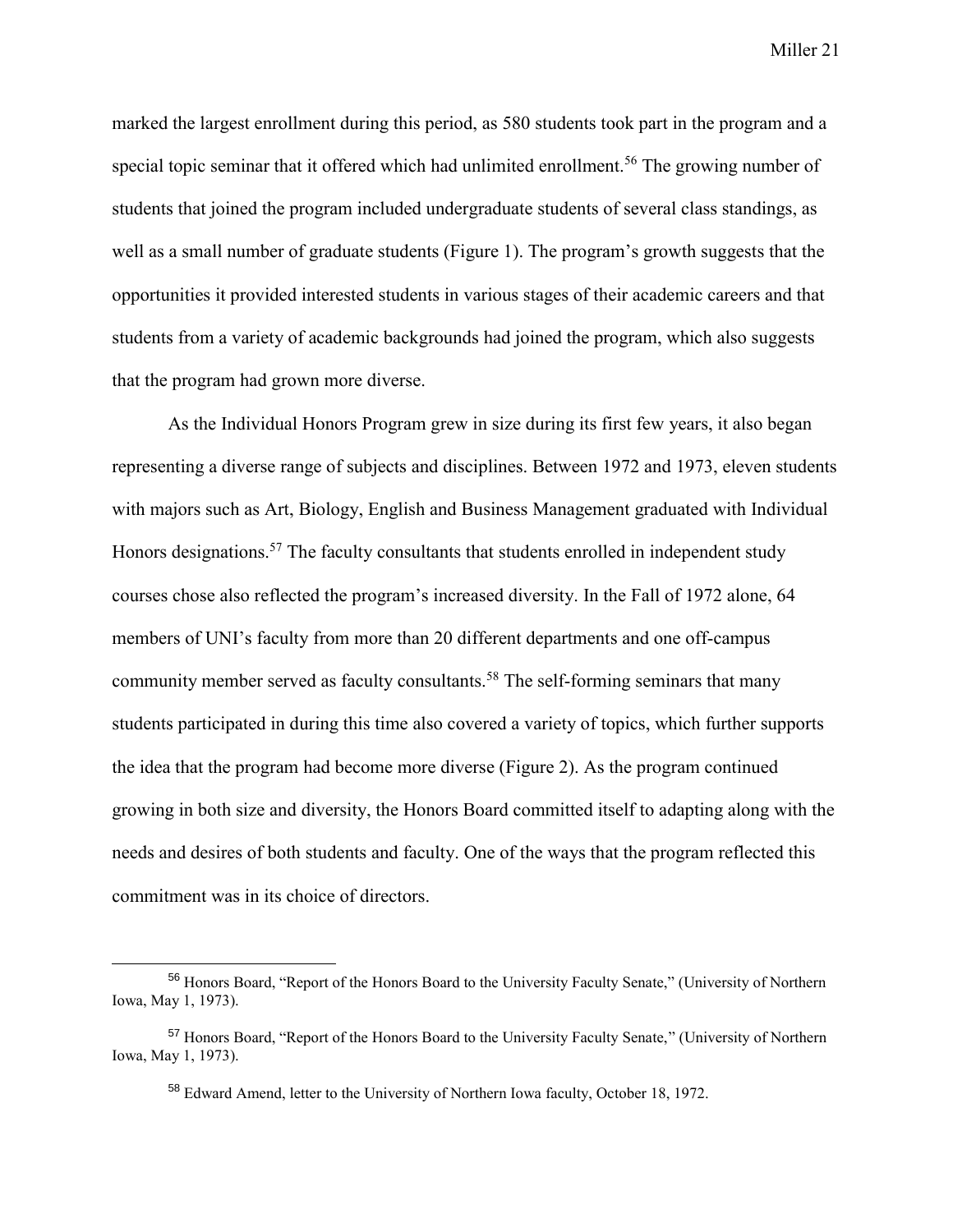During its first few years, two different men directed the Individual Honors Program: Dr. Richard Brook and Dr. Edward Amend. Dr. Brook, a professor of English, served as the program's first director when it began in 1970. During his time as director, Brook encouraged any students who wished to complete an independent study course to explore the program in a newspaper column he wrote entitled "The Plastic Iceberg."<sup>59</sup> While Brook's tenure as the honors director did not last long, his column reflected his dedication to meeting the needs and desires of students. In 1971, Dr. Edward Amend, a professor of Philosophy and Religion, replaced Brook as the program's director. Like his predecessor, Amend believed that the program's success depended on the students themselves. "The continued progress of the honors program," he claimed, "depends a lot on the suggestions and interest of students."<sup>60</sup> Amend's belief in the importance of students' interest reflected the program's ideals of providing students with the freedom to pursue their own personal and academic interests. Following these ideals, Amend and the Honors Board made yet another change to the program.

In 1973, Amend and the Honors Board recommended changing the program's name from the Individual Honors Program to the Individual Studies Program. The Board recommended this change because it felt that the new title helped clarify the program's role and that it would help attract students who did not know about the opportunities the program provided. "The Honors Board continues to hear from students that they wish they had known about Honors opportunities earlier," claimed the Board, "and it is a difficult task to inform present and prospective students

<sup>59</sup> Richard Brook, "Plastic Iceberg Revisited: Questions and Answers About the Individual Honors Program," *Northern Iowan* (University of Northern Iowa), September 25, 1970, *The Northern Iowan* Collection, Special Collections and University Archives, Rod Library, University of Northern Iowa, Cedar Falls, Iowa.

<sup>60</sup> Cindi Haring, "Communes, Drugs & the Ghetto Explored in New Honors Seminars," *Northern Iowan* (University of Northern Iowa), November 19, 1971, *The Northern Iowan* Collection, Special Collections and University Archives, Rod Library, University of Northern Iowa, Cedar Falls, Iowa.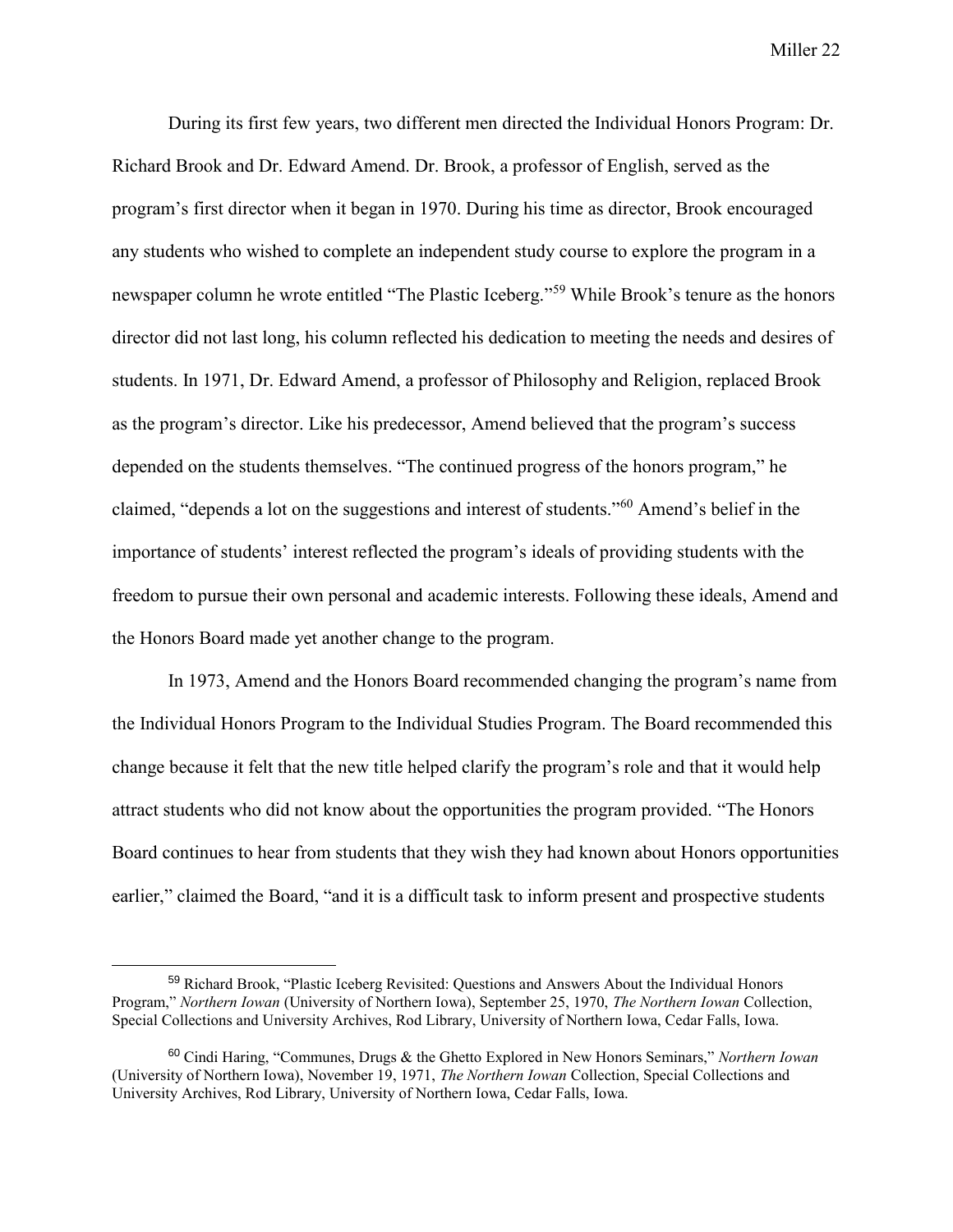about individual study opportunities. Hopefully, dropping the word 'Honors' from the title will be a step in overcoming some of the confusion about entry into the program."<sup>61</sup> The name change, which the university quickly approved, marked the end of the honors program at UNI.

The Honors Program's transition to the Individual Honors Program and later the Individual Studies Program reflected not only changing attitudes about the program at UNI but also discussions that took place across the nation. By the late 1960s, universities across the country had begun addressing the relationship between race and education. In 1969, the United States Department of Health, Education and Welfare began encouraging schools and colleges across the country to adhere to the Civil Rights Act of 1964 and replace their old systems of desegregation.<sup>62</sup> As universities worked on increasing their representation of students from minority groups, the necessity of honors programs came into question. Some students believed that these programs and their admission requirements excluded minority students and those from lower socioeconomic backgrounds.<sup>63</sup> While there is no evidence that UNI's Honors Program encountered these criticisms, its evolution and removal of admission requirements such as ACT scores suggest that the university was aware of these discussions and wanted to provide all students equal opportunities to participate in the program.

Although the creation of the Individual Studies Program marked the end of UNI's Honors Program, it did not put an end to the honors idea at UNI. In 1985, the university began creating a new honors program. A year before, the university's president, Constantine Curris, appointed a

<sup>61</sup> Honors Board, "Report of the Honors Board to the University Faculty Senate," (University of Northern Iowa, May 1, 1973).

<sup>62</sup> Leas and Stefkovich, "A Legal History of Desegregation in Higher Education," 411.

<sup>63</sup> C. H. Ruedisili, "The Student Revolt and the Honors Program," *Journal of Higher Education* 41, no. 4 (April 1970): 286.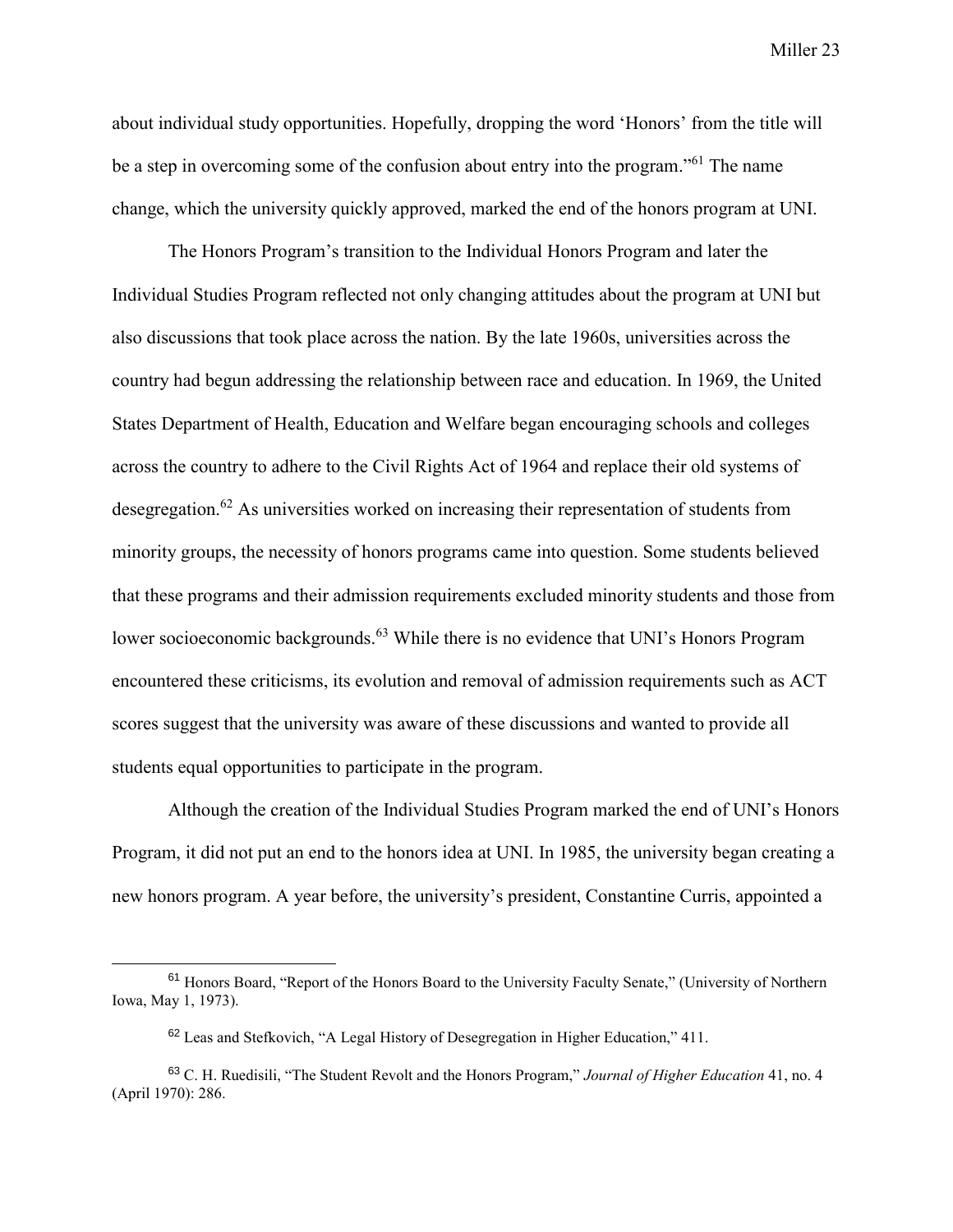committee to investigate honors programs at different universities and design a program for UNI. After studying the honors programs at 50 different institutions, the committee submitted a report that outlined a list of six objectives for the proposed program (Figure 3). These proposed objectives reflected some of the aspects of the institution's first honors program, such as exploring the interconnectedness of different subjects. One of the significant features that the proposed program revived was a set of admission requirements that included Scholastic Aptitude Test (SAT) scores.<sup>64</sup> The university also proposed awarding 15 Presidential Scholarships and 15 merit scholarships to incoming freshmen students who graduated in the top ten percent of their high school class, and who maintained a certain grade point average during their college years.<sup>65</sup> The proposed revival of these academic requirements suggests that the university wished to create a program designed for academically superior students that mirrored the programs that groups such as the ICSS advocated for in the 1950s and 1960s. While the proposed program reflected some aspects of the university's original honors program, it also included a feature that the previous program did not, social interaction. The university's inclusion of this feature in its objectives suggests that it wanted honors students to engage with each other outside of class, possibly to learn more about other cultures, beliefs or viewpoints. This feature also suggests that the university incorporated both old and new ideas into its plan for the program.

The university slated its new honors program to begin in the fall of 1986. The available resources in Rod Library's Archives and Special Collections do not contain any information about this program or how long it lasted; however, the university created another honors program

<sup>64</sup> "Honors Encourages Excellence," *Northern Iowa Today* (University of Northern Iowa), March 1, 1985.

<sup>65</sup> James Welch, "New Honors Program," *Northern Iowan* (University of Northern Iowa), October 25, 1985, *The Northern Iowan* Collection, Special Collections and University Archives, Rod Library, University of Northern Iowa, Cedar Falls, Iowa.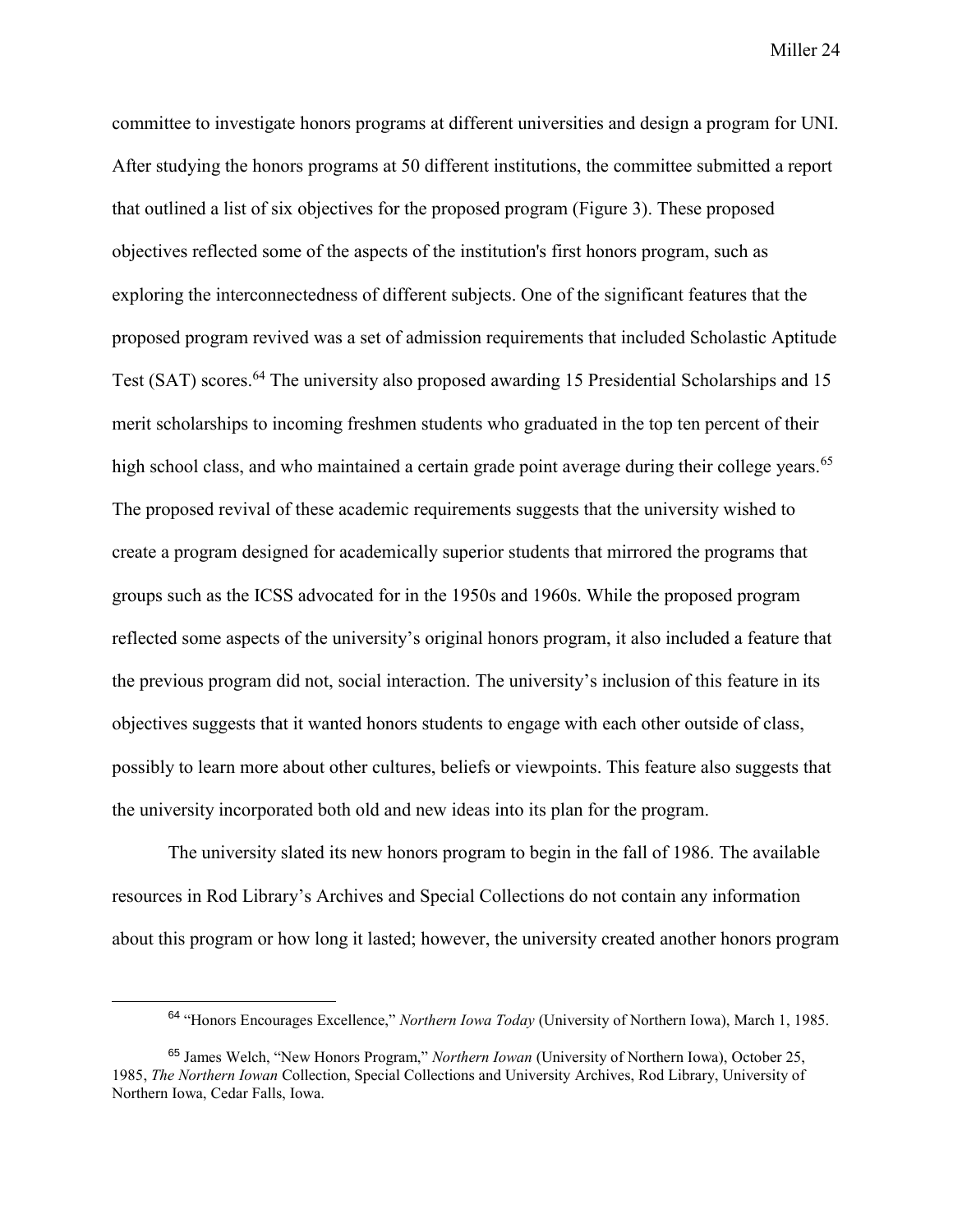in the early twenty-first century, which suggests that this program did not last long. While the exact reasons for this program's short-lived nature are unknown, it is possible that it did not last long due to national attitudes toward such programs. During the 1980s, honors programs continued receiving criticism for their misrepresentation of minority groups, particularly women. Some women believed that the "elitist" nature of honors programs and their entrance requirements not only excluded minority students but also encouraged white male supremacy.<sup>66</sup> The short-lived nature of the proposed honors program at UNI suggests that the university faced these or similar criticisms and that it remained committed to providing equal opportunities to all students. Whether because of national attitudes or some other reason, the lack of success that the university encountered with this program helped prevent it from reexamining the honors idea until the end of the century.

#### The Current UNI Honors Program

As the start of a new millennium approached, the university started to reexamine the idea of a university-wide honors program. One of the factors that inspired the university to discuss such a program was the creation of an honors program in the university's College of Social and Behavioral Sciences in 1998. This program grew from 20 students to close to 70 in less than two years, and its success led the deans of other colleges to discuss creating similar programs.<sup>67</sup> A growing amount of student interest also inspired the university to examine the idea of an honors program. According to Jay Lees, an associate professor of history, the lack of an honors program had led many students to decide not to attend the university. "Time and again," claimed Lees,

<sup>66</sup> Jean Owens Schaefer and Madonne Miner, "Honors and Women's Studies: Two Perspectives on the Interactions," *Frontiers: A Journal of Women Studies* 8, no. 3 (1986): 103.

<sup>67</sup> Andrew Wind, "Honors Program in the Works at UNI," *Waterloo-Cedar Falls Courier*, April 25, 2000, Honors Program Papers, Special Collections and University Archives, Rod Library, University of Northern Iowa, Cedar Falls, Iowa.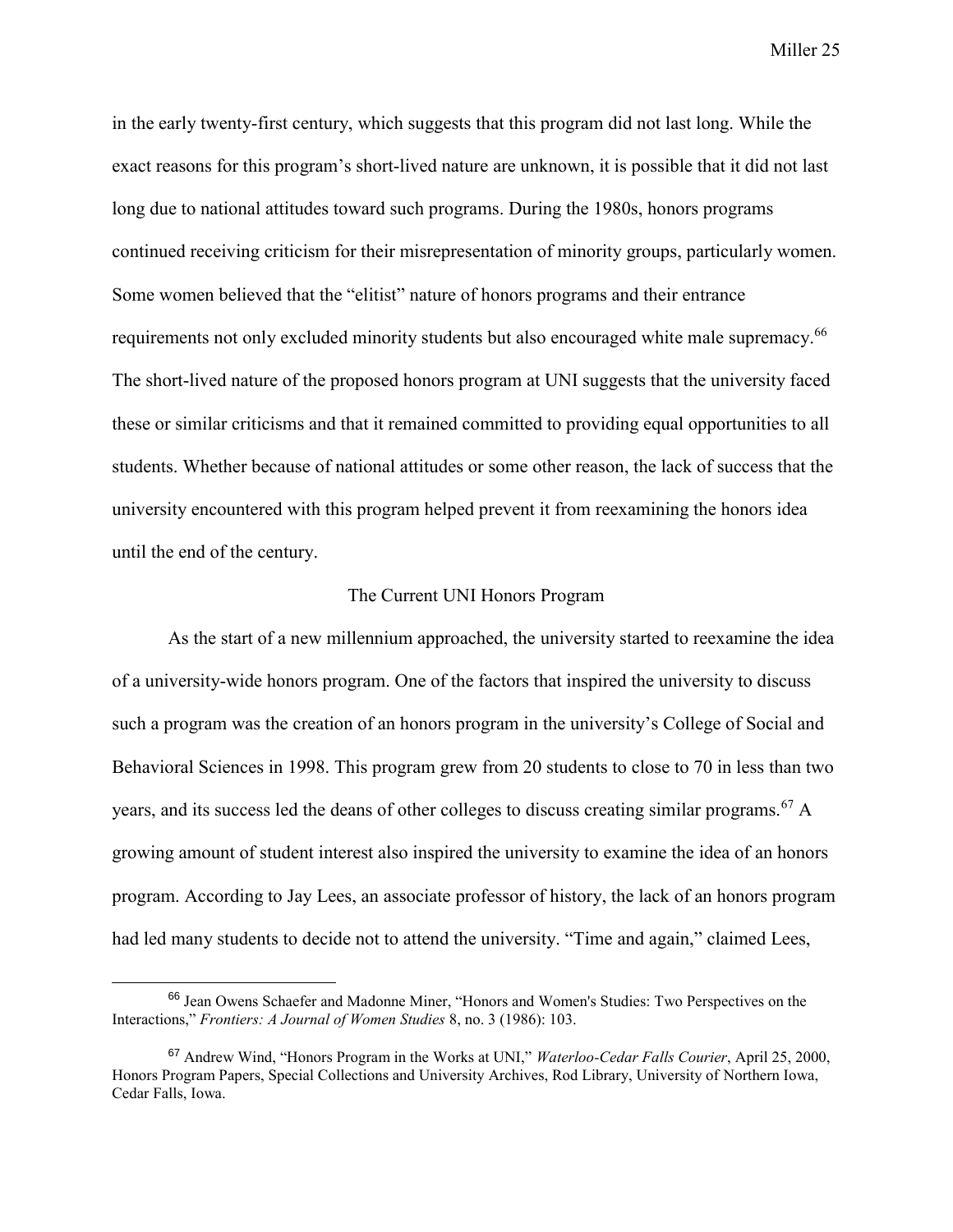"we've heard that students don't come to UNI because there is no honors program."<sup>68</sup> Taking note of the interest in such programs, university officials formed a committee to examine the issue and plan a university-wide honors program in 1999. Over the next year, the committee, chaired by Jay Lees, worked on creating a program that fit the university's needs.

After working to design a program that met the university's needs, the honors committee brought their plan to the Faculty Senate in early 2000. The committee proposed a program that included a mixture of honors general education courses, seminars, thesis and project research, and independent study.<sup>69</sup> The committee also proposed opening the program to first-year students with an ACT score of 27 or higher, a high school grade point average of 3.65, or who graduated in the top 20 percent of their class, as well as other UNI students who had a 3.3 grade point average or higher.<sup>70</sup> The Faculty Senate approved the proposed program in April 2000, and the Iowa Board of Regents followed suit in the following month.<sup>71</sup> After approving the program's creation, the university slated it to begin in the fall of 2001. This decision gave the university just over a year to prepare the Honors Program for operation.

One of the important steps that the university took as it prepared the Honors Program for operation was hiring a program director. To fill this position, the university chose Dr. Harry Brod, a professor of philosophy and humanities. Jay Lees, who led the committee that chose Brod, believed that Brod displayed the ability to work with different people and lead such a

<sup>68</sup> Wind, "Honors Program in the Works at UNI," *Waterloo-Cedar Falls Courier*, April 25, 2000.

<sup>69</sup> Wind, "Honors Program in the Works at UNI," *Waterloo-Cedar Falls Courier*, April 25, 2000.

<sup>70</sup> Wind, "Honors Program in the Works at UNI," *Waterloo-Cedar Falls Courier*, April 25, 2000.

<sup>71</sup> Wind, "Honors Program in the Works at UNI," *Waterloo-Cedar Falls Courier*, April 25, 2000; Office of Public Relations, "Gift to UNI Promises Foundation for New Honors Program," (news release, University of Northern Iowa, 2000), University of Northern Iowa News Releases Collection #06/03/01, Special Collections and University Archives, Rod Library, University of Northern Iowa, Cedar Falls, Iowa.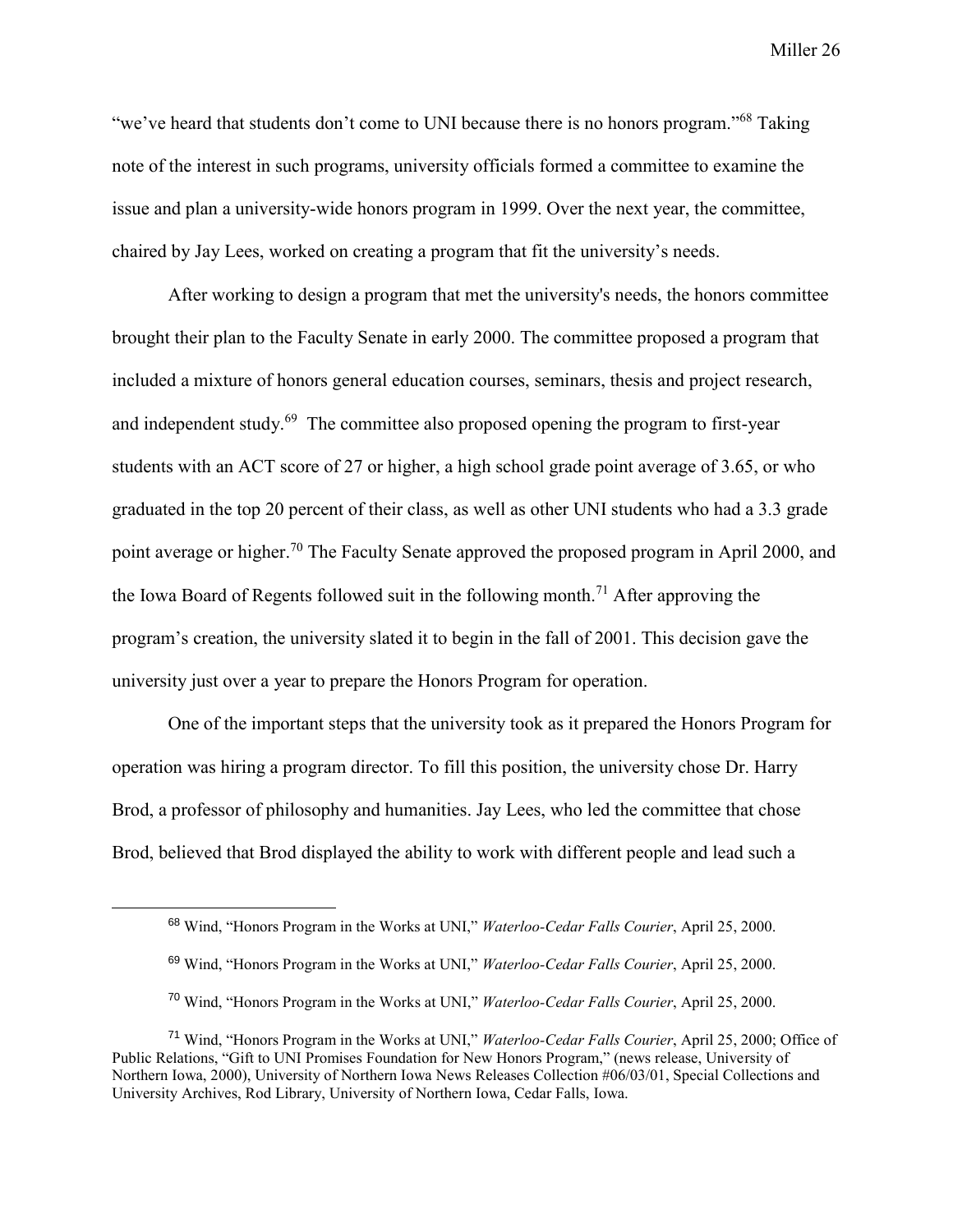program. "He's quite sensitive to different ideas and attitudes," claimed Lees. "He just works well with people."<sup>72</sup> UNI's Provost, Aaron Podolefsky, also believed Brod made a good choice for the position. "There is no doubt that he has the ability to bring others along," Podolefsky claimed, "as he engages in the most interesting analysis and synthesis of everyday events."<sup>73</sup> After receiving support from individuals such as Lees and Podolefsky and accepting the responsibilities of his new position, Brod began sharing his thoughts on the program and outlining its structure.

In the months leading up to its first semester, Harry Brod often promoted the Honors Program and its structure. According to Brod, the planned program both challenged students and provided them with opportunities to engage with faculty and each other. "It [the honors program] gives people opportunities to reach for their best in an environment that's both supporting and challenging," claimed Brod.<sup>74</sup> "We're going to bring students together," he continued, "in a way that connects them to other students and faculty in a more personalized way."<sup>75</sup> As Brod promoted the program, he also shared some details about its goals and structure. "The program's goals are to enhance its students' college experience...," he claimed, "through classes which are smaller and more participatory, extra-curricular activities, and close work with faculty."<sup>76</sup> In

<sup>72</sup> Kate Melloy, "Harry Brod Named Head of University Honors Program," *Northern Iowan* (University of Northern Iowa), January 19, 2001, *The Northern Iowan* Collection, Special Collections and University Archives, Rod Library, University of Northern Iowa, Cedar Falls, Iowa.

<sup>73</sup> Kate Melloy, "Harry Brod Named Head of University Honors Program," *Northern Iowan* (University of Northern Iowa), January 19, 2001.

<sup>74</sup> Melloy, "Harry Brod Named Head of University Honors Program," *Northern Iowan* (University of Northern Iowa), January 19, 2001.

<sup>75</sup> Melloy, "Harry Brod Named Head of University Honors Program," *Northern Iowan* (University of Northern Iowa), January 19, 2001.

<sup>76</sup> Koppes, "New Honors Program to Begin Fall Semester," *Northern Iowan* (University of Northern Iowa), April 27, 2001.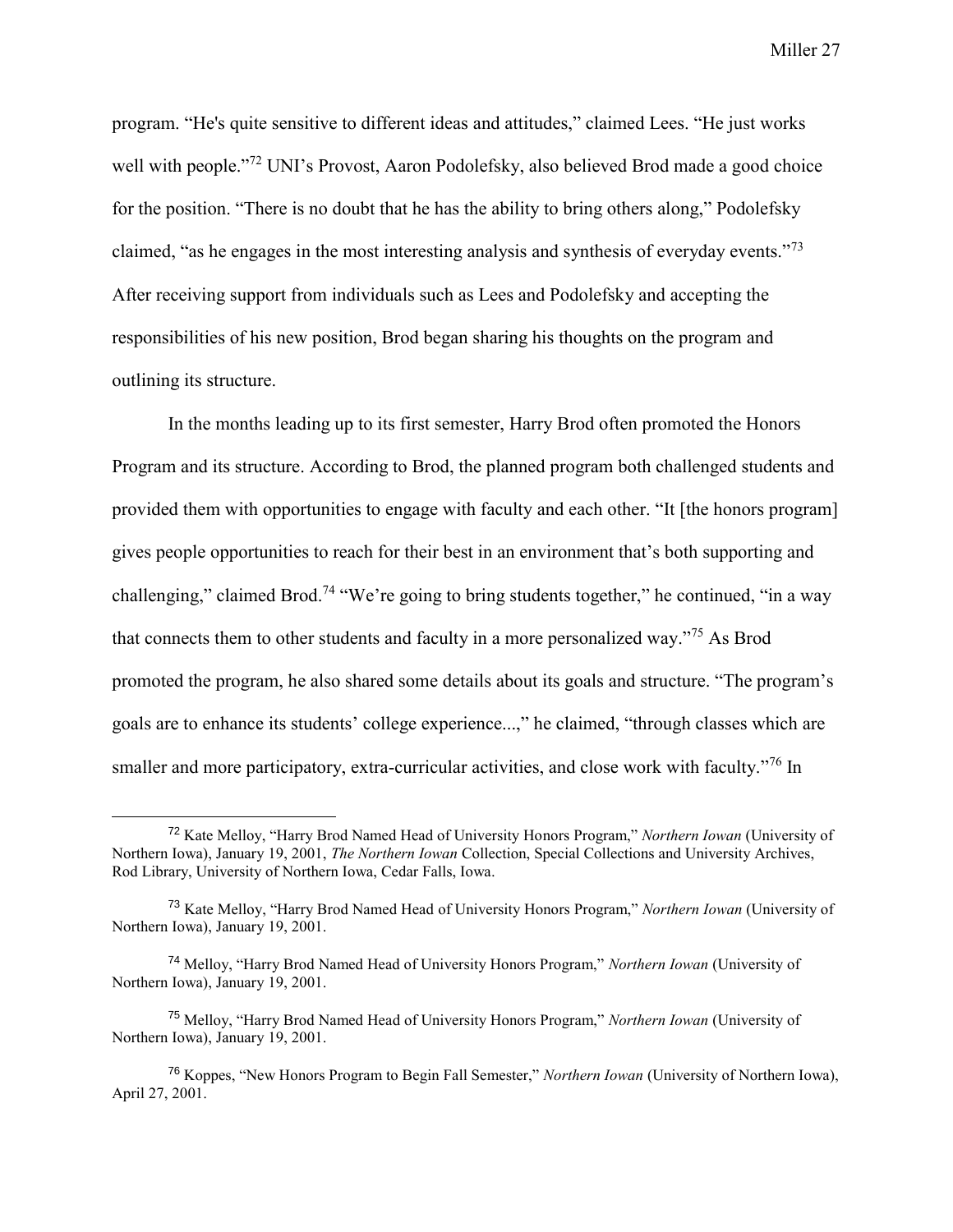addition to sharing the program's goals, Brod also declared that the program planned on only including first-year students during its first year of operation. "Next year is our first, pilot year," he stated, "so we will be working only with a small number of first-year students."<sup>77</sup> Brod was not the only promoter of the new program. During this same period, it received various forms of support from different sources, each of which helped increase the university community's awareness about the program.

As the Honors Program prepared for its first semester, it received support from within and outside of the university. One of the forms of support that the program received was financial support. In October 2000, the university received a \$200,000 gift from the estate of Nadyne Harris, a resident of Centerville, Iowa, who made financial contributions to each of Iowa's Regent universities.<sup>78</sup> The university allocated this gift to a scholarship fund for students who joined the Honors Program. The university also provided the program with \$5,000 to cover the costs of equipment, as well as funds to pay for the program's director and support staff.<sup>79</sup> These decisions suggest that the university wished to aid the new program and the students who joined it with financial support. They also suggest that the university had committed itself to the program's success.

In addition to financial aid, the Honors Program also received a large amount of verbal praise. Randy Rumery, the director of gift planning for the UNI Foundation, stated that the program benefited both the university and the state. "This program will attract and retain

<sup>77</sup> Koppes, "New Honors Program to Begin Fall Semester," *Northern Iowan* (University of Northern Iowa), April 27, 2001.

<sup>78</sup> Office of Public Relations, "Gift to UNI Promises Foundation for New Honors Program," (news release, University of Northern Iowa, 2000).

<sup>79</sup> Wind, "Honors Program in the Works at UNI," *Waterloo-Cedar Falls Courier*, April 25, 2000.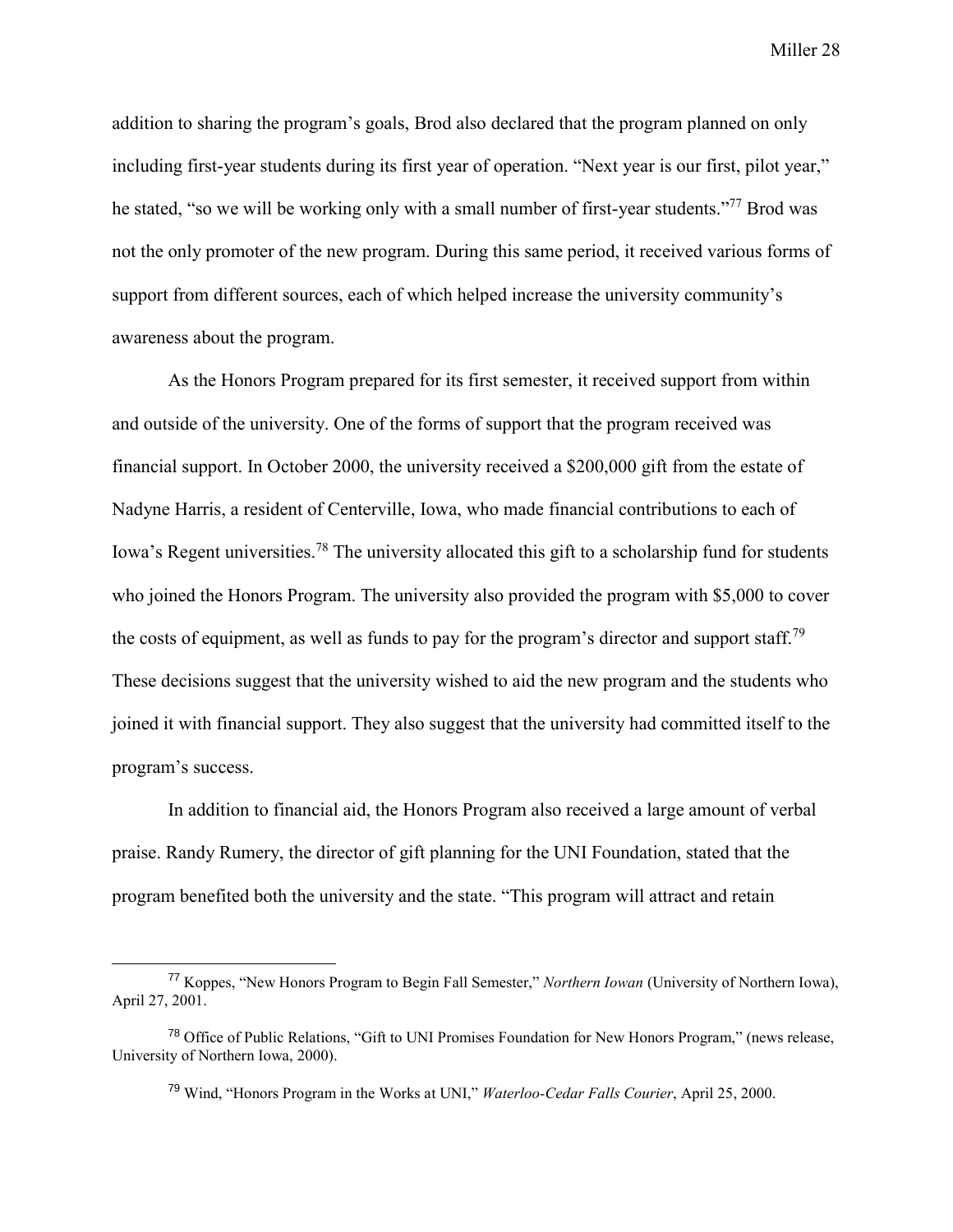exceptional students to the university," he claimed. "The state of Iowa will benefit from UNI committing itself to a program mean to assist our best students in achieving their goals."<sup>80</sup> The *Northern Iowan*, UNI's student newspaper, also spoke positively about the program and the opportunities it provided. "Those admitted to this selective program can anticipate a variety of interesting opportunities not to be found anywhere else on campus," claimed one *Northern Iowan* article.<sup>81</sup> "Though UNI's Honors Program is clearly an endeavor primarily geared toward the academic aspects of college," the article continued, "it also provides a unique out-of-class experience as well."<sup>82</sup> The positive comments that the Honors Program received in the year leading up to its first semester suggest that this type of program excited the university community. These comments also reflected the community's expectations for the program. As the program entered the final stages of preparation, these expectations provided it even more goals to meet.

After many months of preparation, the Honors Program began operating in the fall of 2001. The new program's structure included several key features, each of which allowed students to engage in honors work in different ways. One way that students engaged in honors work was through special honors sections of general education courses. The Honors Program designed these sections specifically for honors students and limited the class size for each to 20

<sup>80</sup> Office of Public Relations, "Gift to UNI Promises Foundation for New Honors Program," (news release, University of Northern Iowa, 2000).

<sup>81</sup> Kevin Koppes, "New Honors Program to Begin Fall Semester," *Northern Iowan* (University of Northern Iowa), April 27, 2001, *The Northern Iowan* Collection, Special Collections and University Archives, Rod Library, University of Northern Iowa, Cedar Falls, Iowa.

<sup>82</sup> Koppes, "New Honors Program to Begin Fall Semester," *Northern Iowan* (University of Northern Iowa), April 27, 2001.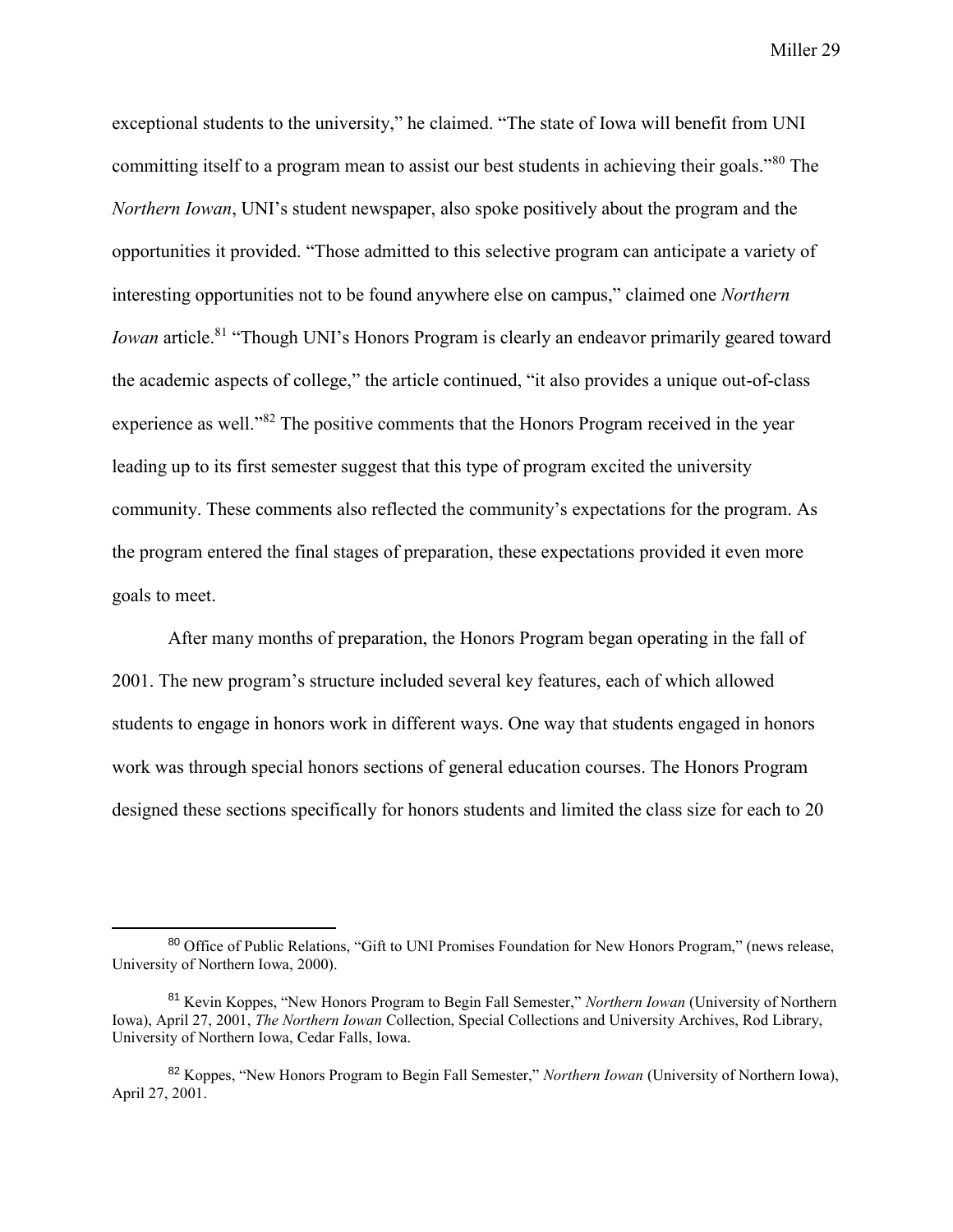students to encourage discussion and class participation.<sup>83</sup> Honors students also participated in special seminars that the program developed. These seminars covered a variety of topics, including "Family Relationships in Contemporary Films," Cryptology: An Introduction to Secret Codes," and "Ethics in Biology."<sup>84</sup> The final feature of the program's structure was the Honors Thesis, which students typically completed during their senior year. Once a student finished their senior thesis, they could graduate with either a University Honors or University Honors with Distinction designation, depending on the number of honors credits they took during their college career.

In addition to providing students with opportunities to grow academically, the Honors Program also provided them with opportunities to engage with each other socially as well. The program held several events throughout the year designed to help honors students connect with each other and the world around them. These events included hayrides, movie nights, and theater events at the Gallagher-Bluedorn Performing Arts Center located on campus.<sup>85</sup> The program also offered social events designed to enhance students' academic and cultural experience, such as field trips, guest speakers, and "Pizza with a Prof."<sup>86</sup> Many honors students enjoyed the social interaction that the program provided through these events and its small size. Matt Musgrave, a chemistry major and honors student from Webster City, Iowa, made comments that reflected this

<sup>83</sup> "Head of the Class: UNI Honors Program Challenges Students," *Waterloo-Cedar Falls Courier*, March 24, 2002, Honors Program Papers, Special Collections and University Archives, Rod Library, University of Northern Iowa, Cedar Falls, Iowa.

<sup>84</sup> "Head of the Class: UNI Honors Program Challenges Students," *Waterloo-Cedar Falls Courier*, March 24, 2002.

<sup>85</sup> "Head of the Class: UNI Honors Program Challenges Students," *Waterloo-Cedar Falls Courier*, March 24, 2002.

<sup>86</sup> Koppes, "New Honors Program to Begin Fall Semester," *Northern Iowan* (University of Northern Iowa), April 27, 2001; "Head of the Class: UNI Honors Program Challenges Students," *Waterloo-Cedar Falls Courier*, March 24, 2002.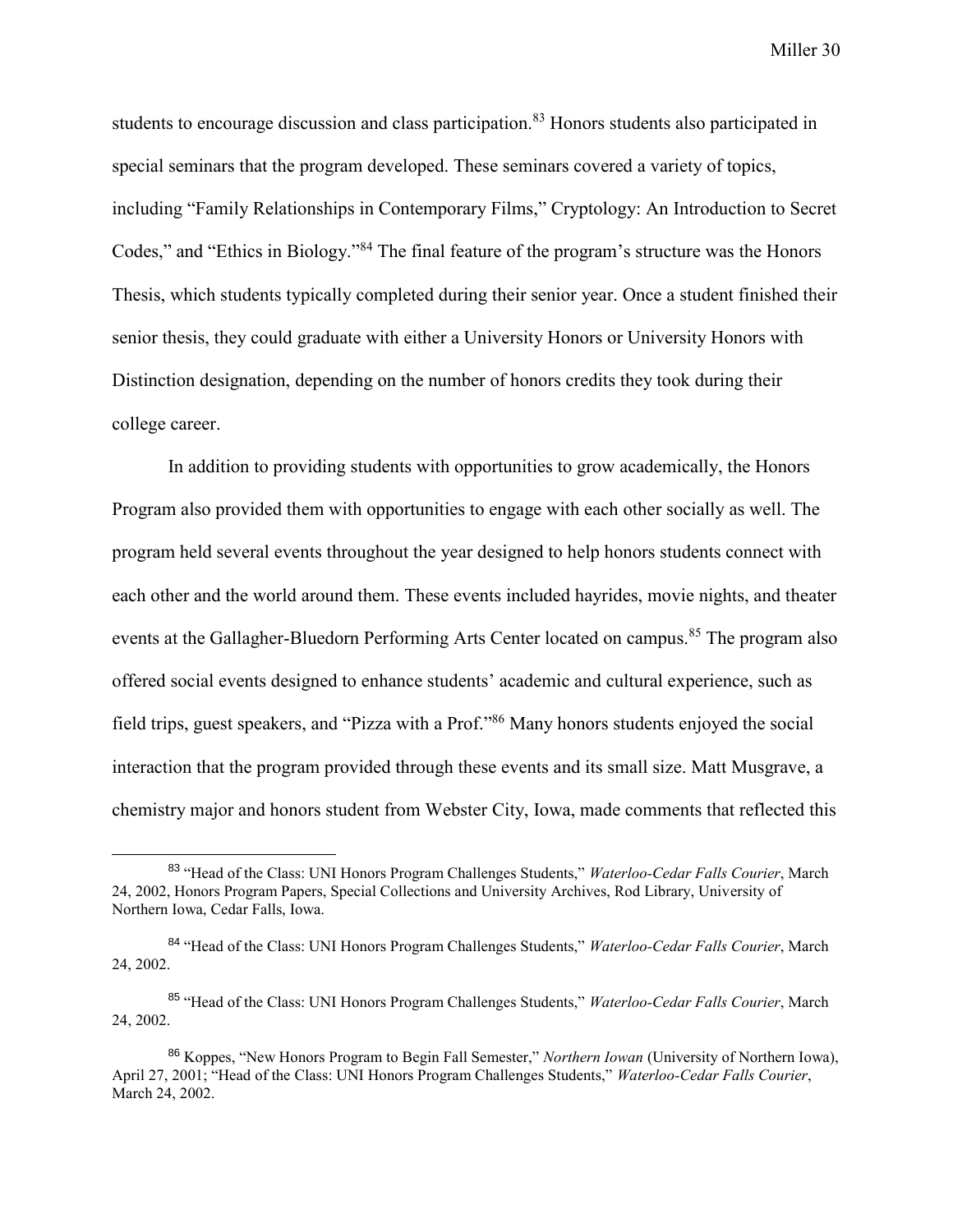idea. "Not only do I love the smaller class sizes and increased interaction with my honors professors," claimed Musgrave, "but the fact that we are such a small group means that I have friends in my classes. I get a chance to socialize with my honors friends outside of class, eating lunch and just relaxing with a great group of people. It's a blast."<sup>87</sup> Musgrave's statements suggest that students enjoyed the social aspects of the Honors Program and that the program was meeting its goal of enhancing students' college experience. In addition to providing students with opportunities to engage socially, the program's social events also reflected the program that the university proposed in the 1980s, which encouraged social interactions between honors students.

The program's use of social events suggests that the university had looked to the past when it created the program. In addition to these events, the program also incorporated several other ideas and features from previous programs into its structure, which further supports this idea. These features included the program's admission requirements, the honors sections of general education classes, and its use of small class sizes. Each of these features reflected those found in the university's first honors program, which followed the ICSS honors program model. The program's use of test scores and class rank also suggest that the idea of the academically superior student continued to influence honors programs at UNI, and possibly the rest of the country. During the following years, the program made a few small changes to its structure; however, it continued to include the features that connected it with its predecessors.

After establishing its structure, the Honors Program focused on expanding itself to engage more students. The program began its expansion by allowing sophomore students to join in 2002. This expansion reflected the university's original plan for the program, which allowed

<sup>87</sup> "Head of the Class: UNI Honors Program Challenges Students," *Waterloo-Cedar Falls Courier*, March 24, 2002.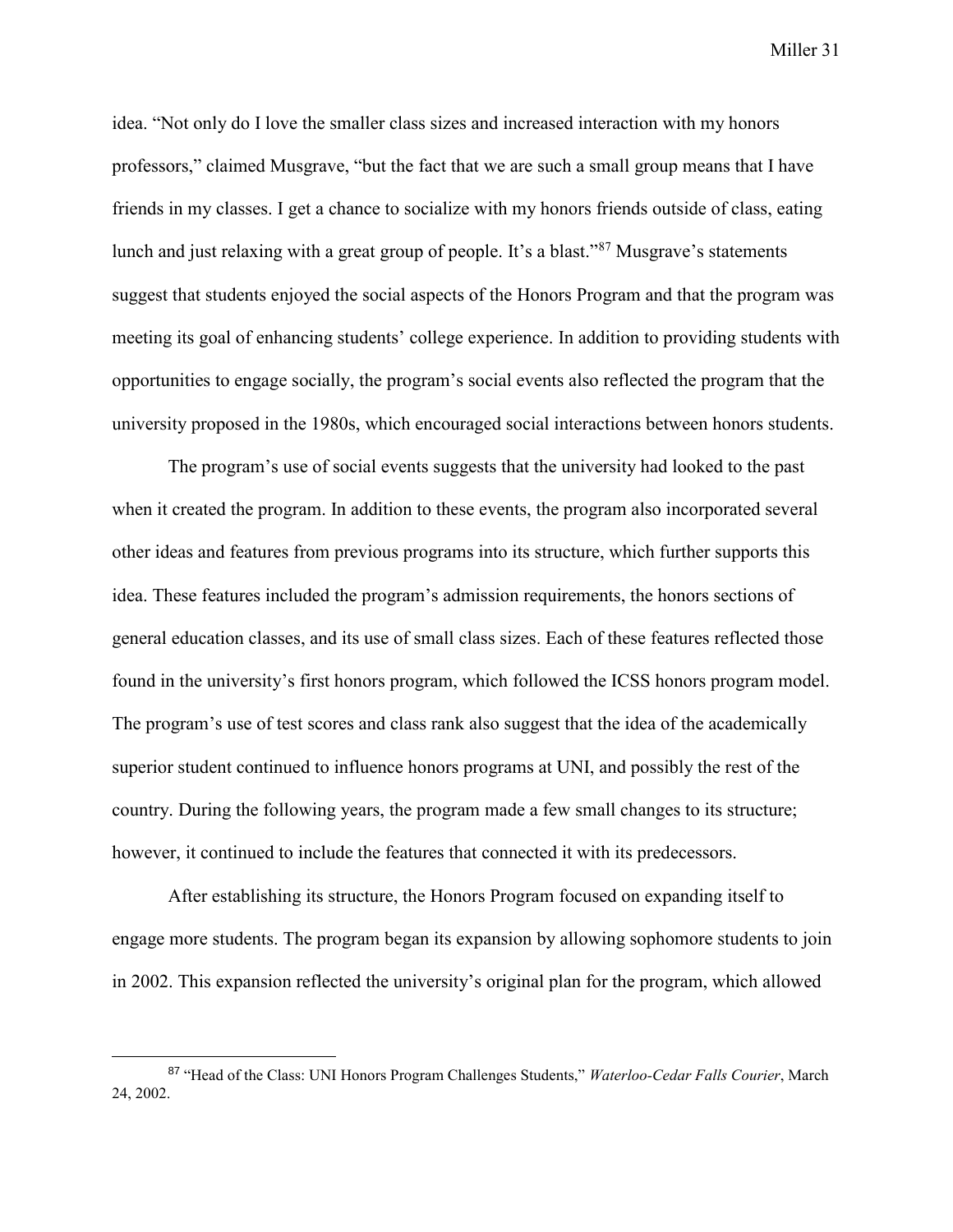UNI students with a 3.3 GPA to join the program, and, according to the program's assistant coordinator, Jessica Moon, the program had planned on taking this step since its beginning.<sup>88</sup> "It's always been something we have planned to do," claimed Moon. "We have always wanted an entry point for current students."<sup>89</sup> The program's expansion did not remove its requirements for admission or its expectations for students work; however, it provided students who possibly did not know about the program or who did not meet its requirements before their freshman year with an opportunity to see what the program had to offer.

In addition to expanding itself to sophomore students, the Honors Program also recruited larger numbers of incoming freshman students during the following years. While the program's records do not list the genders or ethnicities of the students who joined the program, the popular cultural identification of the names they list suggest that the program recruited more cisgender women than men (Figure 4). The program's inclusion of students of different sexes suggests that it wanted to engage not only a larger number of students through its expansion but also students from a variety of backgrounds. While the program's expansion helped it grow in both size and diversity, the program experienced a series of events during the next few years that changed it significantly.

One of the significant changes that the Honors Program went through during its first few years was a change in leadership. Due to budget cuts, the university removed Harry Brod from his position as the program's director in 2003. Jessica Moon, a graduate student and the program's assistant coordinator, replaced Brod as the program's director after his removal.

<sup>88</sup> Office of Public Relations, "Gift to UNI Promises Foundation for New Honors Program," (news release, University of Northern Iowa, 2000); Wind, "Honors Program in the Works at UNI," *Waterloo-Cedar Falls Courier*, April 25, 2000.

<sup>89</sup> Katie Hammitt, "Program Expands Borders to Sophomores," *Northern Iowan* (University of Northern Iowa), October 15, 2002, *The Northern Iowan* Collection, Special Collections and University Archives, Rod Library, University of Northern Iowa, Cedar Falls, Iowa.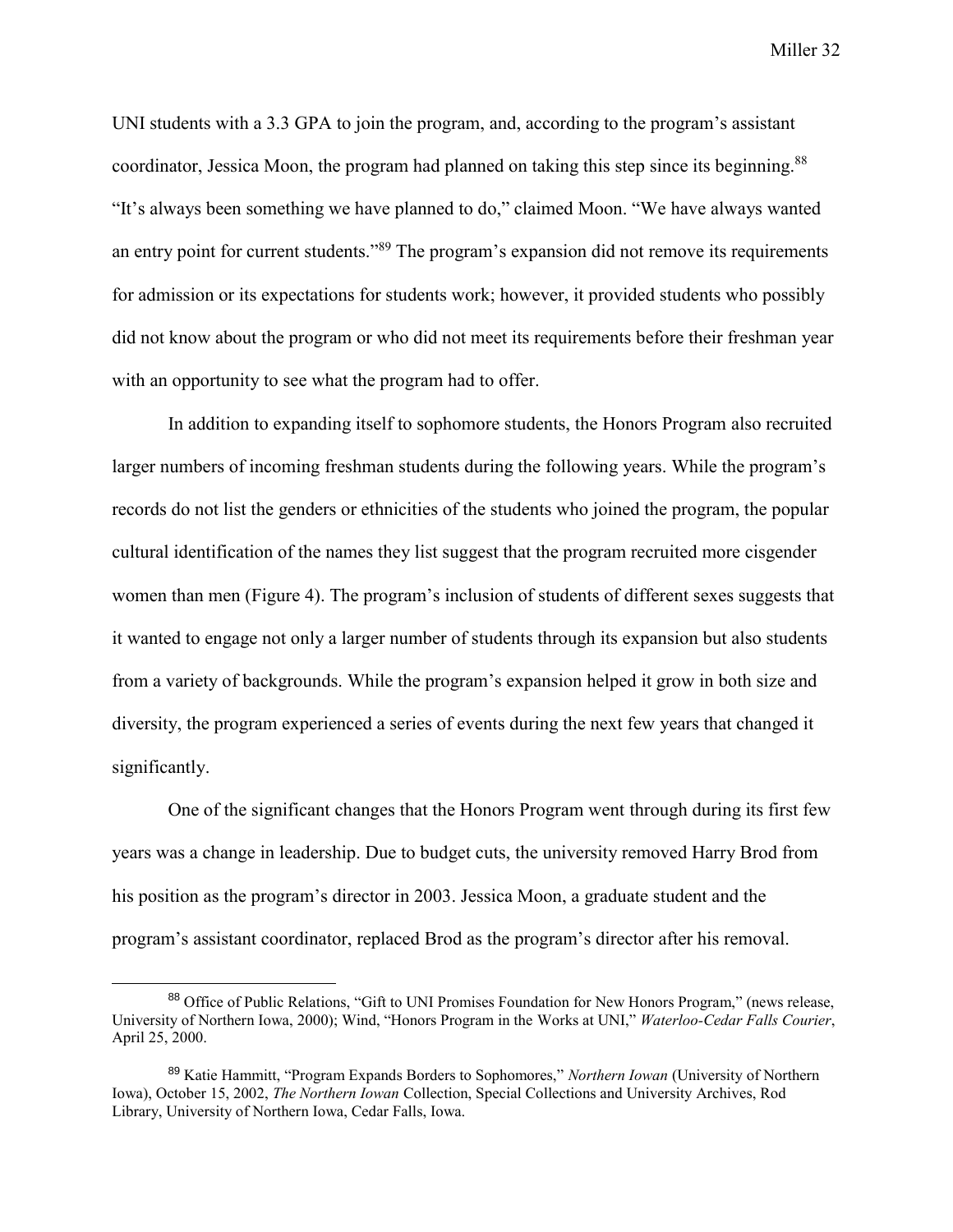Before she became the program's director, Moon created the Honors Student Advisory Board (HSAB), which provided students with an opportunity to help the program plan events and programs for students. Some honors students believed that creating the HSAB had helped Moon prove her leadership abilities. "Jessica has proven to be a great leader for our program," claimed one honors student. "The HSAB was her baby, and it's become a great way for students to be active in the program."<sup>90</sup> Over the next few years, Moon's leadership abilities and her previous experiences with the program helped her create and work on a series of goals for the program.

After becoming the director of the Honors Program and accepting the responsibilities that came along with the position, Moon created a list of goals that she had for the program. One of the first goals that Moon worked on was strengthening the connection between the program and the university's faculty. "The connection with faculty is something we'll have to be careful not to lose," she claimed. "I feel that will be a big responsibility for me in the next few years."<sup>91</sup> In order to strengthen this connection, Moon expanded the responsibilities of the Honors Faculty Advisory Board, a small group of faculty members who helped guide the program. Another goal that Moon worked towards was providing students opportunities to participate in events such as the National Honors Convention held in Chicago, Illinois.<sup>92</sup> Events like this one allowed honors students to share their work and connect with honors students from different universities, which connected to the program's goals of engaging students both academically and socially. In the

<sup>90</sup> Heidi Weiskircher, "Honors Program Loses Faculty Advisor to Budget Cuts," *Northern Iowan* (University of Northern Iowa), October 15, 2002, *The Northern Iowan* Collection, Special Collections and University Archives, Rod Library, University of Northern Iowa, Cedar Falls, Iowa.

<sup>91</sup> Weiskircher, "Honors Program Loses Faculty Advisor to Budget Cuts," *Northern Iowan* (University of Northern Iowa), October 15, 2002.

<sup>92</sup> Weiskircher, "Honors Program Loses Faculty Advisor to Budget Cuts," *Northern Iowan* (University of Northern Iowa), October 15, 2002.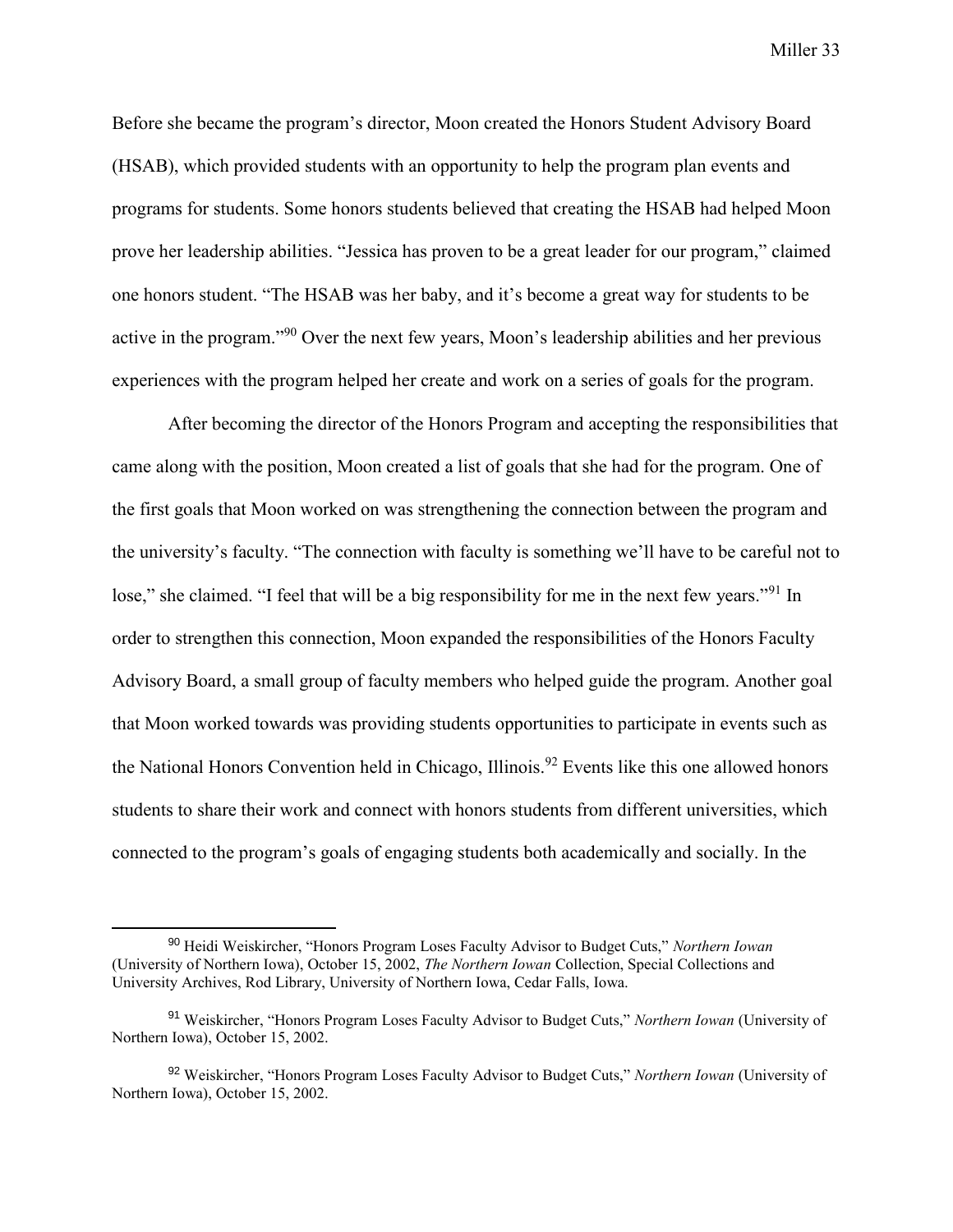years that followed, the goal of engaging students both academically and socially remained one of Moon's, and the program's, top priorities.

In 2004, the Honors Program went through another significant change. As the university prepared for the fall semester, it gave the program control of the Presidential and Provost scholarship programs. These scholarships were the same ones that the university created for its proposed honors program in the 1980s, and this decision marked their return to the program. According to Jessica Moon, giving the Honors Program control of these scholarships allowed the program to help the university recruit more potential students as it recruited potential students. "This [giving the honors program control of the scholarships]," she claimed, "puts the university's efforts to recruit high ability students into one office."<sup>93</sup> After taking responsibility of the scholarships, the Honors Program awarded 20 Presidential and 30 Provost scholarships each year to students with an ACT score of 29 or higher and who graduated in the top ten percent of their high school class.<sup>94</sup> While the number of scholarships that the program awarded did not change during the following years, the number of students who joined the program did. While it is unclear whether the scholarships helped the program's growth, their addition to the program's structure marked the last major change that the program went through during its first few years.

After it added the Presidential and Provost Scholarships to its structure, UNI's Honors Program followed a similar routine each year, and by 2009, the program had essentially finished changing its structure. At this time, the program included several of the features that it had when it started, including honors sections of general education courses, special honors seminars, and

<sup>93</sup> Heidi Weiskircher, "Presidential, Provost Scholarship Programs Undergo Changes," *Northern Iowan* (University of Northern Iowa), August 31, 2004, *The Northern Iowan* Collection, Special Collections and University Archives, Rod Library, University of Northern Iowa, Cedar Falls, Iowa.

<sup>94</sup> Office of Public Relations, "UNI Honors Program Invites High School Seniors to Enroll," (news release, University of Northern Iowa, 2004), University of Northern Iowa News Releases Collection #06/03/01, Special Collections and University Archives, Rod Library, University of Northern Iowa, Cedar Falls, Iowa.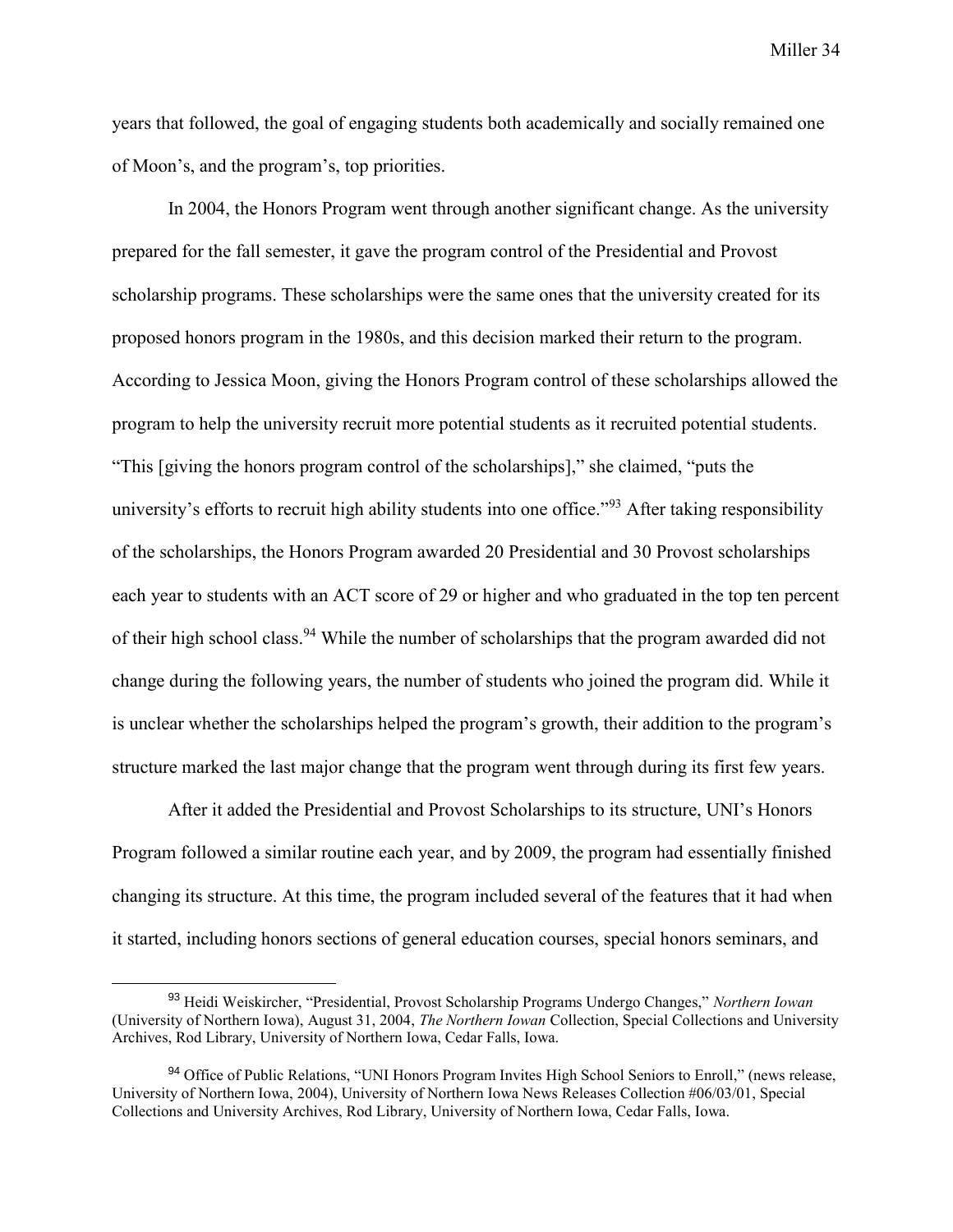the senior thesis. The program also continued providing students opportunities to engage socially through small class sizes and events such as field trips and picnics. The Honors Student Advisory Board also continued providing students the opportunity to share their thoughts and ideas, which helped the program stay flexible and open to change. Although the program remained open to change, its continued use of so many of its key features suggests that it had found a system that worked for both students and faculty. The program's continued use these features also suggests that after so many years, the university had finally achieved its goal of creating a program that met both its needs and the needs of its students.

## **Conclusion**

As the evidence has shown, the Honors Program at the University of Northern Iowa began as a reflection of national ideas about how such programs should be modeled, and during the next 50 years the program underwent several changes that not only reflected changes in the university but also changes happening across the country. The first honors program that the Iowa State Teachers College created reflected popular ideas about providing opportunities to academically superior students. In the late 1960s and early 1970s, the University of Northern Iowa moved away from these ideas and opened the Honors Program to all of its students, regardless of their academic backgrounds. While the new Individual Honors Program deviated from the previously accepted honors models, the university's continued use of this program, which later became the Individual Studies Program, reflected not only the program's popularity with students but also discussions about race and gender that occurred across the country during the 1970s and 1980s. When the university created the current Honors Program at the turn of the century, it revived several of the features that the previous programs used, including seminars, small class sizes, and academic-based entrance requirements. These features not only reflected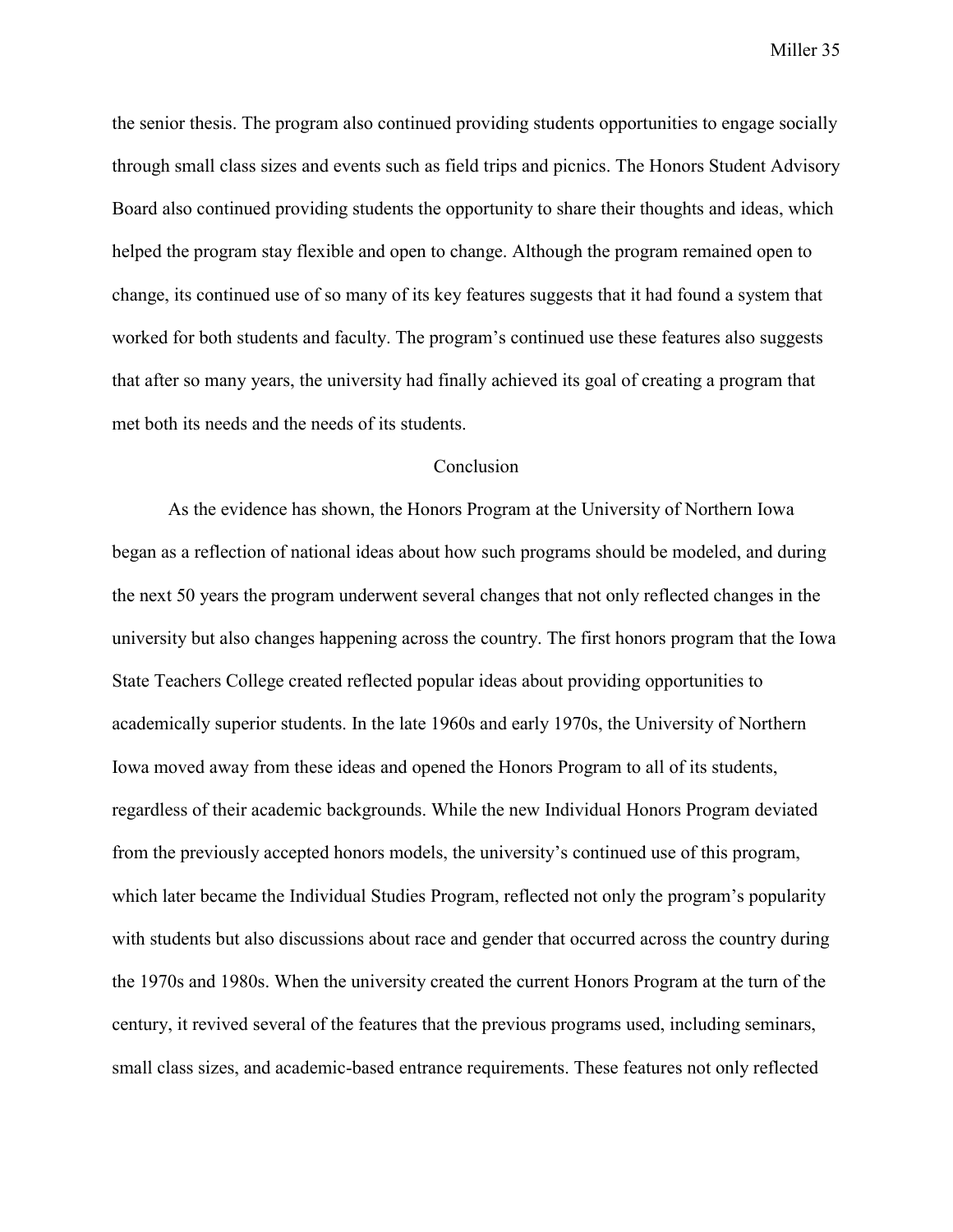the influence of the trends and factors that had influenced the program's predecessors but also the university's shifting needs and its continued desire to provide opportunities to students from different backgrounds. While it underwent a few significant changes during its first few years, the UNI Honors Program continued using many of these features in 2009 and beyond. Although it is unknown at this time, the history of UNI's Honors Program and its connections to various national trends in higher education suggest that the program will continue evolving and reflecting new trends as time goes on.

Through its examination of the sources found in Rod Library's Archives and Special Collections, this study has constructed a history of the Honors Program at the University of Northern Iowa. This history, however, is not yet complete. This study merely serves as a foundation on which future research on the program, its place in the university, and its connections to similar programs at other universities can rely. Despite this study's scope and its reliance on sources from a single archive, it has examined a piece of history that was previously unexplored. In doing so, this study uncovered numerous connections between the UNI Honors Program and topics discussed in previous historical studies. These connections make this study not only an important part of the historiography of the University of Northern Iowa but also of honors programs and higher education in the United States.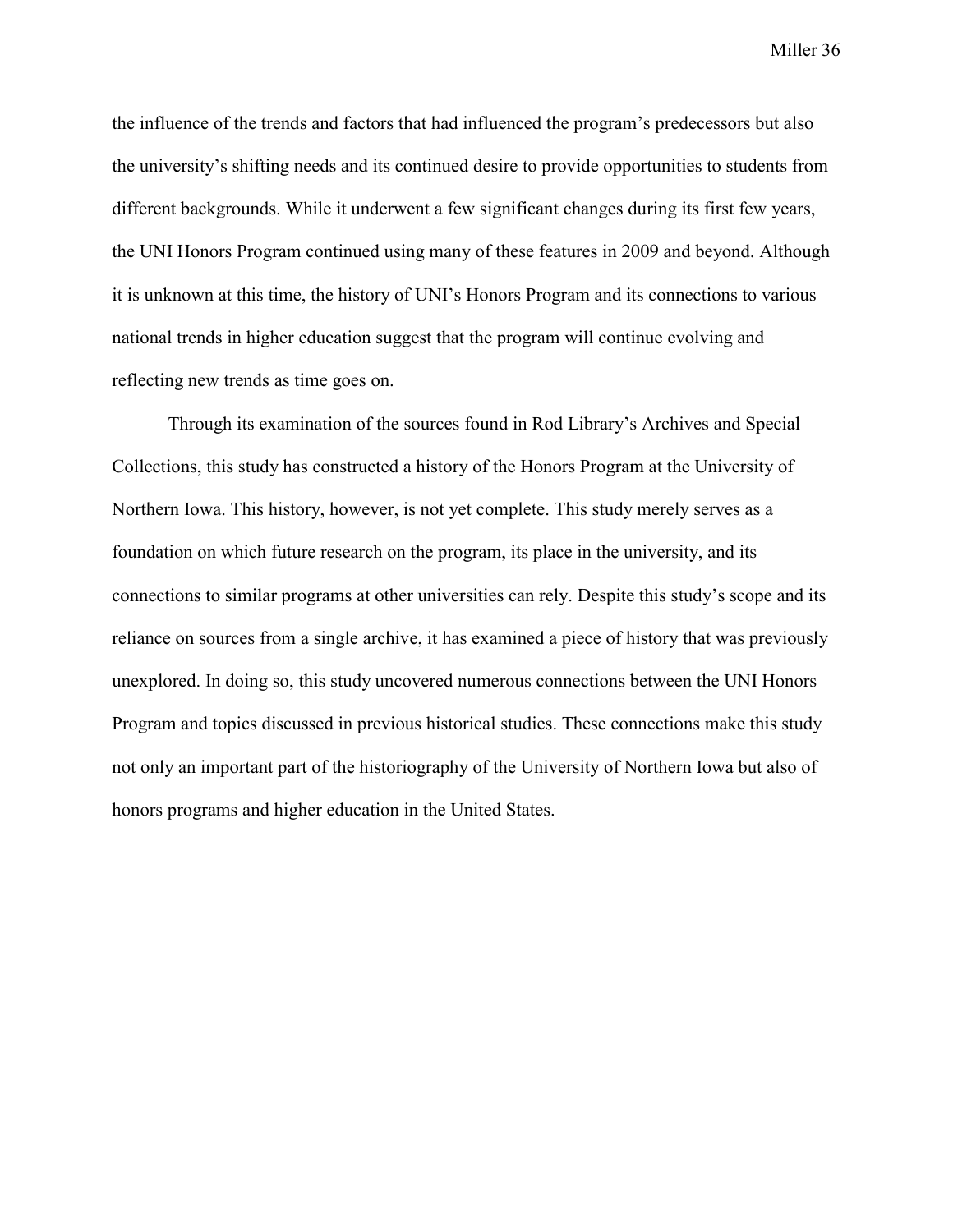## Appendix

|             | Special        | Freshman       | Sophomore      | Junior         | Senior         | Graduate       | Total |
|-------------|----------------|----------------|----------------|----------------|----------------|----------------|-------|
| Fall 1970   |                |                | 5              | 1              | $\overline{2}$ |                | 8     |
| Spring 1971 | $\mathbf{1}$   | 11             | 48             | 40             | 17             | $\overline{2}$ | 119   |
| Summer 1971 | 1              |                | $\overline{4}$ | $\overline{7}$ | $\overline{4}$ |                | 16    |
| Fall 1971   | $\overline{2}$ | 25             | 40             | 52             | 31             | $\overline{2}$ | 152   |
| Spring 1972 | 6              | 131            | 185            | 145            | 102            | 7              | 576   |
| Summer 1972 |                | $\overline{2}$ | 8              | 9              | 15             | 1              | 35    |
| Fall 1972   | 1              | 183            | 156            | 143            | 72             | 9              | 564   |
| Spring 1973 | $\overline{4}$ | 45             | 66             | 113            | 157            | $\overline{2}$ | 387   |

Figure 1. Number of Students in the Honors Program by Semester and Classification, 1970-1973.

Source: Honors Board, "Report of the Honors Board to the University Faculty Senate," (University of Northern Iowa, May 1, 1973), Honors Program Papers, Special Collections and University Archives, Rod Library, University of Northern Iowa, Cedar Falls, Iowa.

\* Note: The totals listed in each semester are the sum of the numbers provided in each category.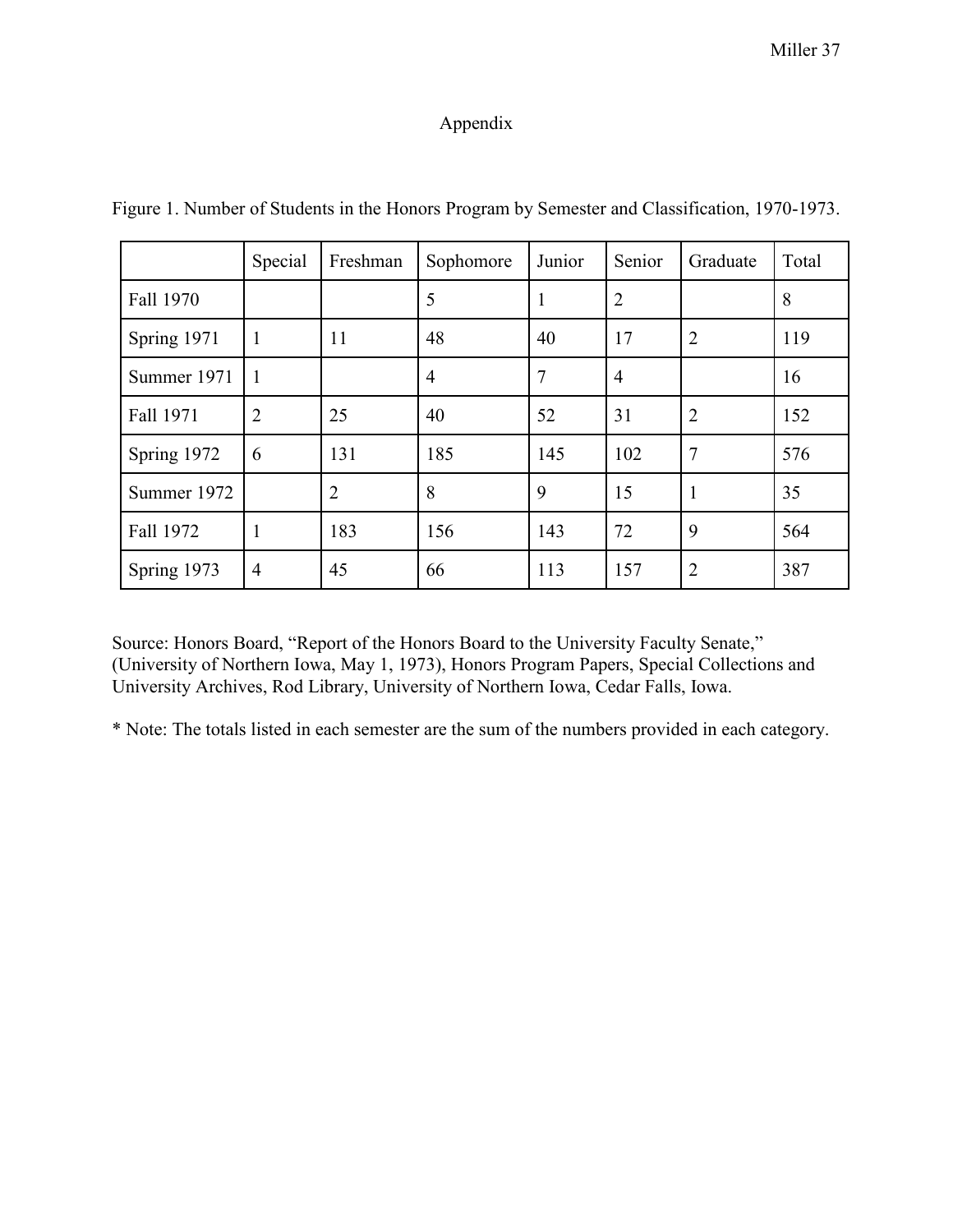| <b>Seminar</b>                                                                             | <b>Semester</b> | Number of Students |
|--------------------------------------------------------------------------------------------|-----------------|--------------------|
| The Effect of Hormones on Plant Growth                                                     | Spring 1971     | $\overline{3}$     |
| Production of the rock opera 'Jesus Christ Superstar'                                      | Spring 1971     | $\mathbf{1}$       |
| Student Government & Leadership                                                            | Spring 1971     | 5                  |
| Rhymes for the Times                                                                       | Spring 1971     | $\mathbf{1}$       |
| Study of Australia                                                                         | Summer 1971     | $\overline{2}$     |
| Residence Hall Counselling                                                                 | Fall 1971       | 11                 |
| <b>Exploring the Para-normal</b>                                                           | Fall 1971       | $\overline{2}$     |
| Colorado Ski Area Development                                                              | Spring 1972     | $\overline{4}$     |
| Study of the Para-normal                                                                   | Spring 1972     | 9                  |
| Women's Studies                                                                            | Spring 1972     | $\tau$             |
| Placement and Research in Alternative Education                                            | Spring 1972     | $\overline{4}$     |
| Song Writing                                                                               | Spring 1972     | $\overline{2}$     |
| <b>Short Stories in Dramatic Form</b>                                                      | Fall 1972       | 22                 |
| <b>Crates of Frogs</b>                                                                     | Spring 1973     | $\overline{2}$     |
| Analysis and Development of Simulations Regarding<br>the Origins of World War II in Europe | Spring 1973     | 6                  |
| Has She Changed?                                                                           | Spring 1973     | $\overline{4}$     |
| High School Student's Opinions of U.S. Involvement<br>in the UN                            | Spring 1973     | 2                  |
| Self-expression through the Mixed-media                                                    | Spring 1973     | 3                  |
| Rock Choir                                                                                 | Spring 1973     | 3                  |

Figure 2: Selective List of Honors Seminar: Self-Forming, 1971-1973

Source: Honors Board, "Report of the Honors Board to the University Faculty Senate," (University of Northern Iowa, May 1, 1973), Honors Program Papers, Special Collections and University Archives, Rod Library, University of Northern Iowa, Cedar Falls, Iowa.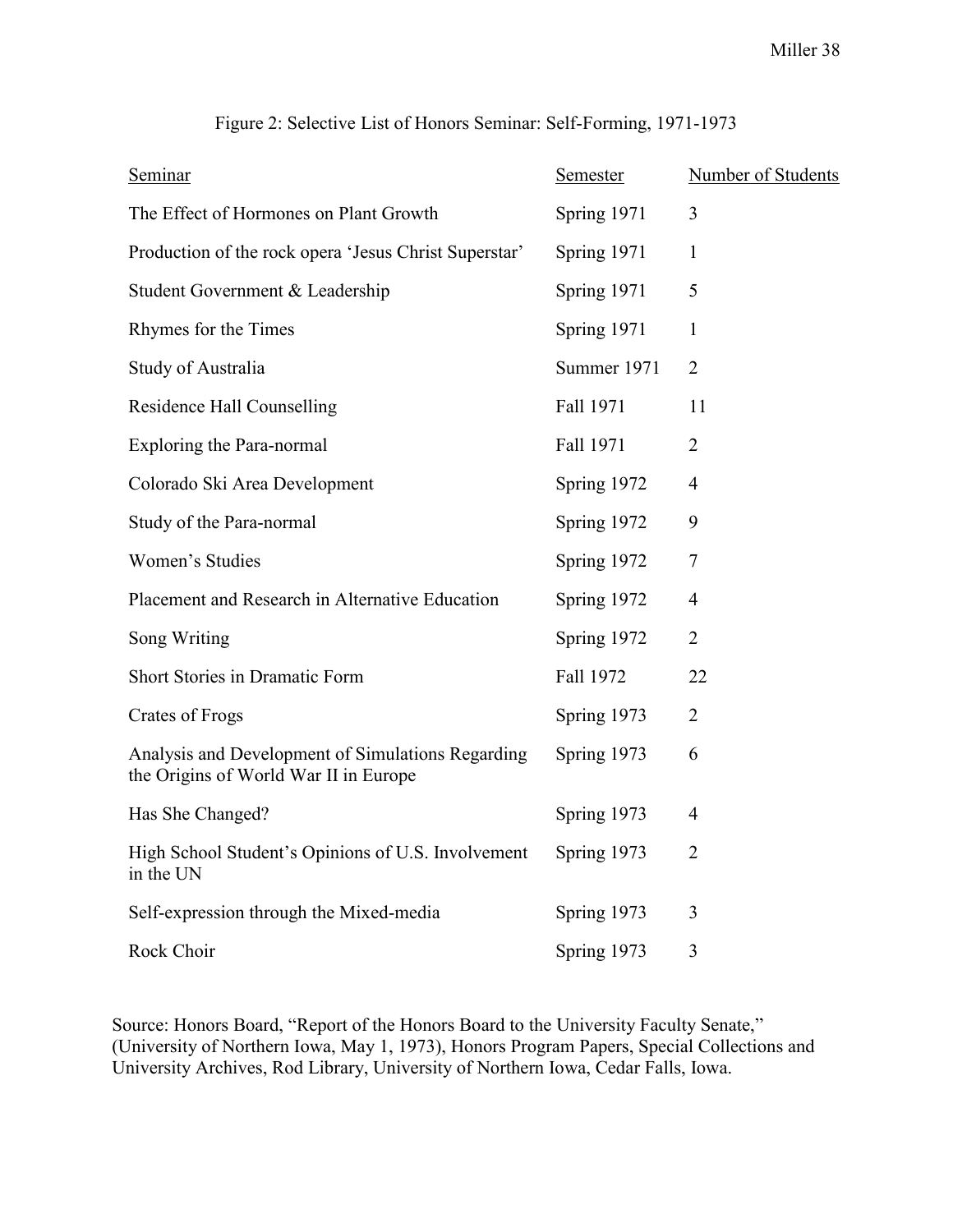Figure 3: Proposed Objectives for the New UNI Honors Program, 1985.

1. To attract and select students of exceptional potential who demonstrate qualities of curiosity, creativity self-motivation and emotional maturity, and to provide them with exceptional opportunities to enhance and accelerate their educational growth.

2. To provide an opportunity for students and faculty to work together as teaching, learning and research partners within a flexible framework of scheduling and programming.

3. To provide Honors students the opportunity to interact, both academically and socially, that they may mutually reinforce and share their common goals.

4. To encourage meaningful experimentation which can later be adapted to the needs of the more traditional programs within the institution.

5. To promote inter-disciplinary tracks to foster student awareness of the interconnectedness of various modes of thinking and behavior and to nurture a sensitivity of the wholesome variety of human endeavor as well as to the common bonds of human consciousness.

6. To give to the entire campus a feeling of freshness of ideas and methods that will do much to counteract the present feeling of an educational lock-step, even for those students and faculty not directly involved in the Honors Program.

Source: "Honors Encourages Excellence," *Northern Iowa Today* (University of Northern Iowa), March 1, 1985, Special Collections and University Archives, Rod Library, University of Northern Iowa, Cedar Falls, Iowa.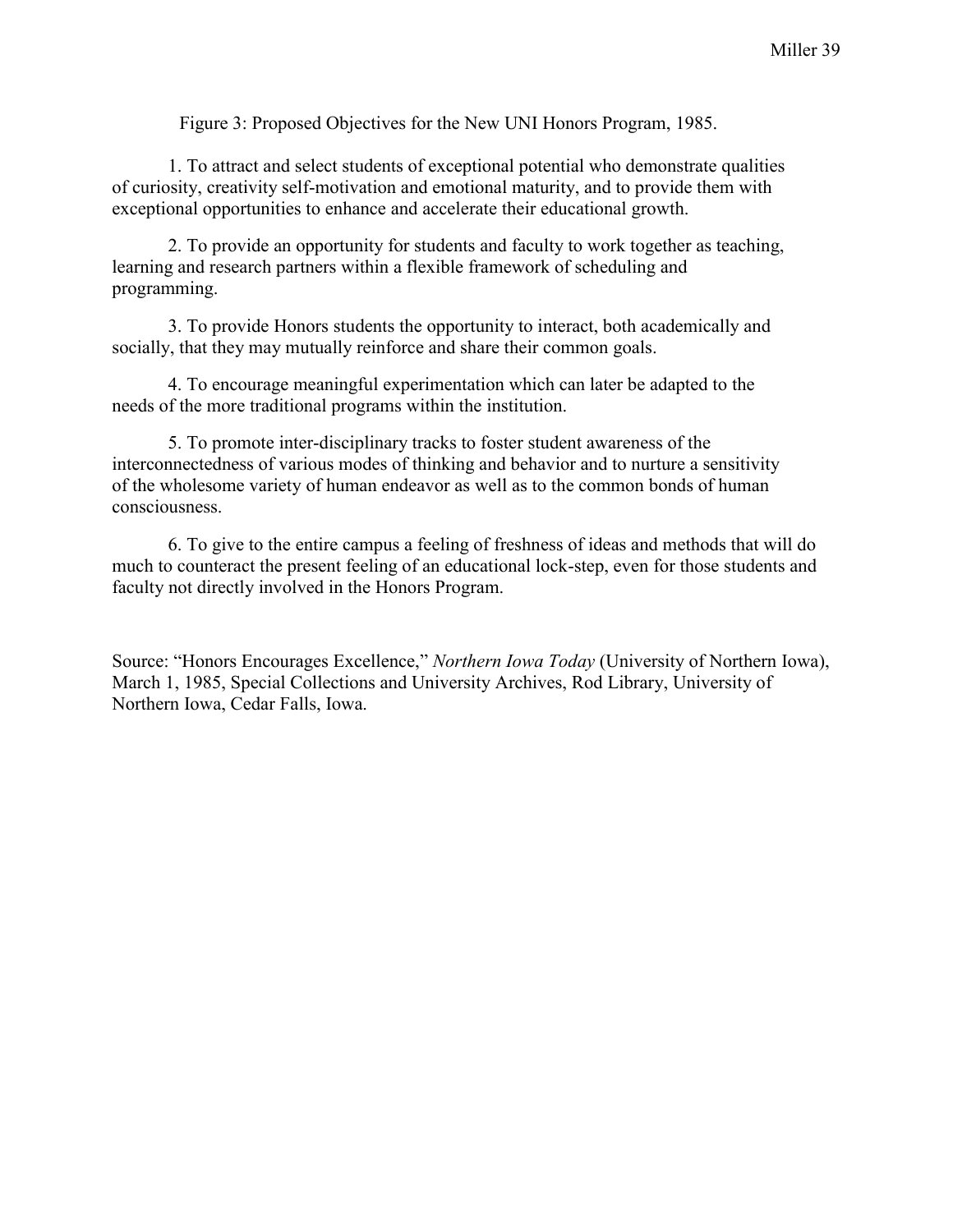| Year   | <b>Female Students</b> | Male Students | Total |
|--------|------------------------|---------------|-------|
| 2002   | 54                     | 26            | 80    |
| 2005*  | 66                     | 25            | 91    |
| 2006** | 19                     | 11            | 30    |
| 2007   | 94                     | 41            | 135   |

## Figure 4: Number of Freshman Students and Provost Scholars Enrolled in the Honors Program by Year and Biological Sex

Note: The delineation of male and female is based on the cultural construction of the names listed. For example, Mary is categorized as female and Robert is categorized as male.

\*: The numbers for this year do not include freshman students who received Presidential Scholarships.

\*\*: The numbers for this year represent the freshman Provost Scholars for 2006.

Sources:

- Office of Public Relations, "UNI Names Incoming Students to Honors Program," (news release, University of Northern Iowa, 2002), University of Northern Iowa News Releases Collection #06/03/01, Special Collections and University Archives, Rod Library, University of Northern Iowa, Cedar Falls, Iowa.
- Office of Public Relations, "University Honors Program at the University of Northern Iowa Announces New Members,"(news release, University of Northern Iowa, 2005), University of Northern Iowa News Releases Collection #06/03/01, Special Collections and University Archives, Rod Library, University of Northern Iowa, Cedar Falls, Iowa.
- Office of Public Relations, "University of Northern Iowa Names Provost Scholars to Begin Studies in Fall of 2005," (news release, University of Northern Iowa, 2005), University of Northern Iowa News Releases Collection #06/03/01, Special Collections and University Archives, Rod Library, University of Northern Iowa, Cedar Falls, Iowa.
- Office of Public Relations, "University of Northern Iowa Provost Scholars Begin Studies," (news release, University of Northern Iowa, 2006), University of Northern Iowa News Releases Collection #06/03/01, Special Collections and University Archives, Rod Library, University of Northern Iowa, Cedar Falls, Iowa.
- Office of Public Relations, "University Honors Program at the University of Northern Iowa Announces New Members,"(news release, University of Northern Iowa, 2007), University of Northern Iowa News Releases Collection #06/03/01, Special Collections and University Archives, Rod Library, University of Northern Iowa, Cedar Falls, Iowa.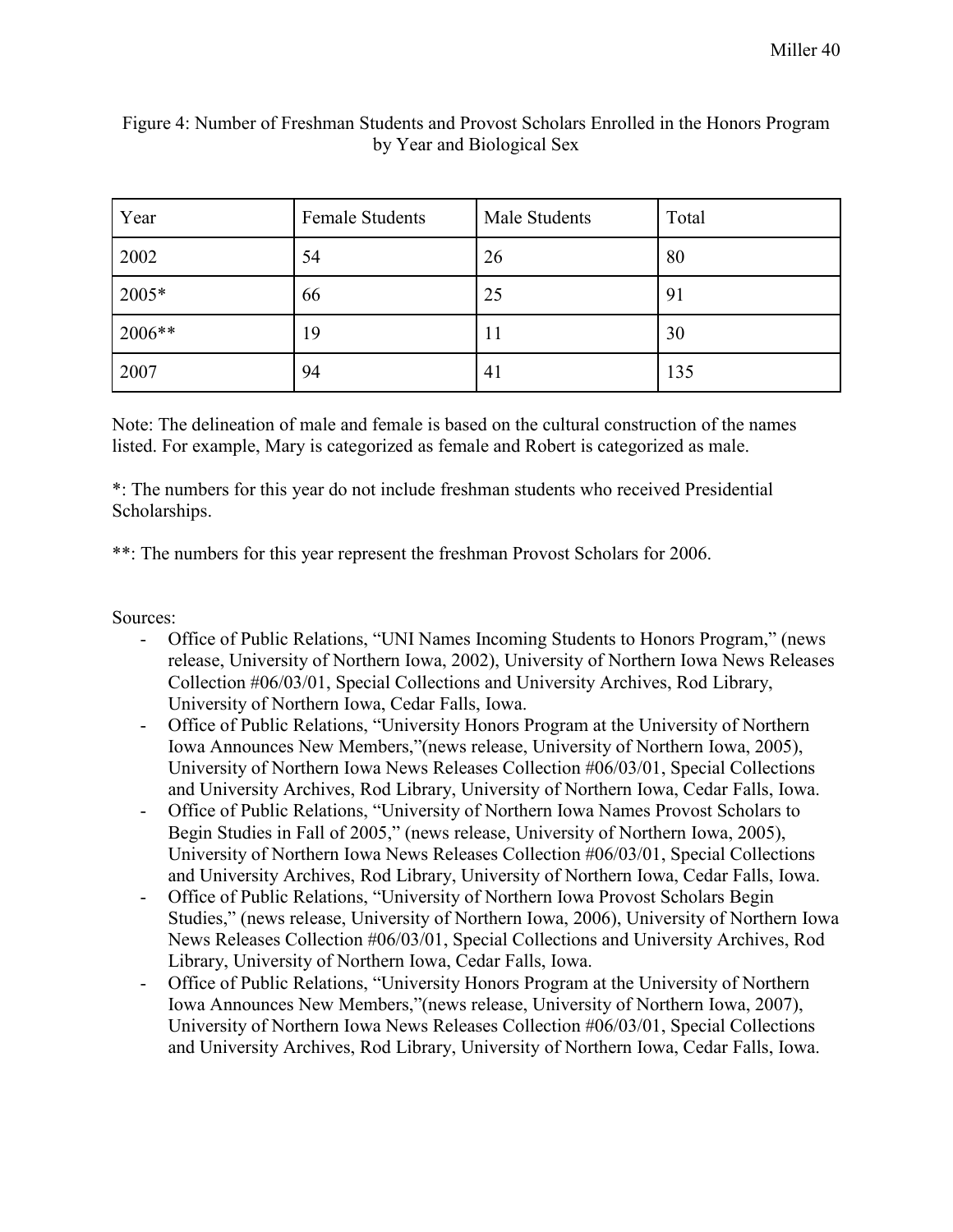## Bibliography

## Primary Sources

- *The College Eye* Collection, Special Collections and University Archives, Rod Library, University of Northern Iowa, Cedar Falls, Iowa.
- Honors Program Papers, Special Collections and University Archives, Rod Library, University of Northern Iowa, Cedar Falls, Iowa.
- *The Northern Iowan* Collection, Special Collections and University Archives, Rod Library, University of Northern Iowa, Cedar Falls, Iowa.
- Owens Schaefer, Jean and Madonne Miner. "Honors and Women's Studies: Two Perspectives on the Interactions." *Frontiers: A Journal of Women Studies* 8, no. 3 (1986): 102-106.
- Ruedisili, C. H. "The Student Revolt and the Honors Program." *Journal of Higher Education* 41, no. 4 (April 1970): 283-290.
- University of Northern Iowa News Releases Collection #06/03/01, Special Collections and University Archives, Rod Library, University of Northern Iowa, Cedar Falls, Iowa.

#### Secondary Sources

- Baur, E. Jackson. "Learning in an Honors Program." *Improving College and University Teaching*  17, no. 4 (1969): 291-296.
- Cohen, Joseph W. "Development of the Honors Movement in the United States." In *The Superior Student in American Higher Education*, edited by Joseph W. Cohen. New York: McGraw-Hill, Inc., 1966.
- Cohen, Joseph W. "The First Coordinated Effort: the ICSS." In *The Superior Student in American Higher Education*, edited by Joseph W. Cohen. New York: McGraw-Hill, Inc., 1966.
- Cohen, Joseph W., editor. *The Superior Student in American Higher Education*. New York: McGraw-Hill, Inc., 1966.
- Crum, Steven. "The Choctaw Nation: Changing the Appearance of American Higher Education, 1830-1907." *History of Education Quarterly* 47, no. 1 (2007): 49-68.
- Dennis, Michael. "The Skillful Use of Higher Education to Protect White Supremacy." *Journal of Blacks in Higher Education* no. 32 (2001): 115-123.
- Guy-Sheftall, Beverly. "Black Women and Higher Education: Spelman and Bennett Colleges Revisited." *Journal of Negro Education* 51, no. 3 (1982): 278-287.
- Lang, William C. and Daryl Pendergraft. *A Century of Leadership and Service: A Centennial History of The University of Northern Iowa Vol. 2, 1928-1976*. Cedar Falls: University of Northern Iowa, 1990-95.